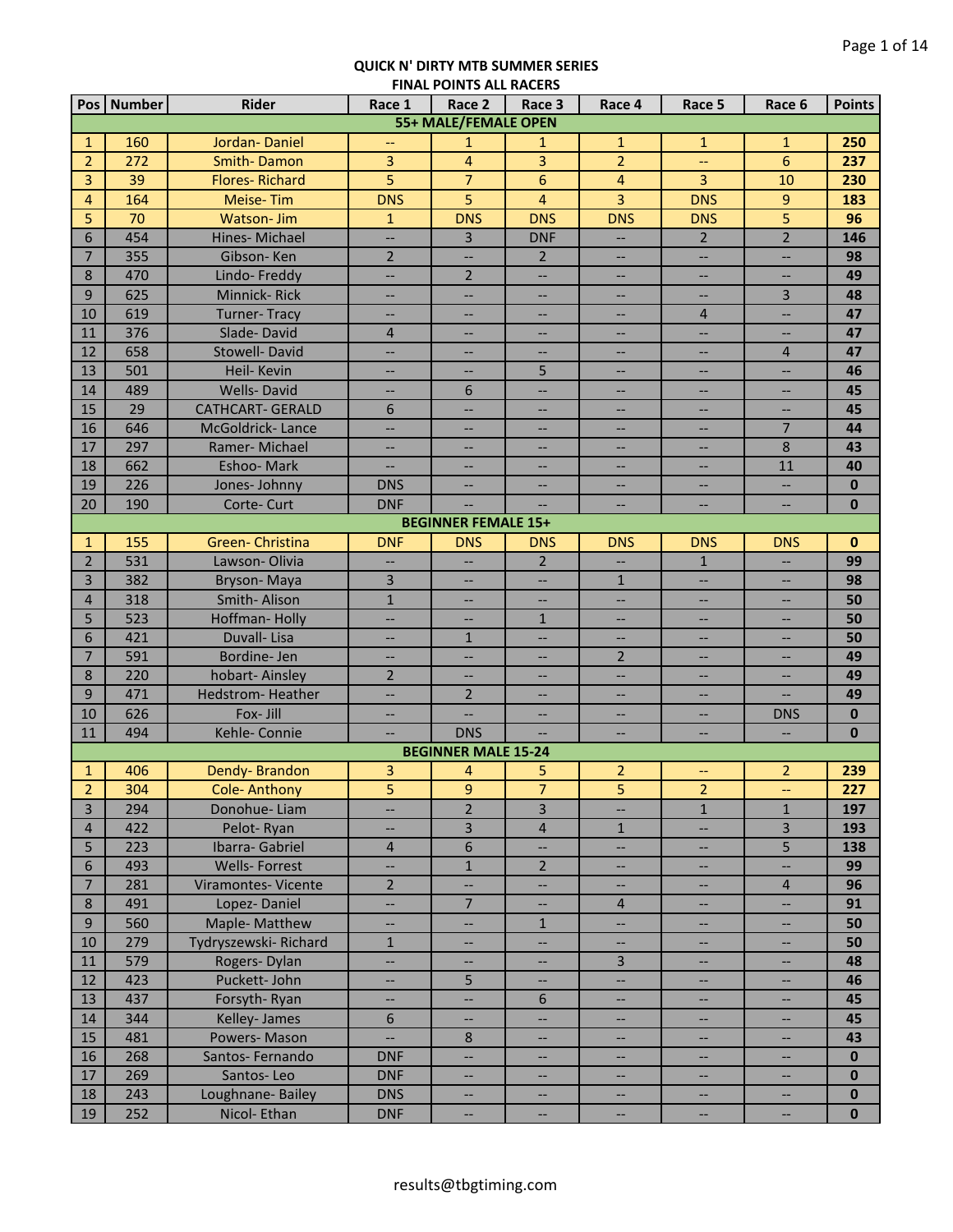|                |                 |                          | .                        |                            |                          |                          |                          |                          |               |
|----------------|-----------------|--------------------------|--------------------------|----------------------------|--------------------------|--------------------------|--------------------------|--------------------------|---------------|
|                | Pos   Number    | <b>Rider</b>             | Race 1                   | Race 2                     | Race 3                   | Race 4                   | Race 5                   | Race 6                   | <b>Points</b> |
|                |                 |                          |                          | <b>BEGINNER MALE 25-36</b> |                          |                          |                          |                          |               |
| $\mathbf{1}$   | 246             | <b>Mason-Paul</b>        | $\mathbf{1}$             | $\mathbf{1}$               | 1                        | $\mathbf{1}$             | $\mathbf{1}$             | $-$                      | 250           |
| $\overline{2}$ | 171             | Zavadil- Benjamin        | $\overline{6}$           | $\overline{4}$             | $\overline{4}$           | $\overline{4}$           | $\overline{2}$           | $\overline{2}$           | 239           |
| 3              | $\overline{54}$ | Porter-William           | 14                       | $\overline{13}$            | $\overline{12}$          | $\overline{7}$           | $\overline{3}$           | $\overline{4}$           | 216           |
| $\overline{4}$ | 300             | Green-Kory               | 17                       | $\overline{7}$             | 9                        | 5                        | <b>DNS</b>               | Ц.,                      | 166           |
| 5              | 409             | <b>Greco-Paul</b>        | 11                       | $\overline{12}$            | 10                       | $\overline{6}$           | $\overline{\phantom{a}}$ | $\overline{\phantom{a}}$ | 165           |
| 6              | 306             | Verduzco- German         | $\overline{2}$           | $\overline{2}$             | $\overline{2}$           | Ш,                       | $\overline{\phantom{a}}$ | $\overline{\phantom{a}}$ | 147           |
| $\overline{7}$ | 138             | <b>Brandon-Stephen</b>   | $\overline{\phantom{a}}$ | 5                          | 3                        | $\overline{2}$           | $\overline{\phantom{a}}$ | --                       | 143           |
| 8              | 568             | Carter-Isaac             | $\overline{\phantom{a}}$ | $\overline{\phantom{0}}$   | 6                        | $\overline{3}$           | $\overline{\phantom{a}}$ | $\overline{3}$           | 141           |
| $\overline{9}$ | 407             | Dendy-Sean               | 15                       | $-$                        | 14                       | $\overline{\phantom{a}}$ | <b>DNS</b>               | $\overline{5}$           | 119           |
| 10             | 228             | juan-francis             | $\overline{\mathbf{3}}$  | 3                          |                          |                          | $\overline{\phantom{a}}$ | $\overline{a}$           | 96            |
| 11             | 361             | Hatton-lan               | 5                        | Ш,                         | 5                        | $\overline{\phantom{a}}$ | $\overline{\phantom{a}}$ | $-$                      | 92            |
| 12             | 362             | Ortega- Gabriel          | $\overline{4}$           | $\overline{\phantom{0}}$   | 8                        | --                       | --                       | --                       | 90            |
| 13             | 372             | Hess-Kenyon              | 10                       | 9                          | $\overline{\phantom{a}}$ | $-$                      | $\overline{\phantom{m}}$ | $\overline{\phantom{a}}$ | 83            |
| 14             | 480             | Ramirez Collins- Manuel  | Ш,                       | 11                         | 11                       | $\qquad \qquad -$        | $\overline{\phantom{m}}$ | $\overline{\phantom{a}}$ | 80            |
| 15             | 175             | Anderson-Derek           | 13                       | 10                         |                          |                          | $\overline{\phantom{a}}$ |                          | 79            |
| 16             | 242             | Loudon-Arin              | 16                       | 8                          | <b>DNF</b>               | $\overline{\phantom{0}}$ | $\overline{\phantom{a}}$ | $\overline{a}$           | 78            |
| 17             | 258             | Pfizenmeier- Cameron     | 19                       |                            |                          |                          | 5                        |                          | 78            |
| 18             | 641             | <b>Driscoll- Bradley</b> | $\overline{a}$           |                            |                          |                          | $\overline{\phantom{a}}$ | $\mathbf{1}$             | 50            |
| 19             | 45              | Kellman-Ben              | $\sim$                   | $\overline{\phantom{0}}$   | <u></u>                  | $\overline{a}$           | $\overline{4}$           | Ш,                       | 47            |
| 20             | 492             | Gonzalez-Robert          | $\overline{\phantom{a}}$ | 6                          | --                       | --                       | $\overline{\phantom{a}}$ | <b></b>                  | 45            |
| 21             | 627             | Kasoga- Jonah            | $\overline{\phantom{a}}$ | $\overline{\phantom{a}}$   | --                       | $\overline{\phantom{a}}$ | $\overline{\phantom{a}}$ | 6                        | 45            |
| 22             | 343             | <b>Bohtle-Isreal</b>     | $\overline{7}$           |                            |                          | --                       | --                       | LL.                      | 44            |
| 23             | 537             | Santos-Ivan              | Щ,                       |                            | $\overline{7}$           | --                       | $\sim$                   | $-$                      | 44            |
| 24             | 249             | Mendenhall- Brian        | 8                        |                            |                          |                          |                          |                          | 43            |
| 25             | 176             | anderson-ryan            | 9                        | $\overline{\phantom{a}}$   | --                       | <u></u>                  | <b>DNS</b>               | <u></u>                  | 42            |
| 26             | 250             | Murray-Keith             | 12                       | $\overline{\phantom{a}}$   | $\overline{\phantom{0}}$ | $-$                      | $\overline{\phantom{a}}$ | $--$                     | 39            |
| 27             | 504             | Perez-Hector             | $\overline{\phantom{a}}$ | $\qquad \qquad -$          | 13                       | --                       | $-\hbox{--}$             | $-$                      | 38            |
| 28             | 488             | Rosenberg-Nick           | $\overline{\phantom{a}}$ | 14                         | $\overline{\phantom{a}}$ | $\overline{\phantom{0}}$ | $\overline{\phantom{a}}$ | $\overline{\phantom{a}}$ | 37            |
| 29             | 455             | Luna- Chris              | $\overline{\phantom{a}}$ | 15                         | --                       | --                       | --                       | $\overline{\phantom{0}}$ | 36            |
| 30             | 502             | barba- orlando           | --                       |                            | 15                       |                          | <u></u>                  | ш.                       | 36            |
| 31             | 503             | <b>Bruder-Robert</b>     | $\overline{\phantom{a}}$ | $\overline{\phantom{a}}$   | 16                       | $\overline{\phantom{a}}$ | --                       | $-$                      | 35            |
| 32             | 424             | hauser-rupert            | ш.,                      | 16                         | $\overline{\phantom{a}}$ | Ш,                       | --                       | --                       | 35            |
| 33             | 310             | Willey- Dustin           | 18                       | $\overline{\phantom{m}}$   | Ш,                       | $\overline{\phantom{a}}$ | $\overline{\phantom{m}}$ | Ш,                       | 33            |
| 34             | 661             | ibarra- luis             | $\overline{\phantom{a}}$ | $\qquad \qquad -$          | --                       | $\overline{\phantom{a}}$ | $\overline{\phantom{m}}$ | <b>DNF</b>               | $\bf{0}$      |
| 35             | 401             | Custer-Isaac             | <b>DNF</b>               |                            | --                       |                          | $\overline{\phantom{a}}$ | ш.,                      | $\bf{0}$      |
| 36             | 180             | Baltierrez- Edgar        | <b>DNS</b>               | $-$                        | $\overline{a}$           | $\overline{\phantom{0}}$ | $\overline{\phantom{a}}$ | $\overline{\phantom{a}}$ | $\mathbf{0}$  |
| 37             | 330             | Stoner-Dan               | <b>DNS</b>               |                            |                          | --                       | --                       | --                       | $\bf{0}$      |
| 38             | 487             | Carpenter-Scott          | $\overline{\phantom{a}}$ | <b>DNF</b>                 | <u></u>                  | <u></u>                  | $\overline{\phantom{a}}$ | $-$                      | $\bf{0}$      |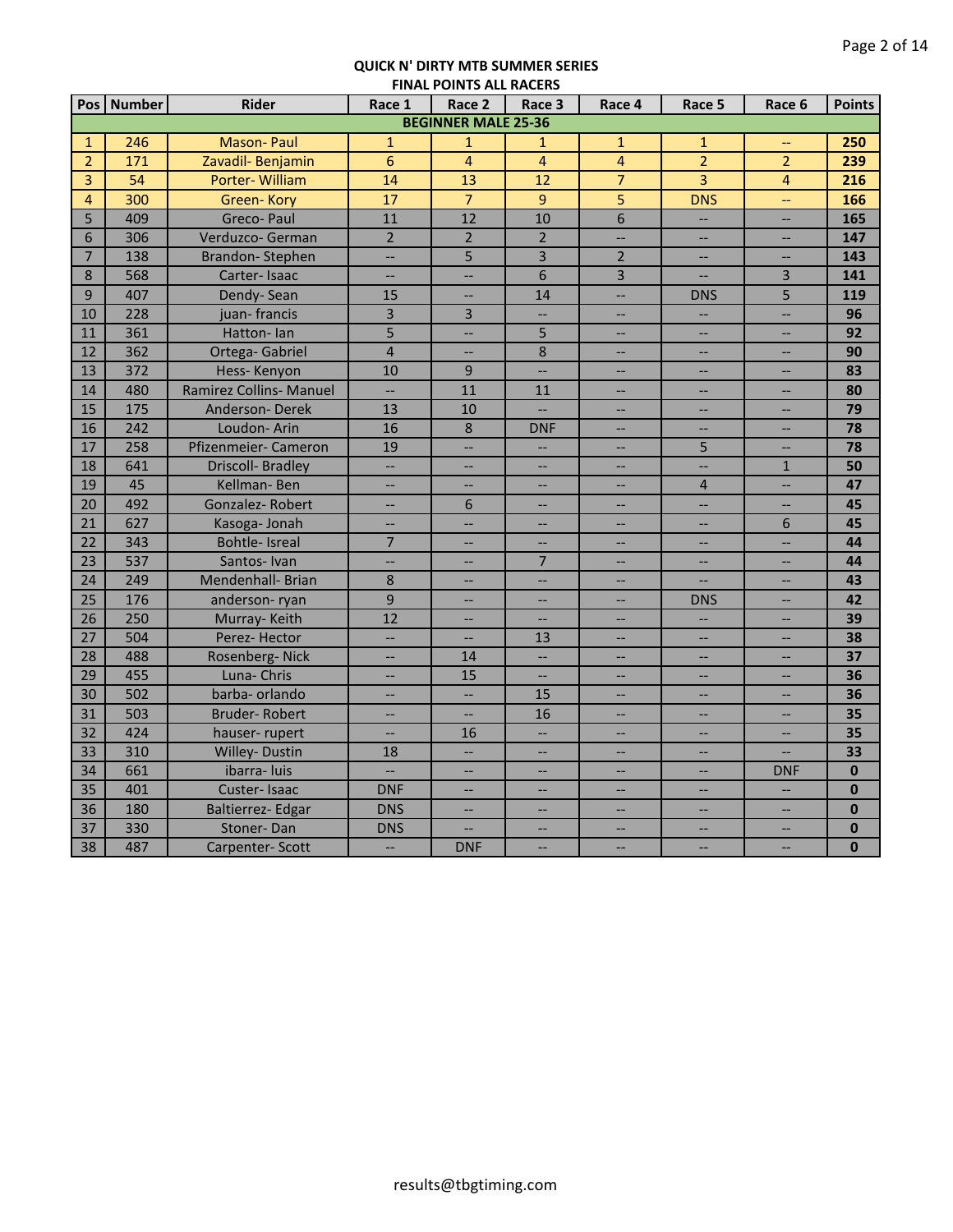|                 | Pos Number | <b>Rider</b>             | Race 1                   | Race 2                     | Race 3                   | Race 4                   | Race 5                   | Race 6                   | <b>Points</b> |
|-----------------|------------|--------------------------|--------------------------|----------------------------|--------------------------|--------------------------|--------------------------|--------------------------|---------------|
|                 |            |                          |                          | <b>BEGINNER MALE 37-48</b> |                          |                          |                          |                          |               |
| $\mathbf{1}$    | 63         | Simpson-Russell          | 5                        | 3                          | <b>DNS</b>               | $\overline{2}$           | $\mathbf{1}$             | 6                        | 238           |
| $\overline{2}$  | 457        | Morel-Rob                | μL,                      | $\overline{4}$             | $\overline{4}$           | $\overline{6}$           | $\overline{3}$           | $\overline{2}$           | 236           |
| 3               | 208        | <b>Fox-Victor</b>        | 14                       | 9                          | 5                        | 5                        | $\overline{2}$           | 3                        | 231           |
| 4               | 189        | Collins- Jonathan        | $\overline{7}$           | $6\overline{6}$            | 3                        | $\overline{7}$           | $\overline{4}$           | 5                        | 230           |
| 5               | 262        | Prima-Marco              | 10                       | $\bf 8$                    | $\overline{8}$           | 11                       | $\overline{7}$           | 10                       | 212           |
| 6               | 348        | Kogan-Matthew            | 11                       | 10                         | 10                       | 15                       | 9                        | 13                       | 202           |
| $\overline{7}$  | 320        | Yates-Joey               | $\overline{9}$           | 11                         | 11                       | 14                       | 10                       | --                       | 200           |
| 8               | 313        | Davis- Micheal           | 24                       | 13                         | $\overline{\phantom{a}}$ | 16                       | 11                       | 15                       | 176           |
| 9               | 209        | <b>Giroux-Steven</b>     | 22                       | 15                         | 21                       | $\overline{\phantom{m}}$ | 12                       | 14                       | 171           |
| 10              | 165        | Moatsos-John             | 29                       | <b>DNS</b>                 | 24                       | 19                       | 14                       | 18                       | 151           |
| 11              | 278        | <b>Tweedy-Shawn</b>      | 15                       | --                         | 17                       | 12                       | <b>DNF</b>               | 12                       | 148           |
| 12              | 150        | <b>Bonnell- Brian</b>    | $\overline{4}$           | <b>DNS</b>                 | $\overline{7}$           | <b>DNS</b>               | <b>DNS</b>               | <b>DNS</b>               | 91            |
| 13              | 162        | Lantz-Shawn              | <b>DNS</b>               | <b>DNS</b>                 | <b>DNS</b>               | <b>DNS</b>               | <b>DNS</b>               | <b>DNS</b>               | $\mathbf 0$   |
| 14              | 458        | Altstatt- Jason          | --                       | $7\overline{ }$            | $\overline{\phantom{a}}$ | $8\phantom{1}$           | 5                        | 8                        | 176           |
| 15              | 305        | Tom-Steven               | 6                        | 5                          | 6                        | $\overline{\phantom{a}}$ | --                       | $\overline{\phantom{a}}$ | 136           |
| 16              | 507        | Shadrick-Daniel          | --                       | --                         | 12                       | $\overline{9}$           | 6                        | --                       | 126           |
| 17              | 539        | <b>Bader-Mike</b>        | --                       | --                         | 18                       | $\overline{\phantom{a}}$ | 8                        | $\overline{7}$           | 120           |
| 18              | 350        | Lombardi-Rick            | 16                       | 19                         | 16                       | $\overline{\phantom{a}}$ | $\overline{\phantom{a}}$ | $\qquad \qquad -$        | 102           |
| 19              | 319        | Perkins-Scott            | 17                       | 14                         | 20                       | $\overline{\phantom{a}}$ | $\overline{\phantom{a}}$ | $\qquad \qquad -$        | 102           |
| 20              | 417        | Knight-Jonathan          | $\mathbf{1}$             | $\mathbf{1}$               | <b>DNF</b>               | --                       | $\overline{\phantom{a}}$ | $\overline{\phantom{a}}$ | 100           |
| 21              | 463        | Tuffs- Jason             | $\overline{\phantom{a}}$ | $\overline{2}$             | $\mathbf{1}$             | $\overline{\phantom{a}}$ | $\overline{\phantom{a}}$ | $\qquad \qquad -$        | 99            |
| 22              | 391        | Liebe- Jason             | 3                        | Ш.                         | $\overline{\phantom{a}}$ | $\mathbf{1}$             | <u></u>                  | $\overline{\phantom{0}}$ | 98            |
| 23              | 206        | FIndahl- Jason           | $\overline{2}$           |                            | --                       | Щ,                       | --                       | $\overline{4}$           | 96            |
| 24              | 569        | Owen-Brad                | Ш,                       |                            | 9                        | $\overline{4}$           | --                       | ш.,                      | 89            |
| 25              | 571        | Ogletree-David           | $\overline{\phantom{a}}$ |                            | $\overline{\phantom{a}}$ | 10                       | $\overline{\phantom{a}}$ | 11                       | 81            |
| 26              | 425        | Parsons-Darren           | Ш,                       | 12                         | 15                       | <u></u>                  | --                       | <u></u>                  | 75            |
| 27              | 671        | De Guzman-Nelson         | Ш,                       | <u></u>                    | <u></u>                  | 18                       | --                       | 17                       | 67            |
| 28              | 221        | hobart-craig             | 18                       | 22                         |                          | Ш,                       | $\overline{\phantom{a}}$ | <u></u>                  | 62            |
| 29              | 536        | Chae-Ken                 | <b></b>                  |                            | 23                       | 17                       | --                       | --                       | 62            |
| 30              | 216        | Heemstra-Brent           | 26                       | 17                         |                          |                          | $\overline{\phantom{a}}$ | $-$                      | 59            |
| 31              | 254        | Oco-Oliver               | 25                       | 18                         |                          |                          | $\overline{\phantom{a}}$ | $-$                      | 59            |
| 32              | 486        | Young-Brad               | <b></b>                  | 24                         | 22                       | --                       | $\qquad \qquad -$        | --                       | 56            |
| 33              | 337        | <b>Brown-James</b>       | $\overline{\phantom{a}}$ | $\overline{\phantom{a}}$   |                          | --                       | $\qquad \qquad -$        | $\mathbf{1}$             | 50            |
| 34              | 499        | Shafer-Jeff              | $\overline{a}$           |                            | $\overline{2}$           |                          | -−                       | ш.,                      | 49            |
| $\overline{35}$ | 594        | Rivera-Joel              | $\overline{\phantom{m}}$ |                            | --                       | 3                        | $\qquad \qquad -$        | --                       | 48            |
| 36              | 214        | Hansen-James             | $\,8\,$                  | $\overline{\phantom{a}}$   | --                       | $\qquad \qquad -$        | $-$                      |                          | 43            |
| 37              | 644        | Dover-Kenneth            | $\qquad \qquad -$        | $\qquad \qquad -$          | $\overline{\phantom{a}}$ | $\qquad \qquad -$        | $\qquad \qquad -$        | $9\,$                    | 42            |
| 38              | 247        | McCoy-Erich              | 12                       | $\hspace{0.05cm}$ –        | --                       | $\overline{\phantom{a}}$ | --                       | --                       | 39            |
| 39              | 587        | Conger-Jeff              | --                       | $\overline{\phantom{a}}$   | $\hspace{0.05cm} -$      | 13                       | --                       | $\qquad \qquad -$        | 38            |
| 40              | 506        | Scott-Wesley             | --                       | --                         | 13                       | $\overline{\phantom{a}}$ | --                       | $\overline{\phantom{a}}$ | 38            |
| 41              | 596        | DeStefani-Joe            | $\overline{\phantom{a}}$ | $\overline{\phantom{a}}$   | --                       | --                       | 13                       | $\hspace{0.05cm} \dashv$ | 38            |
| 42              | 284        | wheeler- anthony         | 13                       | ÷                          | $\hspace{0.05cm} \dashv$ | --                       | --                       | $\overline{\phantom{a}}$ | 38            |
| 43              | 508        | Velarde-Ken              | $\overline{\phantom{a}}$ | $\overline{\phantom{a}}$   | 14                       | $\overline{\phantom{a}}$ | $\hspace{0.05cm} \ldots$ | $\hspace{0.05cm} \ldots$ | 37            |
| 44              | 628        | Jordan-Jesse             | $\hspace{0.05cm} \ldots$ | $\overline{\phantom{a}}$   | $\overline{\phantom{a}}$ | $\overline{\phantom{a}}$ | --                       | 16                       | 35            |
| 45              | 495        | Ibarra-Mario             | $\overline{\phantom{a}}$ | 16                         | $\overline{\phantom{a}}$ | $\overline{\phantom{a}}$ | $\overline{\phantom{a}}$ | $\overline{\phantom{a}}$ | 35            |
| 46              | 505        | <b>Costales-Chris</b>    | $\overline{\phantom{a}}$ | $\overline{\phantom{a}}$   | 19                       | --                       | $\overline{\phantom{a}}$ | $\qquad \qquad -$        | 32            |
| 47              | 365        | Egan-Chris               | 19                       | <u></u>                    | ш.,                      | ш,                       | --                       | --                       | 32            |
| 48              | 475        | <b>Hedstrom- Matthew</b> | u.                       | 20                         | --                       | н.                       | --                       | --                       | 31            |
| 49              | 366        | McAfee-Pete              | 20                       | $\overline{\phantom{0}}$   | --                       | --                       | $\overline{\phantom{a}}$ | --                       | 31            |
| 50              | 426        | Searle-Cris              | <u>. .</u>               | 21                         |                          | $\overline{\phantom{0}}$ | $\overline{\phantom{a}}$ | <u></u>                  | 30            |
| 51              | 241        | Liera-Luis               | 21                       | <b>--</b>                  | $\overline{\phantom{a}}$ | --                       | --                       | $\overline{\phantom{a}}$ | 30            |
| 52              | 472        | Hedstrom-Kevin           | u,                       | 23                         | --                       | --                       | --                       | --                       | 28            |
| 53              | 354        | Cosgrove-Brian           | 23                       | --                         | --                       |                          | --                       | --                       | 28            |
| 54              | 229        | kelley-scott             | 27                       | --                         | --                       |                          | --                       | --                       | 24            |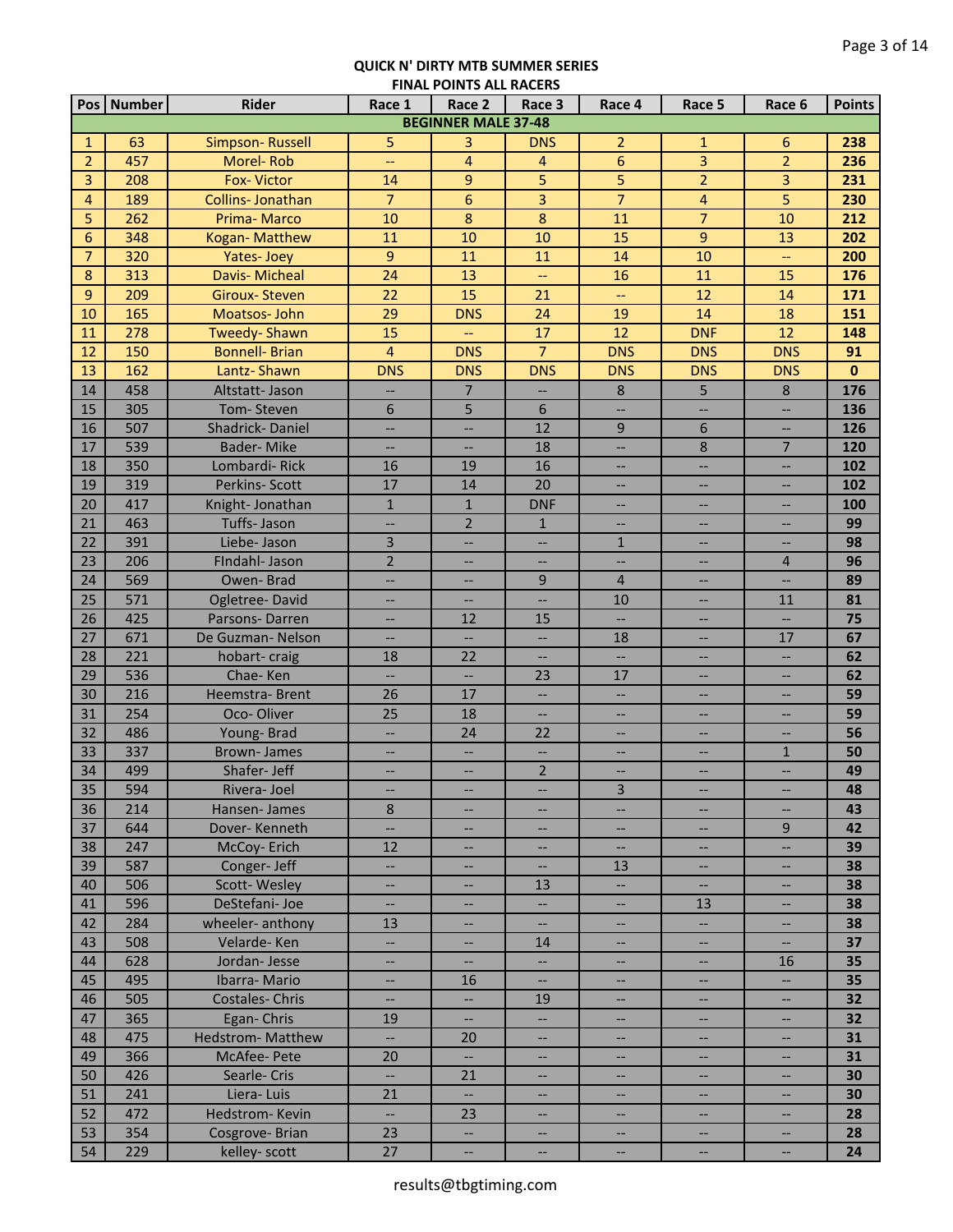| <b>Pos</b> | Number      | <b>Rider</b>  | Race 1 | Race 2 | Race 3     | Race 4 | Race 5 | Race 6 | <b>Points</b> |  |
|------------|-------------|---------------|--------|--------|------------|--------|--------|--------|---------------|--|
| 55         | 207<br>ر دے | Perez-John    | 28     | $- -$  | --         | $- -$  | $- -$  | $- -$  | æ             |  |
| 56         | 559         | Marguez-Jorge | $- -$  | $- -$  | <b>DNF</b> | $- -$  | $- -$  | $- -$  |               |  |
|            |             |               |        |        |            |        |        |        |               |  |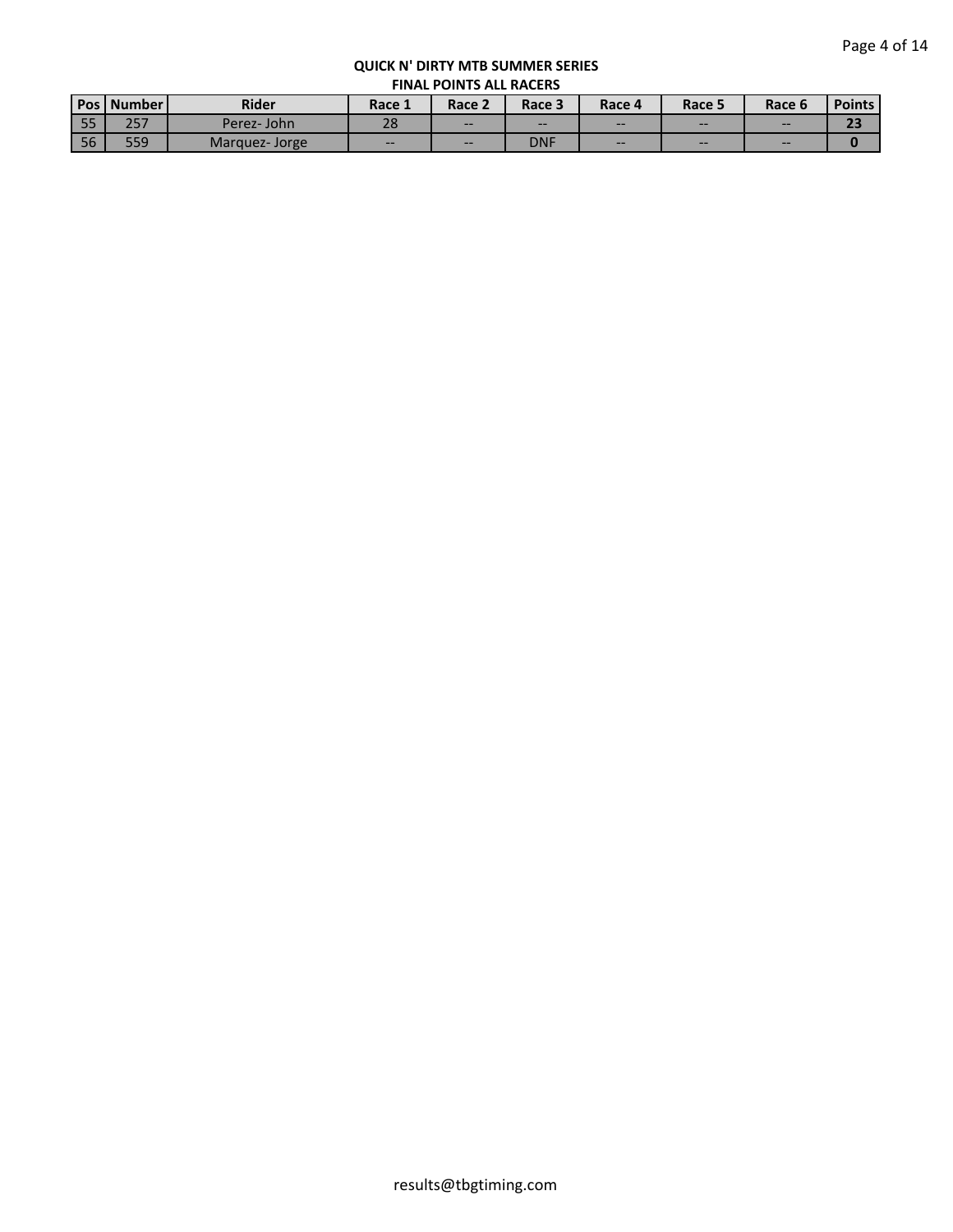|                 | Pos   Number | <b>Rider</b>            | Race 1                   | Race 2                   | Race 3                   | Race 4                   | Race 5                   | Race 6                   | <b>Points</b> |
|-----------------|--------------|-------------------------|--------------------------|--------------------------|--------------------------|--------------------------|--------------------------|--------------------------|---------------|
|                 |              |                         |                          | <b>BEGINNER MALE 49+</b> |                          |                          |                          |                          |               |
| $\mathbf{1}$    | 347          | Taylor- Jeff            | $\mathbf{1}$             | $\mathbf{1}$             | $\overline{2}$           | $\mathbf{1}$             | $\mathbf{1}$             | $-$                      | 249           |
| $\overline{2}$  | 183          | <b>Bayr-Frank</b>       | $\overline{2}$           | $\overline{4}$           | $\mathbf{1}$             | $\overline{2}$           | $\overline{2}$           | $\mathbf{1}$             | 247           |
| 3               | 267          | Sanchez- Gerardo        | $\overline{7}$           | 6                        | 3                        | 4                        | 3                        | $\overline{2}$           | 232           |
| 4               | 203          | Ferenstein- Greg        | 3                        | --                       | 6                        | 5                        | 5                        | $\overline{4}$           | 232           |
| 5               | 170          | Wojcik-Benjamin         | 14                       | 11                       | <b>DNS</b>               | <b>DNS</b>               | --                       | 13                       | 115           |
| 6               | 412          | <b>Wallace-Matt</b>     | $\,8\,$                  | 5                        |                          | 3                        | $\overline{4}$           | --                       | 184           |
| $\overline{7}$  | 219          | Hess-Kevin              | 12                       | 10                       | 10                       | 6                        | $\overline{\phantom{a}}$ | $\overline{\phantom{a}}$ | 166           |
| 8               | 271          | <b>Sheehan-Patrick</b>  | 11                       | $\overline{\phantom{a}}$ | Ш,                       | Ш,                       | 6                        | 12                       | 124           |
| 9               | 195          | Cruden-Mike             | $\overline{4}$           | 3                        | $\overline{\phantom{a}}$ | $\overline{\phantom{0}}$ | <u></u>                  | <u></u>                  | 95            |
| 10              | 459          | Caballero-Steve         | Ш,                       | $\,8\,$                  | 8                        | н.                       | $\overline{\phantom{a}}$ | --                       | 86            |
| 11              | 299          | Henderson-Toby          | 9                        | $\overline{\phantom{a}}$ | 9                        |                          | --                       |                          | 84            |
| 12              | 532          | <b>Grueskin-Tom</b>     | $\overline{\phantom{a}}$ | $\overline{\phantom{a}}$ | 11                       | $\overline{\phantom{a}}$ | $\overline{7}$           | --                       | 84            |
| 13              | 413          | Dormelley- Jeff         | 10                       | $\qquad \qquad -$        | $\overline{\phantom{a}}$ | $\overline{\phantom{a}}$ | $\overline{\phantom{a}}$ | 10                       | 82            |
| 14              | 303          | Cole- Jim               | 16                       | 12                       | $\overline{\phantom{a}}$ | $\overline{\phantom{a}}$ | --                       | $\overline{\phantom{a}}$ | 74            |
| 15              | 485          | Turner-Mitch            | Щ,                       | $\mathbf 2$              | --                       | $\overline{\phantom{a}}$ | --                       | --                       | 49            |
| 16              | 659          | Moore-Kris              | --                       | --                       | --                       | $\hspace{0.05cm} \dashv$ | --                       | 3                        | 48            |
| 17              | 541          | Heideman-Robert         | --                       | $-\!$                    | $\overline{4}$           | $\hspace{0.05cm} \dashv$ | --                       | --                       | 47            |
| 18              | 554          | <b>Walton-Bill</b>      | $\overline{\phantom{a}}$ | $\overline{\phantom{m}}$ | 5                        | $\overline{\phantom{a}}$ | $\overline{\phantom{a}}$ | $\overline{\phantom{m}}$ | 46            |
| 19              | 663          | Spasic-Mican            | <u></u>                  | $\overline{\phantom{a}}$ | <u></u>                  | $\overline{\phantom{a}}$ | $\overline{\phantom{a}}$ | 5                        | 46            |
| 20              | 211          | Grassini- Fabian        | 5                        | <b>DNS</b>               | <u></u>                  | --                       | $\overline{\phantom{a}}$ | <u></u>                  | 46            |
| 21              | 280          | unwin-arthur            | 6                        | Ш,                       | --                       | ш,                       | $\overline{\phantom{a}}$ | $\overline{\phantom{a}}$ | 45            |
| 22              | 660          | Thomson-Weldon          | $\overline{a}$           | $\overline{\phantom{0}}$ | Ш,                       | Щ.                       | $\overline{\phantom{a}}$ | 6                        | 45            |
| 23              | 130          | <b>Weiland-David</b>    | $-$                      | --                       | --                       | <u></u>                  | --                       | $\overline{7}$           | 44            |
| 24              | 430          | Taylor-David            | --                       | $\overline{7}$           |                          | н.                       | --                       | --                       | 44            |
| 25              | 509          | Taylor-Wayne            | $\overline{\phantom{a}}$ |                          | $\overline{7}$           | $\overline{\phantom{0}}$ | $\overline{\phantom{a}}$ | <u></u>                  | 44            |
| 26              | 657          | <b>Escobar-Carlos</b>   | --                       |                          | --                       | --                       | $\overline{\phantom{a}}$ | 8                        | 43            |
| 27              | 619          | <b>Turner-Tracy</b>     | <b></b>                  | $\overline{\phantom{a}}$ | --                       | --                       | --                       | 9                        | 42            |
| 28              | 427          | Bayliss-John            | <b></b>                  | 9                        | --                       | $\overline{\phantom{0}}$ | --                       | <u></u>                  | 42            |
| 29              | 629          | Nolting-John            | --                       | $\qquad \qquad -$        | --                       | --                       | $-$                      | 11                       | 40            |
| 30              | 291          | Joye- Jeff              | 13                       |                          | --                       |                          | $\overline{\phantom{a}}$ | <u></u>                  | 38            |
| 31              | 184          | <b>Beecher-Thomas</b>   | 15                       |                          | --                       |                          | $\overline{\phantom{a}}$ | $-$                      | 36            |
| 32              | 270          | Santos-Al               | <b>DNF</b>               |                          | <u></u>                  | --                       | $\qquad \qquad -$        | $\overline{\phantom{a}}$ | $\mathbf{0}$  |
| 33              | 428          | Carreon III- Ricardo    | $\overline{\phantom{0}}$ | <b>DNF</b>               | --                       | --                       | $-$                      | $\overline{\phantom{a}}$ | $\bf{0}$      |
| 34              | 232          | LaPier-Russell          | <b>DNF</b>               | $\overline{\phantom{m}}$ | <u></u>                  |                          | --                       | --                       | $\mathbf{0}$  |
|                 |              |                         |                          | <b>BIG BONED 200+</b>    |                          |                          |                          |                          |               |
| $\mathbf{1}$    | 205          | <b>Flaming-Todd</b>     | $\mathbf{1}$             | 2                        | 2                        | $1\,$                    | $\overline{2}$           | $\mathbf{1}$             | 248           |
| $\overline{2}$  | 235          | Laubscher-Jeff          | $\overline{2}$           | $\mathbf{1}$             | $\mathbf{1}$             | $\overline{2}$           | $\overline{3}$           | $\overline{2}$           | 247           |
| $\overline{3}$  | 460          | Young-Todd              | 44                       | 5                        | 3                        | $\overline{3}$           | $\overline{4}$           | 3                        | 237           |
| $\overline{4}$  | 433          | Garcia-Eric             | --                       | $\bf 8$                  | $\overline{\mathbf{4}}$  | $\overline{5}$           | $\overline{5}$           | --                       | 182           |
| 5               | 432          | davis-jeff              | --                       | $9$                      | 5                        | $\overline{7}$           | $6\,$                    | $\overline{\phantom{a}}$ | 177           |
| 6               | 64           | siuzdak-gary            | $\overline{4}$           | $\overline{4}$           | --                       | $\overline{\phantom{a}}$ | --                       | $\overline{\phantom{a}}$ | 94            |
| $7\overline{ }$ | 322          | Eduardo Leon-Jose       | 6                        | 6                        | $\overline{\phantom{a}}$ | --                       | --                       | $\qquad \qquad -$        | 90            |
| 8               | 606          | Nelson-Chris            | Щ,                       | $\hspace{0.05cm} \ldots$ | $\overline{\phantom{a}}$ | $\overline{\phantom{a}}$ | $\mathbf{1}$             | $\overline{\phantom{a}}$ | 50            |
| 9               | 182          | Barrena-Jack            | <b>DNS</b>               | $\overline{3}$           | --                       | $\overline{\phantom{a}}$ | --                       | $\qquad \qquad -$        | 48            |
| 10              | 375          | McMaster-Todd           | $\overline{3}$           | $\overline{\phantom{a}}$ | --                       | --                       | $\overline{\phantom{a}}$ | $\qquad \qquad -$        | 48            |
| 11              | 583          | Miller-Nate             | Щ,                       | $\overline{\phantom{a}}$ | $-$                      | $\overline{4}$           | --                       | --                       | 47            |
| 12              | 652          | Pegt-Troy               | --                       | --                       | --                       | ш,                       | --                       | $\overline{4}$           | 47            |
| 13              | 297          | Ramer-Michael           | 5                        |                          | --                       | --                       | --                       | --                       | 46            |
| 14              | 572          | Guyot-Donavon           | <b></b>                  |                          | --                       | 6                        | $\overline{\phantom{a}}$ | --                       | 45            |
| 15              | 434          | <b>Rollins- Russell</b> | <u></u>                  | $\overline{7}$           |                          | Щ,                       | $\overline{\phantom{a}}$ | Ш,                       | 44            |
| 16              | 170          | Wojcik-Benjamin         | --                       | $\overline{\phantom{a}}$ | --                       | $-$                      | $\overline{7}$           | $\overline{\phantom{a}}$ | 44            |
| 17              | 188          | Ciardelli- Josh         | $\overline{7}$           | $\overline{\phantom{a}}$ | --                       | --                       | <b></b>                  | --                       | 44            |
| 18              | 224          | ibarra-luis             | $8\phantom{1}$           |                          |                          |                          | --                       | --                       | 43            |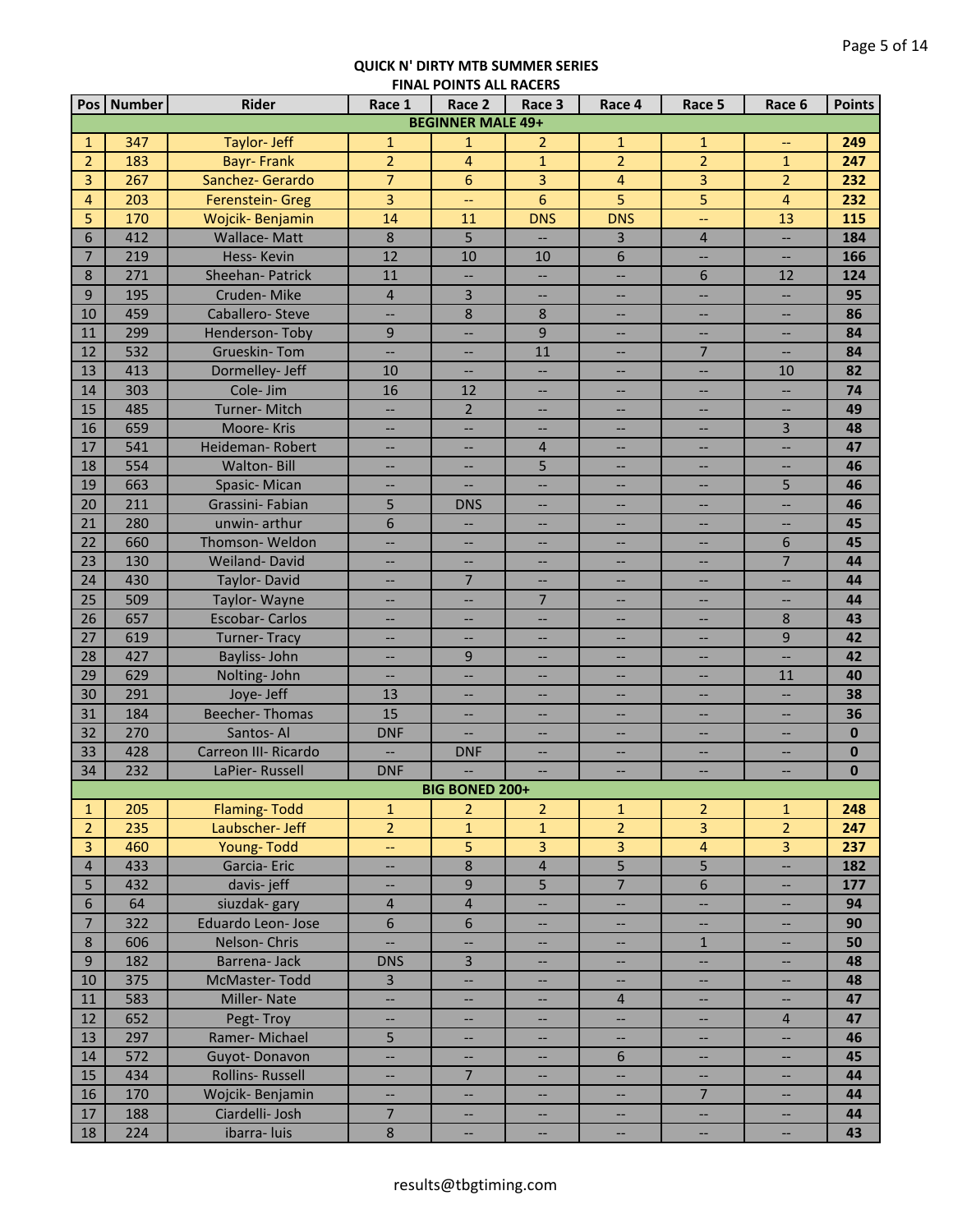|                | Pos Number   | Rider                   | Race 1                   | Race 2                   | THAL FORTS ALL MACLIN<br>Race 3   | Race 4                            | Race 5                            | Race 6                   | <b>Points</b> |
|----------------|--------------|-------------------------|--------------------------|--------------------------|-----------------------------------|-----------------------------------|-----------------------------------|--------------------------|---------------|
|                |              |                         |                          | <b>ENDURO 15+</b>        |                                   |                                   |                                   |                          |               |
| $\mathbf{1}$   | 316          | Arcidiancono-Skylar     | 4                        | $\mathbf{1}$             | $\overline{2}$                    | $\overline{2}$                    | $\mathbf{1}$                      | 2                        | 247           |
| $\overline{2}$ | 286          | Zuidema-Cy              | 3                        | --                       | $\mathbf{1}$                      | $\mathbf{1}$                      | 3                                 | $\mathbf{1}$             | 246           |
| 3              | 477          | <b>Esbeck-Tom</b>       | 44                       | $\overline{2}$           | 3                                 | 3                                 | $\overline{2}$                    | 3                        | 242           |
| $\overline{4}$ | 385          | <b>Wadlund-Axel</b>     | 9                        | 3                        | 5                                 | 5                                 | $\overline{\mathbf{4}}$           | $\overline{\mathbf{4}}$  | 234           |
| 5              | 181          | <b>Bandemer-Michael</b> | 14                       | <u></u>                  | 6                                 | 6                                 | 5                                 | 6                        | 218           |
| 6              | 380          | Neth-David              | 11                       |                          | $\overline{\mathbf{4}}$           | $\overline{\mathbf{4}}$           | <u></u>                           | <u></u>                  | 134           |
| $\overline{7}$ | 325          | Hughey-Austin           | 12                       | $\overline{4}$           | $\overline{7}$                    | $\qquad \qquad -$                 | $\overline{\phantom{a}}$          | $-$                      | 130           |
| 8              | 373          | Morton- Grant           | 10                       | $\overline{\phantom{0}}$ | <u></u>                           | $\qquad \qquad -$                 | $\overline{\phantom{a}}$          | 5                        | 87            |
| 9              | 197          | Davila-Bobby            | 22                       | --                       | 8                                 | $\overline{\phantom{a}}$          | $-\hbox{--}$                      | $\overline{\phantom{a}}$ | 72            |
| 10             | $\mathbf{1}$ | Scarborough-Brian       | $\mathbf{1}$             | --                       | $\overline{\phantom{a}}$          | --                                | --                                | --                       | 50            |
| 11             | 177          | Anderson-Trevor         | $\overline{2}$           | --                       | --                                | --                                | $-\hbox{--}$                      | $\qquad \qquad -$        | 49            |
| 12             | 435          | Boase-Laura             | --                       | 5                        | --                                | $-\!$                             | $\qquad \qquad -$                 | --                       | 46            |
| 13             | 314          | Doyle- Kyle             | 5                        | --                       | $\overline{\phantom{a}}$          | $\overline{\phantom{m}}$          | $\overline{\phantom{a}}$          | $\overline{\phantom{a}}$ | 46            |
| 14             | 364          | Raz-Jens                | 6                        | --                       | $\overline{\phantom{m}}$          | $\overline{\phantom{m}}$          | $\overline{\phantom{m}}$          | $\overline{\phantom{a}}$ | 45            |
| 15             | 179          | <b>Balmeo-Jeffrey</b>   | $\overline{7}$           | --                       | $\overline{\phantom{a}}$          | --                                | --                                | $\qquad \qquad -$        | 44            |
| 16             | 630          | Nelson-Eli              | Щ,                       | --                       | --                                | Ш,                                | $\overline{\phantom{a}}$          | $\overline{7}$           | 44            |
| 17             | 581          | Adam-Benjamin           | Щ,                       | --                       | Ш,                                | $\overline{7}$                    | $-$                               | $\overline{\phantom{a}}$ | 44            |
| 18             | 407          | Dendy-Sean              | ц,                       | --                       |                                   | $\bf 8$                           |                                   | <u></u>                  | 43            |
| 19             | 307          | <b>Waters-Andy</b>      | 8                        | --                       | --                                |                                   | н.                                | Ш,                       | 43            |
| 20             | 202          | Engle-Ed                | 13                       | --                       | $\overline{\phantom{a}}$          | --                                | $\overline{\phantom{a}}$          | Ш,                       | 38            |
| 21             | 379          | McCloskey- Conner       | 15                       |                          | --                                | --                                | --                                | <u></u>                  | 36            |
| 22             | 311          | Kelly-Tyler             | 16                       | --                       | $\overline{\phantom{a}}$          | --                                | --                                | Ш,                       | 35            |
| 23             | 273          | Snow-Jake               | 17                       |                          | --                                | --                                | --                                | <u></u>                  | 34            |
| 24             | 324          | Fierro-Justin           | 18                       |                          |                                   |                                   | --                                |                          | 33            |
| 25             | 178          | Anderson-Tyler          | 19                       |                          | --                                |                                   | --                                |                          | 32            |
| 26             | 359          | Farner-Ryan             | 20                       |                          | --                                | --                                | $\overline{\phantom{a}}$          |                          | 31            |
| 27             | 191          | Cox-Trevor              | 21                       | --                       | --                                | --                                |                                   | $-$                      | 30            |
| 28             | 360          | Monfort-Austin          | 23                       | --                       | $\overline{\phantom{a}}$          | --                                | --<br>$\overline{\phantom{a}}$    | $-$                      | 28            |
| 29             | 290          | Dave- Gnarly            | 24                       | --                       | $\overline{\phantom{a}}$          |                                   |                                   | <u></u>                  | 27            |
| 30             |              | De Guzman-Nelson        | 25                       |                          |                                   | $\overline{\phantom{a}}$          | $\overline{\phantom{a}}$          |                          |               |
|                | 326          |                         |                          | <b>EXPERT FEMALE 15+</b> |                                   |                                   |                                   | $-$                      | 26            |
| $\mathbf{1}$   | 328          | Peppe-Nani- Shelly      | 5                        | 3                        | $\overline{2}$                    |                                   | $\overline{2}$                    | $\mathbf{1}$             | 242           |
| $\overline{2}$ | 159          | Johnson Riell- Kristi   | 8                        | <b>DNF</b>               | <b>DNS</b>                        | --<br><b>DNS</b>                  | <b>DNS</b>                        | <b>DNS</b>               | 43            |
| 3              | 342          | Gibson- Gwendalyn       | $\mathbf{1}$             | $\mathbf{1}$             | $1\,$                             |                                   |                                   |                          | 150           |
|                |              |                         |                          |                          |                                   | $\hspace{0.05cm} \dashv$          | $\overline{\phantom{a}}$          | $\overline{\phantom{a}}$ |               |
| 4              | 416          | Tabeek-Tammy            | 3                        | 2                        | $\overline{\phantom{a}}$          | 44                                | $\overline{\phantom{a}}$          | $\qquad \qquad -$        | 97            |
| 5              | 415          | Steiner-McKenzie        | --                       | --                       | --                                | $\overline{\phantom{a}}$          | $\mathbf{1}$                      | --                       | 50            |
| 6              | 86           | Guerrero-Deya           | $\overline{2}$           | --                       | $\overline{\phantom{a}}$          | $\overline{\phantom{a}}$          | --                                | --                       | 49            |
| $\overline{7}$ | 643          | Vitale-Alexis           | $\overline{\phantom{a}}$ | $\overline{\phantom{a}}$ | $\hspace{0.05cm} \dashrightarrow$ | $\hspace{0.05cm} \dashrightarrow$ | $\hspace{0.05cm} \dashrightarrow$ | $\overline{2}$           | 49            |
| 8              | 213          | Guerrero- Geraldine     | $\overline{4}$           | $\overline{\phantom{a}}$ | $\overline{\phantom{a}}$          | $\overline{\phantom{a}}$          | $\overline{\phantom{a}}$          | $\overline{\phantom{a}}$ | 47            |
| 9              | 276          | Taylor-Tami             | $6\,$                    | $\overline{\phantom{0}}$ | $\overline{\phantom{a}}$          | $\overline{\phantom{a}}$          | $\hspace{0.05cm} \dashrightarrow$ | $\hspace{0.05cm} \ldots$ | 45            |
| 10             | 394          | Anderson-Annabel        | $\overline{7}$           | --                       | $\overline{\phantom{a}}$          | --                                | --                                | Щ,                       | 44            |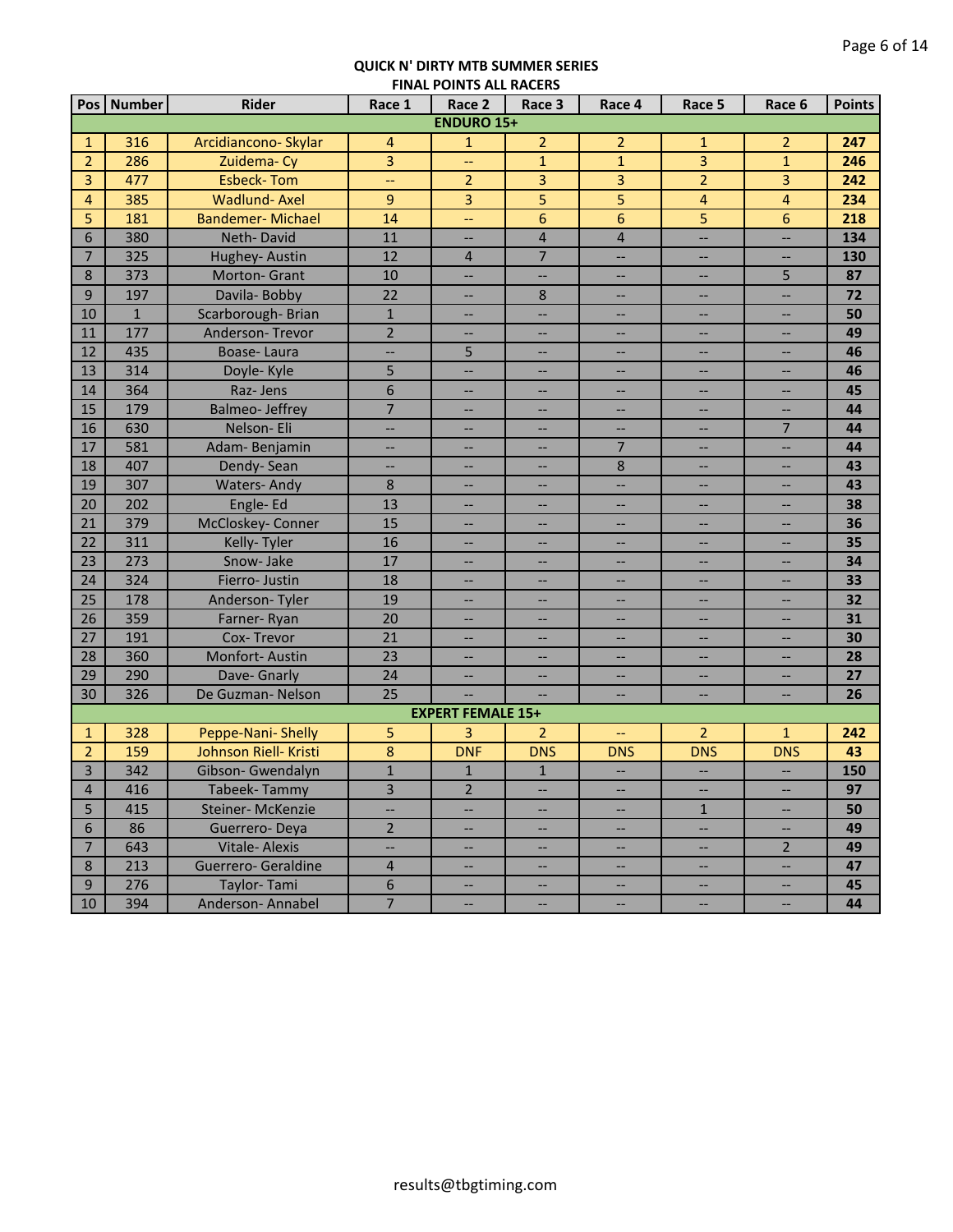|                 | Pos   Number | <b>Rider</b>            | Race 1                   | Race 2                   | Race 3                   | Race 4                            | Race 5                            | Race 6                   | <b>Points</b> |
|-----------------|--------------|-------------------------|--------------------------|--------------------------|--------------------------|-----------------------------------|-----------------------------------|--------------------------|---------------|
|                 |              |                         |                          | <b>EXPERT MALE 15-24</b> |                          |                                   |                                   |                          |               |
| $\mathbf{1}$    | 240          | Levy-Seth               | $\overline{2}$           | $\mathbf{1}$             | 4                        | 3                                 | $-\!$                             | 4                        | 241           |
| $\overline{2}$  | 327          | <b>Wagner-Travis</b>    | 3                        | $\overline{2}$           | 5                        | $\overline{4}$                    | $\mathbf 1$                       | 5                        | 240           |
| 3               | 556          | <b>Burgoih-Marco</b>    | <u></u>                  |                          | $\overline{3}$           | $\mathbf{1}$                      | <u></u>                           | ш.,                      | 98            |
| $\overline{4}$  | 578          | De La Rosa- Rafael      | --                       | --                       | --                       | $\overline{2}$                    | $-$                               | $\overline{3}$           | 97            |
| 5               | 292          | Joye- Cameron           | $\mathbf{1}$             | $\overline{\phantom{a}}$ | --                       | $\qquad \qquad -$                 | $\overline{\phantom{a}}$          | Щ,                       | 50            |
| 6               | 526          | MacPherson-Alberto      | <u></u>                  |                          | $1\,$                    | --                                | --                                | <u></u>                  | 50            |
| $\overline{7}$  | 649          | Chitraroff-Kanlo        | Ш,                       |                          |                          |                                   | --                                | $\mathbf{1}$             | 50            |
| 8               | 525          | MacPherson- Peluche     | $- -$                    | --                       | $\overline{2}$           | --                                | --                                | --                       | 49            |
| 9               | 653          | Franze-Brent            | $-$                      | $\overline{\phantom{a}}$ | $\overline{\phantom{a}}$ | $\overline{\phantom{a}}$          | $\overline{\phantom{a}}$          | $\overline{2}$           | 49            |
| 10              | 570          | Sestak-Zach             | --                       | --                       | 6                        | --                                | --                                | ш,                       | 45            |
| 11              | 655          | Lessler-Braydon         | --                       | --                       | $\overline{\phantom{a}}$ | $\overline{\phantom{a}}$          | --                                | 6                        | 45            |
| 12              | 631          | Pryor-Sheldon           | --                       | --                       | --                       | $\overline{\phantom{a}}$          | --                                | $\overline{7}$           | 44            |
| 13              | 510          | Basore-Karson           | $\overline{\phantom{a}}$ |                          | $\overline{7}$           | $\hspace{0.05cm} \ldots$          | $\overline{\phantom{a}}$          | $\overline{\phantom{a}}$ | 44            |
|                 |              |                         |                          | <b>EXPERT MALE 25-36</b> |                          |                                   |                                   |                          |               |
| $\mathbf{1}$    | 163          | Marquez-Fernando        | $\overline{7}$           | 3                        | <b>DNS</b>               | <b>DNF</b>                        | <b>DNS</b>                        | <b>DNS</b>               | 92            |
| $\overline{2}$  | 392          | Buerman-Ryan            | $\overline{2}$           | $\mathbf{1}$             | <b>DNS</b>               | $\overline{\phantom{m}}$          | ш,                                | --                       | 99            |
| 3               | 511          | <b>TOPETE JR- JESUS</b> | <u></u>                  | $\overline{\phantom{a}}$ | $\overline{2}$           | $\overline{2}$                    | --                                | $\overline{\phantom{a}}$ | 98            |
| $\overline{4}$  | 476          | Goodman-Derek           | <u></u>                  | $\overline{2}$           | $\overline{\phantom{a}}$ | $\overline{\phantom{a}}$          | <u></u>                           | $\overline{3}$           | 97            |
| 5               | 615          | McLaughlin- Jake        | Ш,                       | <u></u>                  | <u></u>                  | $\overline{\phantom{0}}$          | $\mathbf{1}$                      | Ш,                       | 50            |
| 6               | 582          | Fedorow-Ryan            | Ш,                       |                          | --                       | $\mathbf{1}$                      | --                                | --                       | 50            |
| $\overline{7}$  | 548          | Scarborough-Brian       | $-$                      |                          | $\mathbf{1}$             |                                   | <u></u>                           | --                       | 50            |
| 8               | 253          | Northway- Craig         | --                       |                          |                          |                                   | <b>DNS</b>                        | $\mathbf{1}$             | 50            |
| $\overline{9}$  | 315          | <b>Rios-Garrison</b>    | $\mathbf{1}$             |                          | --                       | $\overline{\phantom{a}}$          | <b></b>                           | <u>. .</u>               | 50            |
| 10              | 632          | fiedler- logan          | <u></u>                  |                          | --                       | $\overline{\phantom{a}}$          | --                                | $\overline{2}$           | 49            |
| 11              | 233          | Lara-Jordan             | 3                        |                          | --                       |                                   | --                                | <u></u>                  | 48            |
| 12              | 617          | Adamczyk-Martin         | --                       |                          | --                       |                                   | --                                | $\overline{4}$           | 47            |
| 13              | 408          | Roch-Stephane           | $\overline{4}$           |                          | --                       |                                   | $\overline{\phantom{a}}$          | $-$                      | 47            |
| 14              | 192          | Cramer-Ethan            | 5                        |                          |                          |                                   | --                                |                          | 46            |
| 15              | 341          | Amselem-Marco           | 6                        |                          | --                       | $\overline{\phantom{a}}$          | --                                | --                       | 45            |
| 16              | 647          | Sleeter-Mike            | <u></u>                  |                          |                          |                                   | --                                | <b>DSQ</b>               | $\mathbf 0$   |
|                 |              |                         |                          | <b>EXPERT MALE 37-48</b> |                          |                                   |                                   |                          |               |
| $\mathbf{1}$    | 363          | <b>Painting-Mark</b>    | $\overline{4}$           | $\mathbf{1}$             | 5                        | 3                                 | 2                                 | $-$                      | 240           |
| $\overline{2}$  | 153          | <b>Engelhardt-Marc</b>  | 5                        | $\overline{5}$           | $\overline{7}$           | <b>DNF</b>                        | 5                                 | $6\phantom{1}6$          | 227           |
| 3               | 512          | <b>Orness-Jake</b>      | Ц.                       | $\overline{\phantom{m}}$ | $\mathbf 1$              | 2 <sup>1</sup>                    | $\mathbf 1$                       | 3                        | 197           |
| 4               | 2            | Meyer- Jeff             | 9                        | 4                        | <b>DNS</b>               | <b>DNS</b>                        | 6                                 | 8                        | 177           |
| $\overline{5}$  | 196          | Dahl-Ryan               | <b>DNF</b>               | <b>DNF</b>               | $\overline{3}$           | $\mathbf{1}$                      | Щ,                                | <b>DNF</b>               | 98            |
| $\sqrt{6}$      | 533          | Jones-Benjamin          | --                       | --                       | $6\,$                    | $\overline{4}$                    | $\overline{3}$                    | --                       | 140           |
| $7\overline{ }$ | 383          | Mora-Cesar              | $\mathbf{1}$             | $\overline{\phantom{a}}$ | $\overline{2}$           | $\hspace{0.05cm} \dashrightarrow$ | 44                                | $\overline{\phantom{a}}$ | 99            |
| 8               | 321          | Hughes-Ryan             | $\overline{3}$           | $\overline{2}$           | --                       | --                                | --                                | $\overline{\phantom{a}}$ | 97            |
| 9               | 244          | Mahlum-Dan              | $\overline{2}$           | --                       | $\overline{\phantom{a}}$ | $\overline{\phantom{a}}$          | $\hspace{0.05cm} \dashrightarrow$ | $\overline{4}$           | 96            |
| 10              | 616          | Farkas-Michael          | --                       | $\overline{\phantom{a}}$ | $\overline{\phantom{a}}$ | $\overline{\phantom{a}}$          | $\overline{4}$                    | 5                        | 93            |
| 11              | 309          | Sowinski- Michael       | 6                        | $\overline{3}$           | $\overline{\phantom{a}}$ | $\overline{\phantom{a}}$          | Щ,                                | $\overline{\phantom{a}}$ | 93            |
| 12              | 597          | Alexander- Greg         | Щ,                       | $\overline{\phantom{a}}$ | --                       | $\overline{\phantom{a}}$          | $\overline{7}$                    | 9                        | 86            |
| 13              | 651          | Gritters-Brandon        | --                       | --                       | --                       | $\overline{\phantom{a}}$          | <u></u>                           | $\mathbf{1}$             | 50            |
| 14              | 598          | McGee-Rob               | $-$                      |                          | --                       | --                                | <b>DNS</b>                        | $\overline{2}$           | 49            |
| 15              | 112          | Salazar- Jim            | $\overline{\phantom{a}}$ |                          | $\overline{4}$           | $-$                               | Ш,                                | <u></u>                  | 47            |
| 16              | 648          | Ohramond-Steve          | --                       |                          | --                       |                                   | --                                | $\overline{7}$           | 44            |
| 17              | 260          | planken-Simon           | $\overline{7}$           | --                       | --                       | $\overline{\phantom{a}}$          | --                                | <u></u>                  | 44            |
| 18              | 87           | Estrada-Alex            | 8<br>Щ,                  |                          | --                       | $\overline{\phantom{a}}$          | --                                | --                       | 43            |
| 19              | 588          | Dipert-Joshua           |                          |                          | --                       | <b>DNF</b>                        | --                                | <b></b>                  | $\bf{0}$      |
| 20              | 332          | Gentle-Jack             | <b>DNF</b>               |                          | --                       |                                   | --                                | --                       | $\bf{0}$      |
| 21              | 22           | <b>Bottalico-Fabio</b>  | <b>DNS</b>               |                          | --                       |                                   | --                                | --                       | $\bf{0}$      |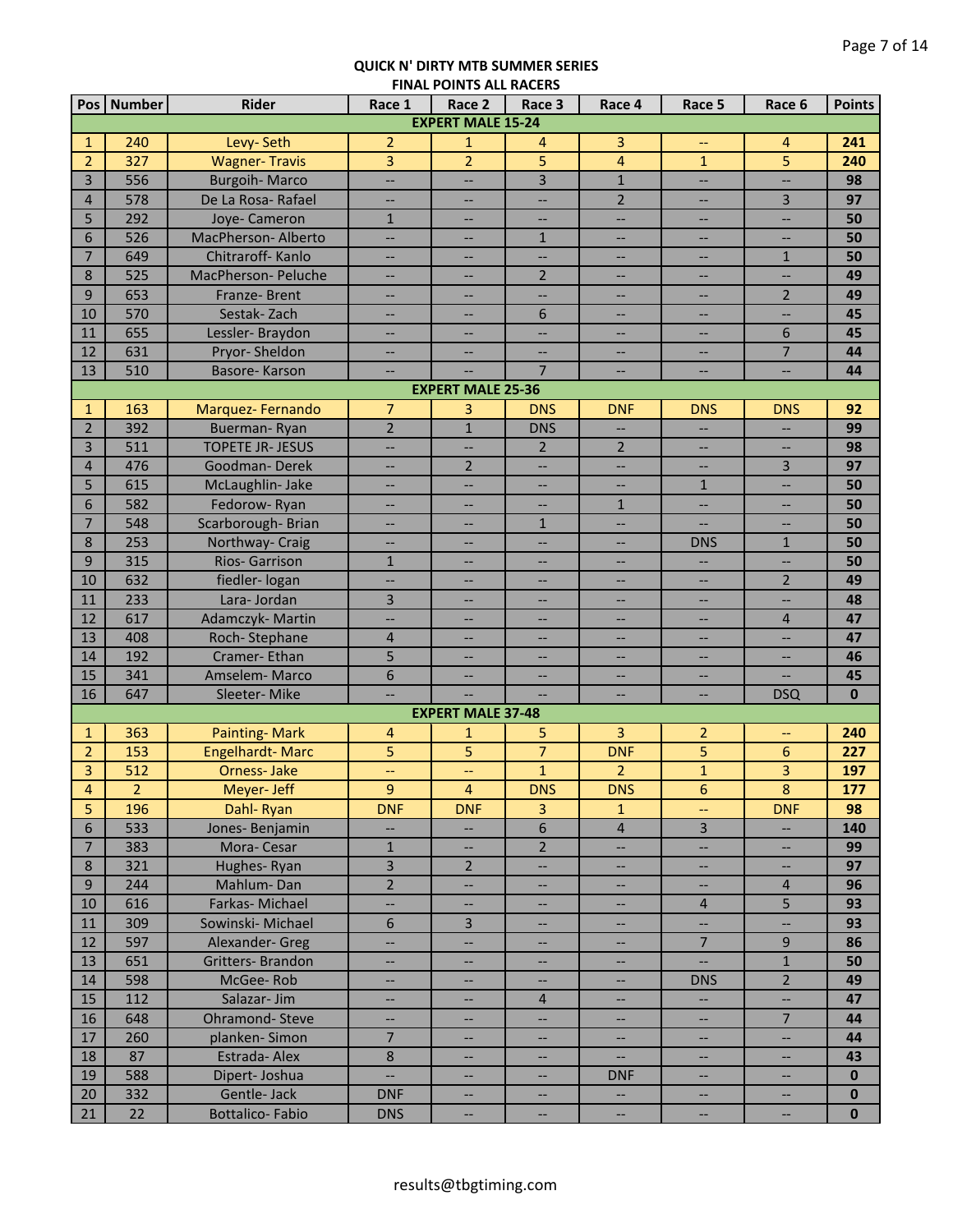|                |            |                        |                          | <b>FINAL FUINTS ALL INACLINS</b> |                          |                          |                          |                   |               |
|----------------|------------|------------------------|--------------------------|----------------------------------|--------------------------|--------------------------|--------------------------|-------------------|---------------|
|                | Pos Number | <b>Rider</b>           | Race 1                   | Race 2                           | Race 3                   | Race 4                   | Race 5                   | Race 6            | <b>Points</b> |
|                |            |                        |                          | <b>EXPERT MALE 49+</b>           |                          |                          |                          |                   |               |
| $\mathbf{1}$   | 15         | <b>Bienias-Rick</b>    | $\overline{2}$           | $\mathbf{1}$                     | $\overline{2}$           | $\mathbf{1}$             | $\overline{\phantom{0}}$ | $\mathbf{1}$      | 248           |
| $\overline{2}$ | 154        | <b>Farner-Steven</b>   | 5                        | 4                                | $\overline{4}$           | $\overline{3}$           | $\overline{2}$           | 4                 | 238           |
| $\overline{3}$ | 149        | <b>Bates-Steven</b>    | $\overline{4}$           | 3                                | 3                        | <b>DNS</b>               | <b>DNS</b>               | <b>DNS</b>        | 143           |
| $\overline{4}$ | 462        | Jacobson- Jeff         | $\overline{a}$           | $\overline{2}$                   | $\overline{\phantom{0}}$ | $\overline{\phantom{0}}$ | $\mathbf{1}$             | $\overline{2}$    | 148           |
| 5              | 545        | Overend-Ned            | $-$                      | $\overline{\phantom{a}}$         | $\mathbf{1}$             | $\overline{\phantom{a}}$ | $\overline{\phantom{0}}$ | $\overline{a}$    | 50            |
| 6              | 302        | O Mara-Johnny          | $\mathbf{1}$             | $\overline{\phantom{a}}$         | $--$                     | $\qquad \qquad -$        | $\qquad \qquad -$        | $--$              | 50            |
| $\overline{7}$ | 592        | Boyd-Steve             | $--$                     | $\overline{\phantom{a}}$         | $\overline{\phantom{a}}$ | $\overline{2}$           | $\qquad \qquad -$        | $\qquad \qquad -$ | 49            |
| 8              | 431        | <b>Masterson-Steve</b> | $--$                     | --                               | $\overline{\phantom{a}}$ | $\overline{\phantom{0}}$ | $\qquad \qquad -$        | $\overline{3}$    | 48            |
| 9              | 384        | Tholl- Pete            | $\overline{3}$           | <b>DNF</b>                       | $\overline{\phantom{a}}$ | --                       | $\overline{\phantom{a}}$ | --                | 48            |
| 10             | 199        | Dodero-Deron           | 6                        |                                  | --                       | --                       | --                       | --                | 45            |
| 11             | 623        | <b>Twitts- Greg</b>    | ÷-                       | $\overline{a}$                   | $-$                      | $-$                      | <b>DNS</b>               | $-$               | $\mathbf{0}$  |
| 12             | 621        | <b>Escobar-Carlos</b>  | $--$                     |                                  |                          | $-$                      | <b>DNS</b>               | $-$               | $\bf{0}$      |
|                |            |                        |                          | <b>MASOCHIST (SS) 15+</b>        |                          |                          |                          |                   |               |
| $\mathbf{1}$   | 207        | Foster-Cory            | $\overline{2}$           | --                               | $- -$                    | $\overline{\phantom{a}}$ | $\mathbf{1}$             | $\overline{a}$    | 99            |
| $\overline{2}$ | 173        | Allen-Judson           | $\overline{4}$           | $\mathbf{1}$                     | $\overline{\phantom{0}}$ | $\overline{\phantom{0}}$ | $\overline{\phantom{a}}$ | --                | 97            |
| $\overline{3}$ | 222        | Holdorf-Ryan           | $\mathbf{1}$             | $\overline{\phantom{a}}$         | $\overline{\phantom{a}}$ | $\overline{\phantom{0}}$ | $\overline{\phantom{a}}$ | --                | 50            |
| $\overline{4}$ | 633        | Warner-Joseph          | $\overline{\phantom{0}}$ | $\overline{\phantom{a}}$         | $\qquad \qquad -$        | --                       | $\overline{\phantom{a}}$ | $\mathbf{1}$      | 50            |
| 5              | 599        | Ubach-antonio          | $\overline{\phantom{0}}$ | $\overline{\phantom{a}}$         | $\overline{\phantom{0}}$ | $\overline{\phantom{0}}$ | $\overline{2}$           | --                | 49            |
| 6              | 217        | Henderson-Mike         | $\overline{3}$           | $\overline{a}$                   | $--$                     | $\overline{a}$           | $\qquad \qquad -$        | $--$              | 48            |
| 7              | 297        | Ramer-Michael          | $-$                      | $\overline{\phantom{a}}$         | $\qquad \qquad -$        | $\qquad \qquad -$        | $\overline{3}$           | $--$              | 48            |
| 8              | 612        | Benson-Bryan           | $--$                     | $\overline{\phantom{a}}$         | $\overline{\phantom{a}}$ | $\overline{\phantom{0}}$ | $\overline{4}$           | $--$              | 47            |
| 9              | 234        | <b>LARSON-DAVID</b>    | 5                        | $\qquad \qquad -$                | --                       | --                       | $\overline{\phantom{a}}$ | $\qquad \qquad -$ | 46            |
| 10             | 331        | Hunt-Jake              | 6                        | --                               | --                       | --                       | --                       | --                | 45            |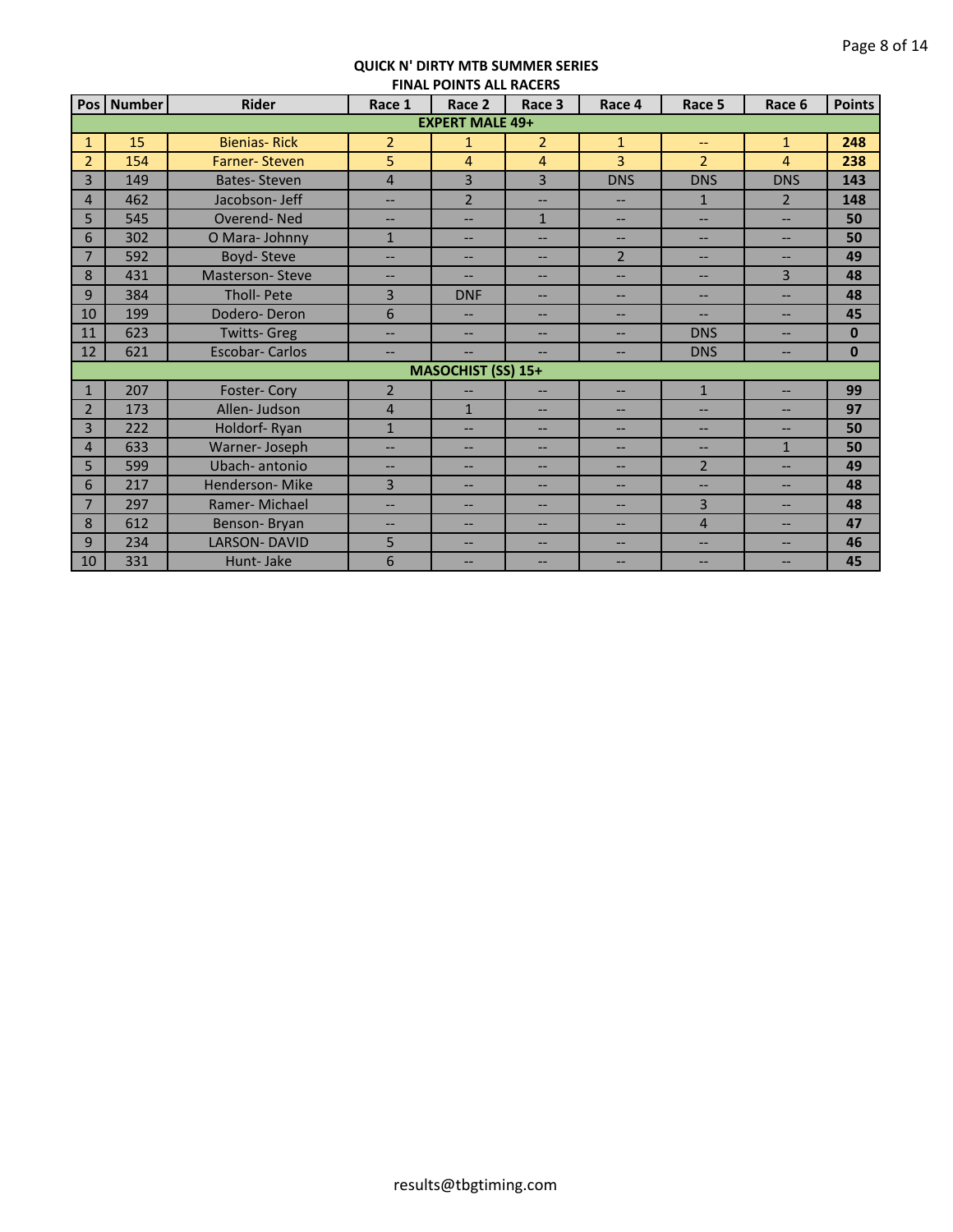|                  |               |                           |                          | <b>THAL FORTS ALL RACLIS</b> |                          |                                                     |                   |                          |               |
|------------------|---------------|---------------------------|--------------------------|------------------------------|--------------------------|-----------------------------------------------------|-------------------|--------------------------|---------------|
| Pos <sup> </sup> | <b>Number</b> | Rider                     | Race 1                   | Race 2                       | Race 3                   | Race 4                                              | Race 5            | Race 6                   | <b>Points</b> |
|                  |               |                           |                          | <b>SCHOOL BOY 13-15</b>      |                          |                                                     |                   |                          |               |
| $\mathbf{1}$     | 156           | <b>Gutierrez- Raulito</b> | $\mathbf{1}$             | $\mathbf{1}$                 | $\mathbf{1}$             | $\mathbf{1}$                                        | $\mathbf{1}$      | $\mathbf{1}$             | 250           |
| $\overline{2}$   | 158           | Johnson-Nico              | 3                        | $\overline{2}$               | $6\phantom{1}6$          | <b>DNS</b>                                          | $\overline{2}$    | $\overline{2}$           | 240           |
| 3                | 113           | Salazar-Mason             | $\overline{4}$           | 3                            | 3                        | 3                                                   | 3                 | 6                        | 239           |
| $\overline{4}$   | 245           | Martinez-Zach             | 5                        | $\overline{4}$               | 5                        | $\overline{\mathbf{4}}$                             | 4                 | 5                        | 233           |
| 5                | 198           | davis-owen                | 10                       | 6                            | 9                        | 5                                                   | 6                 | $\overline{7}$           | 222           |
| 6                | 353           | Kroepel-Hunter            | $\overline{7}$           | $\overline{7}$               | 10                       | $6\phantom{1}$                                      | $\overline{7}$    | $\bf 8$                  | 220           |
| $\overline{7}$   | 352           | Kroepel-Mason             | 11                       | 10                           | 12                       | $\overline{7}$                                      | 10                | 10                       | 207           |
| 8                | 514           | landis-ryan               | --                       |                              | $\overline{4}$           | $\overline{2}$                                      | <u></u>           | $\sqrt{4}$               | 143           |
| 9                | 351           | Lombardi- Josh            | 14                       | 12                           | 16                       | --                                                  | --                | $\overline{\phantom{a}}$ | 111           |
| 10               | 273           | Snow-Jake                 | --                       | --                           | $\overline{7}$           | --                                                  | 5                 | $\qquad \qquad -$        | 90            |
| 11               | 317           | Goulart-Parker            | 9                        | 5                            | $\overline{\phantom{a}}$ | --                                                  | --                | $\qquad \qquad -$        | 88            |
| 12               | 296           | <b>MIller-Lucas</b>       | 13                       | --                           | 13                       | --                                                  | --                | $-\,$                    | 76            |
| 13               | 49            | Miller-Jack               | 12                       | $\overline{\phantom{a}}$     | 15                       | $\overline{\phantom{a}}$                            | $\qquad \qquad -$ | $\overline{\phantom{a}}$ | 75            |
| 14               | 294           | Donohue-Liam              | $\overline{2}$           | $\overline{\phantom{a}}$     | $\overline{\phantom{a}}$ | $\overline{\phantom{a}}$                            | $\qquad \qquad -$ | $\overline{\phantom{a}}$ | 49            |
| 15               | 516           | Ramos-Julien              | --                       | --                           | $\overline{2}$           | $\overline{\phantom{a}}$                            | --                | $-\,$                    | 49            |
| 16               | 635           | Eshoo-Alex                | $\overline{\phantom{a}}$ | --                           | <u></u>                  | $\qquad \qquad -$                                   | --                | $\overline{3}$           | 48            |
| 17               | 215           | Hansen-Emitt              | 6                        | <u></u>                      | $\overline{\phantom{a}}$ | $\overline{\phantom{a}}$                            | --                | Ц.                       | 45            |
| 18               | 437           | Forsyth-Ryan              | ш.,                      | 8                            | --                       |                                                     | --                | --                       | 43            |
| 19               | 604           | Calonder-Dayton           | --                       |                              | $\overline{\phantom{a}}$ | $\overline{\phantom{a}}$                            | 8                 | --                       | 43            |
| 20               | 515           | Luna-Saul                 | --                       | --                           | 8                        |                                                     | --                | --                       | 43            |
| 21               | 230           | Kelley-Titus              | 8                        |                              | --                       |                                                     | --                | --                       | 43            |
| 22               | 466           | Ferragamo-Joseph          | <u></u>                  | 9                            | <u></u>                  |                                                     | --                | <u></u>                  | 42            |
| 23               | 614           | Pascoe-Connor             | <b></b>                  |                              | --                       |                                                     | 9                 | --                       | 42            |
| 24               | 634           | dunn-brendan              | --                       |                              | $-$                      |                                                     | --                | $9$                      | 42            |
| 25               | 636           | Wong-Anthony              | $-$                      |                              |                          |                                                     | --                | 11                       | 40            |
| 26               | 479           | McCluney- Conor           | --                       |                              | 11                       |                                                     | --                | <b>DNS</b>               | 40            |
| 27               | 473           | Mas-Luke                  | $-$                      | 11                           | $\overline{\phantom{a}}$ |                                                     | --                | --                       | 40            |
| 28               | 613           | Pascoe-Riley              | --                       | $\overline{\phantom{a}}$     | $\overline{\phantom{a}}$ | $-$                                                 | 11                | --                       | 40            |
| 29               | 642           | Scranton-Gavyn            | $\overline{\phantom{a}}$ |                              | $\overline{\phantom{a}}$ | $-$                                                 | --                | 12                       | 39            |
| 30               | 440           | Reynolds- Eddie           | <u></u>                  | 13                           |                          |                                                     | --                | --                       | 38            |
| 31               | 513           | Klugg-Joey                | --                       |                              | 14                       |                                                     |                   |                          | 37            |
| 32               | 225           | Johnson-Nigel             | 15                       | --                           | $\overline{\phantom{a}}$ | $\overline{\phantom{a}}$                            | --                | --                       | 36            |
| 33               | 274           | snow-jake                 | <b>DNF</b>               | --                           | $\overline{\phantom{a}}$ |                                                     | --                |                          | $\bf{0}$      |
| 34               | 656           | Morch-Alex                | --                       | --                           | --                       | $\hspace{0.05cm} -\hspace{0.05cm} -\hspace{0.05cm}$ | --                | <b>DNF</b>               | $\bf{0}$      |
|                  |               |                           |                          | <b>SCHOOL BOY 16-18</b>      |                          |                                                     |                   |                          |               |
| $\mathbf{1}$     | 275           | Spain-Dylan               | $\mathbf{1}$             | $\overline{2}$               | $\mathbf{1}$             | <b>DNS</b>                                          | $\mathbf{1}$      | $\mathbf{1}$             | 249           |
| $\overline{2}$   | 439           | Kooiman-Jared             | --                       | 3                            | $\overline{2}$           | $\mathbf{1}$                                        | $\overline{2}$    | $\overline{2}$           | 245           |
| $\overline{3}$   | 261           | Pray-Nathan               | $\overline{2}$           | $\mathbf 1$                  | $\overline{\phantom{a}}$ | --                                                  | н,                | --                       | 99            |
| $\overline{4}$   | 552           | Deming-Colin              | --                       | --                           | $\overline{3}$           | --                                                  | --                | $\overline{\phantom{a}}$ | 48            |
| 5                | 187           | Cederquist-Eric           | $\overline{3}$           | --                           | $\overline{\phantom{a}}$ | --                                                  | --                | $\overline{\phantom{a}}$ | 48            |
| 6                | 469           | Rodriguez- Angel          | Ц.                       | $\overline{4}$               | Щ,                       | --                                                  | --                | $\overline{\phantom{a}}$ | 47            |
| $\overline{7}$   | 438           | Gilbert-Logan             | Щ,                       | 5                            | --                       | $\overline{\phantom{a}}$                            | --                | $\hspace{0.05cm} \ldots$ | 46            |
| 8                | 381           | Page-Sean                 | <b>DNF</b>               |                              | <u></u>                  | Ш,                                                  | --                | Ц.                       | $\mathbf 0$   |
|                  |               |                           |                          |                              |                          |                                                     |                   |                          |               |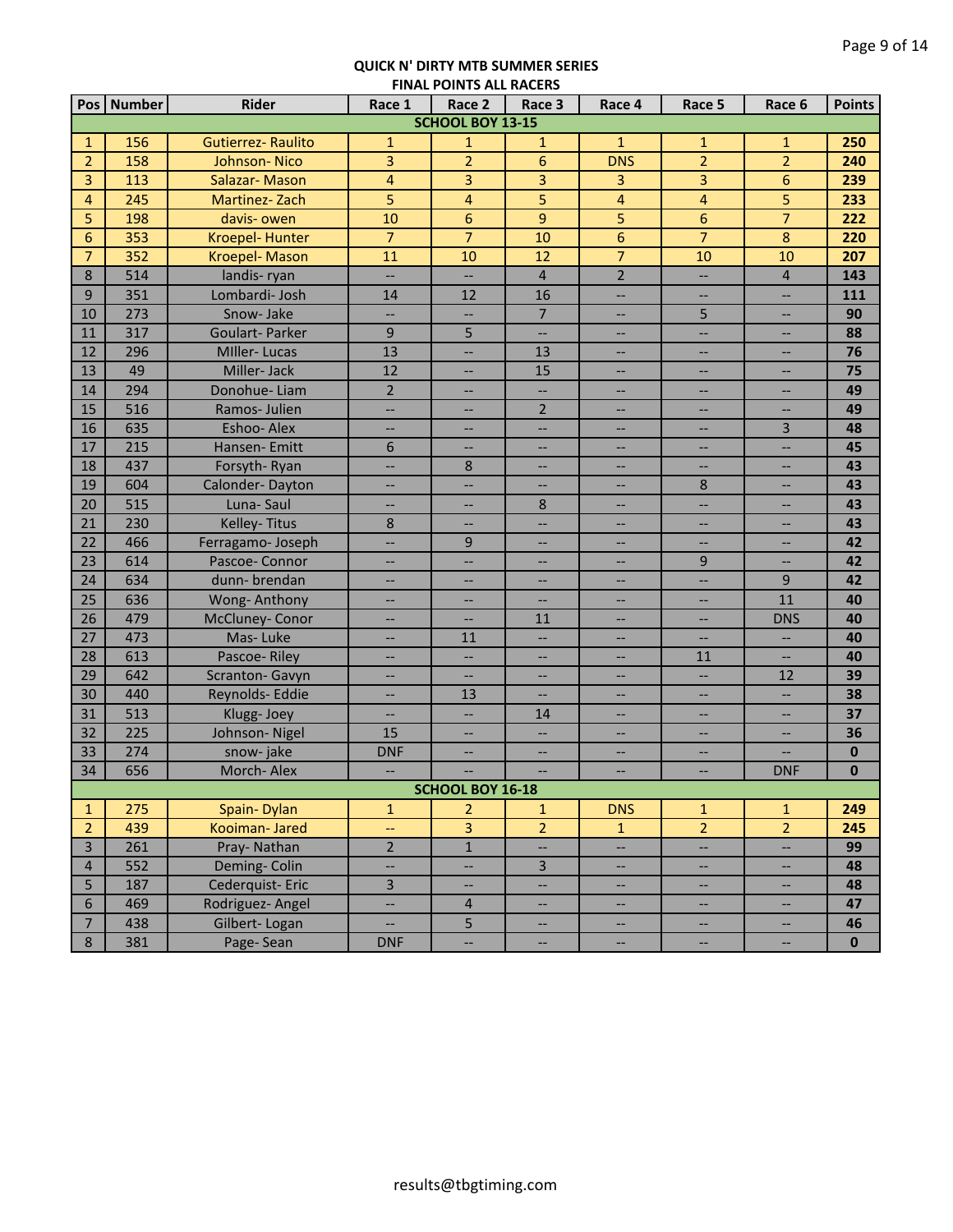| Pos   Number<br><b>SPORT FEMALE 15+</b><br>36<br>Eikmeier- Alyssa<br>$\mathbf{1}$<br>$\mathbf{1}$<br>250<br>$\mathbf{1}$<br>$\mathbf{1}$<br>$\mathbf{1}$<br>$\mathbf{1}$<br>$-\!$<br>$\overline{2}$<br>$\overline{2}$<br>329<br>$\overline{4}$<br>$\overline{4}$<br>$\overline{4}$<br>$\overline{2}$<br><b>Warner-Julie</b><br>239<br>44<br>3<br>3<br>248<br><b>McNanie-Shea</b><br>5<br>3<br>3<br>$\overline{4}$<br>237<br>$\overline{\phantom{a}}$<br>9<br>5<br>8<br>$\overline{\mathbf{4}}$<br>287<br>Festa-Lisa<br>$\overline{4}$<br>178<br>--<br>--<br>$\overline{2}$<br>$\overline{2}$<br>$\overline{2}$<br>5<br>147<br>441<br>Cappos-Stassa<br>--<br>--<br>--<br>$\overline{2}$<br>3<br>6<br>415<br>Steiner-McKenzie<br>$\mathbf{1}$<br>147<br>--<br>$\overline{\phantom{a}}$<br>$\overline{\phantom{a}}$<br>$\overline{3}$<br>$\overline{7}$<br>$\mathsf{3}$<br>600<br>Murray- Patricia<br>96<br>$\overline{\phantom{a}}$<br>--<br>--<br>--<br>5<br>6<br>8<br>238<br>LENNOX- Kylie<br>91<br>--<br>--<br>--<br>--<br>$\overline{7}$<br>8<br>9<br>377<br>Slade-Melissa<br>87<br>$\overline{\phantom{a}}$<br>--<br>--<br>$\hspace{0.05cm} -\hspace{0.05cm} -\hspace{0.05cm}$<br>565<br>5<br>10<br>Ellis-Katherine<br>46<br>--<br>--<br>$\hspace{0.05cm} -\hspace{0.05cm} -\hspace{0.05cm}$<br>--<br>--<br>6<br>566<br>11<br>Reich-Alex<br>45<br>--<br>--<br>--<br>--<br>$\hspace{0.05cm} \hspace{0.02cm} \cdots$<br>12<br>349<br>Psenicnik-Trina<br>6<br>45<br>$\overline{\phantom{a}}$<br>$\qquad \qquad -$<br>$- -$<br>$- -$<br>$\overline{\phantom{a}}$<br>$\overline{7}$<br>13<br>193<br>Crane-Leah<br>44<br>$\overline{\phantom{a}}$<br>$\overline{\phantom{m}}$<br>$\overline{\phantom{a}}$<br>$\hspace{0.05cm} -\hspace{0.05cm} -\hspace{0.05cm}$<br>--<br>442<br>14<br>Naylor-Chloe<br>9<br>42<br>Щ,<br>$\overline{\phantom{a}}$<br>$\overline{\phantom{a}}$<br>--<br>$\overline{\phantom{a}}$<br>15<br>336<br>Montalvan-Ana<br>41<br>10<br>Ш,<br>--<br>$\qquad \qquad -$<br>--<br>$- -$<br>16<br>464<br>Camacho- Cecilia<br>$\overline{\phantom{a}}$<br>10<br>41<br><u></u><br>$\overline{\phantom{a}}$<br>--<br>--<br>17<br>251<br><b>Newton-Danielle</b><br>11<br>40<br>--<br>н.<br>--<br>18<br>312<br><b>Wodzien-Claire</b><br>12<br>39<br>$\overline{\phantom{0}}$<br>--<br>--<br>19<br>564<br>u.<br>$\bf{0}$<br>Slagle-Leslie<br><b>DNF</b><br>$\overline{\phantom{0}}$<br>$-$<br>403<br>20<br>English-Julie<br><b>DNS</b><br>$\bf{0}$<br>--<br>--<br><b>SPORT MALE 15-24</b><br>387<br><b>Burgett-Parker</b><br>$\mathbf{1}$<br>$\mathbf{1}$<br>$\overline{4}$<br>$\mathbf{1}$<br>$\mathbf{1}$<br>250<br>$\mathbf{1}$<br>$\mathbf{1}$<br>$\overline{2}$<br>$\overline{2}$<br>$\overline{2}$<br>$\overline{2}$<br>$\overline{2}$<br>3<br>$\overline{2}$<br>161<br>Kooiman-Brandon<br>245<br>3<br>$\overline{2}$<br>3<br>3<br>490<br>Weigle- Christopher<br>$\overline{4}$<br>10<br>233<br>44<br>$\overline{7}$<br>6<br>$\overline{7}$<br>$\overline{7}$<br>128<br>Dickey-Rubio-Tony<br>5<br>224<br>4<br>6<br>$\overline{7}$<br>8<br>8<br>5<br>285<br><b>Williams-Steven</b><br>10<br>10<br>212<br><b>DNF</b><br><b>Adams-Dillon</b><br>8<br>11<br>$6\phantom{1}6$<br>6<br>443<br><b>DNF</b><br>6<br>173<br>ц.,<br>3<br>204<br>5<br>$\overline{7}$<br>$\overline{4}$<br>141<br>Ferragamo-Ryan<br>--<br>$\overline{a}$<br>$\overline{\phantom{0}}$<br>574<br>$\overline{3}$<br>5<br>5<br>8<br>Nitzen-Ryan<br>140<br><u></u><br>$\overline{7}$<br>9<br>277<br>Tomasek- Jared<br>9<br>$9$<br><b>DNF</b><br>128<br><u></u><br>$\overline{\phantom{a}}$<br>10<br>283<br>$\overline{3}$<br>$\overline{4}$<br>Weber-Samuel<br>95<br><u></u><br>--<br>$\overline{\phantom{a}}$<br>$\overline{\phantom{a}}$<br>560<br>6<br>11<br>Maple-Matthew<br>4<br>92<br>--<br>--<br>$-$<br>12<br>5<br>573<br>8<br>Cerami-Matt<br>89<br>$\overline{\phantom{a}}$<br>--<br>--<br>--<br>557<br>13<br>$\mathbf{1}$<br>Turner-Taylor<br><b>DNS</b><br>50<br>$\overline{\phantom{a}}$<br>$\overline{\phantom{a}}$<br>--<br>--<br>605<br>Calonder-Cade<br>$\overline{4}$<br>47<br>14<br>--<br>--<br>$\hspace{0.05cm} \dashv$<br>--<br>$\overline{\phantom{a}}$<br>5<br>15<br>298<br>46<br>Feine-Cole<br>$\overline{\phantom{a}}$<br>--<br>$\overline{\phantom{a}}$<br>$\overline{\phantom{a}}$<br>--<br>16<br>468<br>Mapes-Zach<br>6<br>45<br>--<br>$\overline{\phantom{a}}$<br>$\overline{\phantom{a}}$<br>$\overline{\phantom{a}}$<br>$\overline{\phantom{a}}$<br>7 <sup>1</sup><br>17<br>444<br><b>KELLY- NOAH</b><br>44<br>$\overline{\phantom{a}}$<br>$\hspace{0.05cm} \ldots$<br>--<br>$\overline{\phantom{a}}$<br>--<br>18<br>194<br>Crisostomo- Alex<br>8<br>43<br>н,<br>$\overline{\phantom{a}}$<br>$\overline{\phantom{a}}$<br>$\overline{\phantom{a}}$<br>--<br>530<br>De Los Santos-Saul<br>19<br>Щ,<br>8<br>43<br>$\overline{\phantom{a}}$<br>$\overline{\phantom{a}}$<br>--<br>$\overline{\phantom{a}}$<br>584<br>Kennamer-Justin<br>9<br>20<br><u></u><br>42<br>$-$<br>--<br>--<br>553<br><b>ONeill- Matson</b><br>9<br>21<br>42<br>$\overline{\phantom{a}}$<br>--<br>--<br>--<br>22<br>339<br>Montalvan-Samuel<br>9<br><u></u><br>42<br>$\overline{\phantom{a}}$<br>--<br>$\Box$<br>23<br>544<br>Cope-Darren<br>12<br>39<br>--<br>--<br>24<br>174<br>AlRashed-Abdulaziz<br><b>DNS</b><br>$\overline{\phantom{a}}$<br>$\mathbf{0}$<br>--<br>$\qquad \qquad -$<br>$\mathbf{0}$<br><b>DNS</b><br>$\overline{\phantom{a}}$<br>$\overline{\phantom{a}}$<br>-- |    |     | <b>Rider</b>         | Race 1 | <b>FINAL FUINTS ALL INACLIS</b><br>Race 2 |        |        |        |        | <b>Points</b> |
|-----------------------------------------------------------------------------------------------------------------------------------------------------------------------------------------------------------------------------------------------------------------------------------------------------------------------------------------------------------------------------------------------------------------------------------------------------------------------------------------------------------------------------------------------------------------------------------------------------------------------------------------------------------------------------------------------------------------------------------------------------------------------------------------------------------------------------------------------------------------------------------------------------------------------------------------------------------------------------------------------------------------------------------------------------------------------------------------------------------------------------------------------------------------------------------------------------------------------------------------------------------------------------------------------------------------------------------------------------------------------------------------------------------------------------------------------------------------------------------------------------------------------------------------------------------------------------------------------------------------------------------------------------------------------------------------------------------------------------------------------------------------------------------------------------------------------------------------------------------------------------------------------------------------------------------------------------------------------------------------------------------------------------------------------------------------------------------------------------------------------------------------------------------------------------------------------------------------------------------------------------------------------------------------------------------------------------------------------------------------------------------------------------------------------------------------------------------------------------------------------------------------------------------------------------------------------------------------------------------------------------------------------------------------------------------------------------------------------------------------------------------------------------------------------------------------------------------------------------------------------------------------------------------------------------------------------------------------------------------------------------------------------------------------------------------------------------------------------------------------------------------------------------------------------------------------------------------------------------------------------------------------------------------------------------------------------------------------------------------------------------------------------------------------------------------------------------------------------------------------------------------------------------------------------------------------------------------------------------------------------------------------------------------------------------------------------------------------------------------------------------------------------------------------------------------------------------------------------------------------------------------------------------------------------------------------------------------------------------------------------------------------------------------------------------------------------------------------------------------------------------------------------------------------------------------------------------------------------------------------------------------------------------------------------------------------------------------------------------------------------------------------------------------------------------------------------------------------------------------------------------------------------------------------------------------------------------------------------------------------------------------------------------------------------------------------------------------------------------------------------------------------------------------------------------------------------------------------------------------------------------------------------------------------------------------------------------------------------------------------------------------------------------------------------------------------------------------------------------------------------------------------------------------------------------------------------------------------------------------------------------------------------------------------------------------------------------------------------------------------------------------------------------------------------------------------------------------------|----|-----|----------------------|--------|-------------------------------------------|--------|--------|--------|--------|---------------|
|                                                                                                                                                                                                                                                                                                                                                                                                                                                                                                                                                                                                                                                                                                                                                                                                                                                                                                                                                                                                                                                                                                                                                                                                                                                                                                                                                                                                                                                                                                                                                                                                                                                                                                                                                                                                                                                                                                                                                                                                                                                                                                                                                                                                                                                                                                                                                                                                                                                                                                                                                                                                                                                                                                                                                                                                                                                                                                                                                                                                                                                                                                                                                                                                                                                                                                                                                                                                                                                                                                                                                                                                                                                                                                                                                                                                                                                                                                                                                                                                                                                                                                                                                                                                                                                                                                                                                                                                                                                                                                                                                                                                                                                                                                                                                                                                                                                                                                                                                                                                                                                                                                                                                                                                                                                                                                                                                                                                                                                                 |    |     |                      |        |                                           | Race 3 | Race 4 | Race 5 | Race 6 |               |
|                                                                                                                                                                                                                                                                                                                                                                                                                                                                                                                                                                                                                                                                                                                                                                                                                                                                                                                                                                                                                                                                                                                                                                                                                                                                                                                                                                                                                                                                                                                                                                                                                                                                                                                                                                                                                                                                                                                                                                                                                                                                                                                                                                                                                                                                                                                                                                                                                                                                                                                                                                                                                                                                                                                                                                                                                                                                                                                                                                                                                                                                                                                                                                                                                                                                                                                                                                                                                                                                                                                                                                                                                                                                                                                                                                                                                                                                                                                                                                                                                                                                                                                                                                                                                                                                                                                                                                                                                                                                                                                                                                                                                                                                                                                                                                                                                                                                                                                                                                                                                                                                                                                                                                                                                                                                                                                                                                                                                                                                 |    |     |                      |        |                                           |        |        |        |        |               |
|                                                                                                                                                                                                                                                                                                                                                                                                                                                                                                                                                                                                                                                                                                                                                                                                                                                                                                                                                                                                                                                                                                                                                                                                                                                                                                                                                                                                                                                                                                                                                                                                                                                                                                                                                                                                                                                                                                                                                                                                                                                                                                                                                                                                                                                                                                                                                                                                                                                                                                                                                                                                                                                                                                                                                                                                                                                                                                                                                                                                                                                                                                                                                                                                                                                                                                                                                                                                                                                                                                                                                                                                                                                                                                                                                                                                                                                                                                                                                                                                                                                                                                                                                                                                                                                                                                                                                                                                                                                                                                                                                                                                                                                                                                                                                                                                                                                                                                                                                                                                                                                                                                                                                                                                                                                                                                                                                                                                                                                                 |    |     |                      |        |                                           |        |        |        |        |               |
|                                                                                                                                                                                                                                                                                                                                                                                                                                                                                                                                                                                                                                                                                                                                                                                                                                                                                                                                                                                                                                                                                                                                                                                                                                                                                                                                                                                                                                                                                                                                                                                                                                                                                                                                                                                                                                                                                                                                                                                                                                                                                                                                                                                                                                                                                                                                                                                                                                                                                                                                                                                                                                                                                                                                                                                                                                                                                                                                                                                                                                                                                                                                                                                                                                                                                                                                                                                                                                                                                                                                                                                                                                                                                                                                                                                                                                                                                                                                                                                                                                                                                                                                                                                                                                                                                                                                                                                                                                                                                                                                                                                                                                                                                                                                                                                                                                                                                                                                                                                                                                                                                                                                                                                                                                                                                                                                                                                                                                                                 |    |     |                      |        |                                           |        |        |        |        |               |
|                                                                                                                                                                                                                                                                                                                                                                                                                                                                                                                                                                                                                                                                                                                                                                                                                                                                                                                                                                                                                                                                                                                                                                                                                                                                                                                                                                                                                                                                                                                                                                                                                                                                                                                                                                                                                                                                                                                                                                                                                                                                                                                                                                                                                                                                                                                                                                                                                                                                                                                                                                                                                                                                                                                                                                                                                                                                                                                                                                                                                                                                                                                                                                                                                                                                                                                                                                                                                                                                                                                                                                                                                                                                                                                                                                                                                                                                                                                                                                                                                                                                                                                                                                                                                                                                                                                                                                                                                                                                                                                                                                                                                                                                                                                                                                                                                                                                                                                                                                                                                                                                                                                                                                                                                                                                                                                                                                                                                                                                 |    |     |                      |        |                                           |        |        |        |        |               |
|                                                                                                                                                                                                                                                                                                                                                                                                                                                                                                                                                                                                                                                                                                                                                                                                                                                                                                                                                                                                                                                                                                                                                                                                                                                                                                                                                                                                                                                                                                                                                                                                                                                                                                                                                                                                                                                                                                                                                                                                                                                                                                                                                                                                                                                                                                                                                                                                                                                                                                                                                                                                                                                                                                                                                                                                                                                                                                                                                                                                                                                                                                                                                                                                                                                                                                                                                                                                                                                                                                                                                                                                                                                                                                                                                                                                                                                                                                                                                                                                                                                                                                                                                                                                                                                                                                                                                                                                                                                                                                                                                                                                                                                                                                                                                                                                                                                                                                                                                                                                                                                                                                                                                                                                                                                                                                                                                                                                                                                                 |    |     |                      |        |                                           |        |        |        |        |               |
|                                                                                                                                                                                                                                                                                                                                                                                                                                                                                                                                                                                                                                                                                                                                                                                                                                                                                                                                                                                                                                                                                                                                                                                                                                                                                                                                                                                                                                                                                                                                                                                                                                                                                                                                                                                                                                                                                                                                                                                                                                                                                                                                                                                                                                                                                                                                                                                                                                                                                                                                                                                                                                                                                                                                                                                                                                                                                                                                                                                                                                                                                                                                                                                                                                                                                                                                                                                                                                                                                                                                                                                                                                                                                                                                                                                                                                                                                                                                                                                                                                                                                                                                                                                                                                                                                                                                                                                                                                                                                                                                                                                                                                                                                                                                                                                                                                                                                                                                                                                                                                                                                                                                                                                                                                                                                                                                                                                                                                                                 |    |     |                      |        |                                           |        |        |        |        |               |
|                                                                                                                                                                                                                                                                                                                                                                                                                                                                                                                                                                                                                                                                                                                                                                                                                                                                                                                                                                                                                                                                                                                                                                                                                                                                                                                                                                                                                                                                                                                                                                                                                                                                                                                                                                                                                                                                                                                                                                                                                                                                                                                                                                                                                                                                                                                                                                                                                                                                                                                                                                                                                                                                                                                                                                                                                                                                                                                                                                                                                                                                                                                                                                                                                                                                                                                                                                                                                                                                                                                                                                                                                                                                                                                                                                                                                                                                                                                                                                                                                                                                                                                                                                                                                                                                                                                                                                                                                                                                                                                                                                                                                                                                                                                                                                                                                                                                                                                                                                                                                                                                                                                                                                                                                                                                                                                                                                                                                                                                 |    |     |                      |        |                                           |        |        |        |        |               |
|                                                                                                                                                                                                                                                                                                                                                                                                                                                                                                                                                                                                                                                                                                                                                                                                                                                                                                                                                                                                                                                                                                                                                                                                                                                                                                                                                                                                                                                                                                                                                                                                                                                                                                                                                                                                                                                                                                                                                                                                                                                                                                                                                                                                                                                                                                                                                                                                                                                                                                                                                                                                                                                                                                                                                                                                                                                                                                                                                                                                                                                                                                                                                                                                                                                                                                                                                                                                                                                                                                                                                                                                                                                                                                                                                                                                                                                                                                                                                                                                                                                                                                                                                                                                                                                                                                                                                                                                                                                                                                                                                                                                                                                                                                                                                                                                                                                                                                                                                                                                                                                                                                                                                                                                                                                                                                                                                                                                                                                                 |    |     |                      |        |                                           |        |        |        |        |               |
|                                                                                                                                                                                                                                                                                                                                                                                                                                                                                                                                                                                                                                                                                                                                                                                                                                                                                                                                                                                                                                                                                                                                                                                                                                                                                                                                                                                                                                                                                                                                                                                                                                                                                                                                                                                                                                                                                                                                                                                                                                                                                                                                                                                                                                                                                                                                                                                                                                                                                                                                                                                                                                                                                                                                                                                                                                                                                                                                                                                                                                                                                                                                                                                                                                                                                                                                                                                                                                                                                                                                                                                                                                                                                                                                                                                                                                                                                                                                                                                                                                                                                                                                                                                                                                                                                                                                                                                                                                                                                                                                                                                                                                                                                                                                                                                                                                                                                                                                                                                                                                                                                                                                                                                                                                                                                                                                                                                                                                                                 |    |     |                      |        |                                           |        |        |        |        |               |
|                                                                                                                                                                                                                                                                                                                                                                                                                                                                                                                                                                                                                                                                                                                                                                                                                                                                                                                                                                                                                                                                                                                                                                                                                                                                                                                                                                                                                                                                                                                                                                                                                                                                                                                                                                                                                                                                                                                                                                                                                                                                                                                                                                                                                                                                                                                                                                                                                                                                                                                                                                                                                                                                                                                                                                                                                                                                                                                                                                                                                                                                                                                                                                                                                                                                                                                                                                                                                                                                                                                                                                                                                                                                                                                                                                                                                                                                                                                                                                                                                                                                                                                                                                                                                                                                                                                                                                                                                                                                                                                                                                                                                                                                                                                                                                                                                                                                                                                                                                                                                                                                                                                                                                                                                                                                                                                                                                                                                                                                 |    |     |                      |        |                                           |        |        |        |        |               |
|                                                                                                                                                                                                                                                                                                                                                                                                                                                                                                                                                                                                                                                                                                                                                                                                                                                                                                                                                                                                                                                                                                                                                                                                                                                                                                                                                                                                                                                                                                                                                                                                                                                                                                                                                                                                                                                                                                                                                                                                                                                                                                                                                                                                                                                                                                                                                                                                                                                                                                                                                                                                                                                                                                                                                                                                                                                                                                                                                                                                                                                                                                                                                                                                                                                                                                                                                                                                                                                                                                                                                                                                                                                                                                                                                                                                                                                                                                                                                                                                                                                                                                                                                                                                                                                                                                                                                                                                                                                                                                                                                                                                                                                                                                                                                                                                                                                                                                                                                                                                                                                                                                                                                                                                                                                                                                                                                                                                                                                                 |    |     |                      |        |                                           |        |        |        |        |               |
|                                                                                                                                                                                                                                                                                                                                                                                                                                                                                                                                                                                                                                                                                                                                                                                                                                                                                                                                                                                                                                                                                                                                                                                                                                                                                                                                                                                                                                                                                                                                                                                                                                                                                                                                                                                                                                                                                                                                                                                                                                                                                                                                                                                                                                                                                                                                                                                                                                                                                                                                                                                                                                                                                                                                                                                                                                                                                                                                                                                                                                                                                                                                                                                                                                                                                                                                                                                                                                                                                                                                                                                                                                                                                                                                                                                                                                                                                                                                                                                                                                                                                                                                                                                                                                                                                                                                                                                                                                                                                                                                                                                                                                                                                                                                                                                                                                                                                                                                                                                                                                                                                                                                                                                                                                                                                                                                                                                                                                                                 |    |     |                      |        |                                           |        |        |        |        |               |
|                                                                                                                                                                                                                                                                                                                                                                                                                                                                                                                                                                                                                                                                                                                                                                                                                                                                                                                                                                                                                                                                                                                                                                                                                                                                                                                                                                                                                                                                                                                                                                                                                                                                                                                                                                                                                                                                                                                                                                                                                                                                                                                                                                                                                                                                                                                                                                                                                                                                                                                                                                                                                                                                                                                                                                                                                                                                                                                                                                                                                                                                                                                                                                                                                                                                                                                                                                                                                                                                                                                                                                                                                                                                                                                                                                                                                                                                                                                                                                                                                                                                                                                                                                                                                                                                                                                                                                                                                                                                                                                                                                                                                                                                                                                                                                                                                                                                                                                                                                                                                                                                                                                                                                                                                                                                                                                                                                                                                                                                 |    |     |                      |        |                                           |        |        |        |        |               |
|                                                                                                                                                                                                                                                                                                                                                                                                                                                                                                                                                                                                                                                                                                                                                                                                                                                                                                                                                                                                                                                                                                                                                                                                                                                                                                                                                                                                                                                                                                                                                                                                                                                                                                                                                                                                                                                                                                                                                                                                                                                                                                                                                                                                                                                                                                                                                                                                                                                                                                                                                                                                                                                                                                                                                                                                                                                                                                                                                                                                                                                                                                                                                                                                                                                                                                                                                                                                                                                                                                                                                                                                                                                                                                                                                                                                                                                                                                                                                                                                                                                                                                                                                                                                                                                                                                                                                                                                                                                                                                                                                                                                                                                                                                                                                                                                                                                                                                                                                                                                                                                                                                                                                                                                                                                                                                                                                                                                                                                                 |    |     |                      |        |                                           |        |        |        |        |               |
|                                                                                                                                                                                                                                                                                                                                                                                                                                                                                                                                                                                                                                                                                                                                                                                                                                                                                                                                                                                                                                                                                                                                                                                                                                                                                                                                                                                                                                                                                                                                                                                                                                                                                                                                                                                                                                                                                                                                                                                                                                                                                                                                                                                                                                                                                                                                                                                                                                                                                                                                                                                                                                                                                                                                                                                                                                                                                                                                                                                                                                                                                                                                                                                                                                                                                                                                                                                                                                                                                                                                                                                                                                                                                                                                                                                                                                                                                                                                                                                                                                                                                                                                                                                                                                                                                                                                                                                                                                                                                                                                                                                                                                                                                                                                                                                                                                                                                                                                                                                                                                                                                                                                                                                                                                                                                                                                                                                                                                                                 |    |     |                      |        |                                           |        |        |        |        |               |
|                                                                                                                                                                                                                                                                                                                                                                                                                                                                                                                                                                                                                                                                                                                                                                                                                                                                                                                                                                                                                                                                                                                                                                                                                                                                                                                                                                                                                                                                                                                                                                                                                                                                                                                                                                                                                                                                                                                                                                                                                                                                                                                                                                                                                                                                                                                                                                                                                                                                                                                                                                                                                                                                                                                                                                                                                                                                                                                                                                                                                                                                                                                                                                                                                                                                                                                                                                                                                                                                                                                                                                                                                                                                                                                                                                                                                                                                                                                                                                                                                                                                                                                                                                                                                                                                                                                                                                                                                                                                                                                                                                                                                                                                                                                                                                                                                                                                                                                                                                                                                                                                                                                                                                                                                                                                                                                                                                                                                                                                 |    |     |                      |        |                                           |        |        |        |        |               |
|                                                                                                                                                                                                                                                                                                                                                                                                                                                                                                                                                                                                                                                                                                                                                                                                                                                                                                                                                                                                                                                                                                                                                                                                                                                                                                                                                                                                                                                                                                                                                                                                                                                                                                                                                                                                                                                                                                                                                                                                                                                                                                                                                                                                                                                                                                                                                                                                                                                                                                                                                                                                                                                                                                                                                                                                                                                                                                                                                                                                                                                                                                                                                                                                                                                                                                                                                                                                                                                                                                                                                                                                                                                                                                                                                                                                                                                                                                                                                                                                                                                                                                                                                                                                                                                                                                                                                                                                                                                                                                                                                                                                                                                                                                                                                                                                                                                                                                                                                                                                                                                                                                                                                                                                                                                                                                                                                                                                                                                                 |    |     |                      |        |                                           |        |        |        |        |               |
|                                                                                                                                                                                                                                                                                                                                                                                                                                                                                                                                                                                                                                                                                                                                                                                                                                                                                                                                                                                                                                                                                                                                                                                                                                                                                                                                                                                                                                                                                                                                                                                                                                                                                                                                                                                                                                                                                                                                                                                                                                                                                                                                                                                                                                                                                                                                                                                                                                                                                                                                                                                                                                                                                                                                                                                                                                                                                                                                                                                                                                                                                                                                                                                                                                                                                                                                                                                                                                                                                                                                                                                                                                                                                                                                                                                                                                                                                                                                                                                                                                                                                                                                                                                                                                                                                                                                                                                                                                                                                                                                                                                                                                                                                                                                                                                                                                                                                                                                                                                                                                                                                                                                                                                                                                                                                                                                                                                                                                                                 |    |     |                      |        |                                           |        |        |        |        |               |
|                                                                                                                                                                                                                                                                                                                                                                                                                                                                                                                                                                                                                                                                                                                                                                                                                                                                                                                                                                                                                                                                                                                                                                                                                                                                                                                                                                                                                                                                                                                                                                                                                                                                                                                                                                                                                                                                                                                                                                                                                                                                                                                                                                                                                                                                                                                                                                                                                                                                                                                                                                                                                                                                                                                                                                                                                                                                                                                                                                                                                                                                                                                                                                                                                                                                                                                                                                                                                                                                                                                                                                                                                                                                                                                                                                                                                                                                                                                                                                                                                                                                                                                                                                                                                                                                                                                                                                                                                                                                                                                                                                                                                                                                                                                                                                                                                                                                                                                                                                                                                                                                                                                                                                                                                                                                                                                                                                                                                                                                 |    |     |                      |        |                                           |        |        |        |        |               |
|                                                                                                                                                                                                                                                                                                                                                                                                                                                                                                                                                                                                                                                                                                                                                                                                                                                                                                                                                                                                                                                                                                                                                                                                                                                                                                                                                                                                                                                                                                                                                                                                                                                                                                                                                                                                                                                                                                                                                                                                                                                                                                                                                                                                                                                                                                                                                                                                                                                                                                                                                                                                                                                                                                                                                                                                                                                                                                                                                                                                                                                                                                                                                                                                                                                                                                                                                                                                                                                                                                                                                                                                                                                                                                                                                                                                                                                                                                                                                                                                                                                                                                                                                                                                                                                                                                                                                                                                                                                                                                                                                                                                                                                                                                                                                                                                                                                                                                                                                                                                                                                                                                                                                                                                                                                                                                                                                                                                                                                                 |    |     |                      |        |                                           |        |        |        |        |               |
|                                                                                                                                                                                                                                                                                                                                                                                                                                                                                                                                                                                                                                                                                                                                                                                                                                                                                                                                                                                                                                                                                                                                                                                                                                                                                                                                                                                                                                                                                                                                                                                                                                                                                                                                                                                                                                                                                                                                                                                                                                                                                                                                                                                                                                                                                                                                                                                                                                                                                                                                                                                                                                                                                                                                                                                                                                                                                                                                                                                                                                                                                                                                                                                                                                                                                                                                                                                                                                                                                                                                                                                                                                                                                                                                                                                                                                                                                                                                                                                                                                                                                                                                                                                                                                                                                                                                                                                                                                                                                                                                                                                                                                                                                                                                                                                                                                                                                                                                                                                                                                                                                                                                                                                                                                                                                                                                                                                                                                                                 |    |     |                      |        |                                           |        |        |        |        |               |
|                                                                                                                                                                                                                                                                                                                                                                                                                                                                                                                                                                                                                                                                                                                                                                                                                                                                                                                                                                                                                                                                                                                                                                                                                                                                                                                                                                                                                                                                                                                                                                                                                                                                                                                                                                                                                                                                                                                                                                                                                                                                                                                                                                                                                                                                                                                                                                                                                                                                                                                                                                                                                                                                                                                                                                                                                                                                                                                                                                                                                                                                                                                                                                                                                                                                                                                                                                                                                                                                                                                                                                                                                                                                                                                                                                                                                                                                                                                                                                                                                                                                                                                                                                                                                                                                                                                                                                                                                                                                                                                                                                                                                                                                                                                                                                                                                                                                                                                                                                                                                                                                                                                                                                                                                                                                                                                                                                                                                                                                 |    |     |                      |        |                                           |        |        |        |        |               |
|                                                                                                                                                                                                                                                                                                                                                                                                                                                                                                                                                                                                                                                                                                                                                                                                                                                                                                                                                                                                                                                                                                                                                                                                                                                                                                                                                                                                                                                                                                                                                                                                                                                                                                                                                                                                                                                                                                                                                                                                                                                                                                                                                                                                                                                                                                                                                                                                                                                                                                                                                                                                                                                                                                                                                                                                                                                                                                                                                                                                                                                                                                                                                                                                                                                                                                                                                                                                                                                                                                                                                                                                                                                                                                                                                                                                                                                                                                                                                                                                                                                                                                                                                                                                                                                                                                                                                                                                                                                                                                                                                                                                                                                                                                                                                                                                                                                                                                                                                                                                                                                                                                                                                                                                                                                                                                                                                                                                                                                                 |    |     |                      |        |                                           |        |        |        |        |               |
|                                                                                                                                                                                                                                                                                                                                                                                                                                                                                                                                                                                                                                                                                                                                                                                                                                                                                                                                                                                                                                                                                                                                                                                                                                                                                                                                                                                                                                                                                                                                                                                                                                                                                                                                                                                                                                                                                                                                                                                                                                                                                                                                                                                                                                                                                                                                                                                                                                                                                                                                                                                                                                                                                                                                                                                                                                                                                                                                                                                                                                                                                                                                                                                                                                                                                                                                                                                                                                                                                                                                                                                                                                                                                                                                                                                                                                                                                                                                                                                                                                                                                                                                                                                                                                                                                                                                                                                                                                                                                                                                                                                                                                                                                                                                                                                                                                                                                                                                                                                                                                                                                                                                                                                                                                                                                                                                                                                                                                                                 |    |     |                      |        |                                           |        |        |        |        |               |
|                                                                                                                                                                                                                                                                                                                                                                                                                                                                                                                                                                                                                                                                                                                                                                                                                                                                                                                                                                                                                                                                                                                                                                                                                                                                                                                                                                                                                                                                                                                                                                                                                                                                                                                                                                                                                                                                                                                                                                                                                                                                                                                                                                                                                                                                                                                                                                                                                                                                                                                                                                                                                                                                                                                                                                                                                                                                                                                                                                                                                                                                                                                                                                                                                                                                                                                                                                                                                                                                                                                                                                                                                                                                                                                                                                                                                                                                                                                                                                                                                                                                                                                                                                                                                                                                                                                                                                                                                                                                                                                                                                                                                                                                                                                                                                                                                                                                                                                                                                                                                                                                                                                                                                                                                                                                                                                                                                                                                                                                 |    |     |                      |        |                                           |        |        |        |        |               |
|                                                                                                                                                                                                                                                                                                                                                                                                                                                                                                                                                                                                                                                                                                                                                                                                                                                                                                                                                                                                                                                                                                                                                                                                                                                                                                                                                                                                                                                                                                                                                                                                                                                                                                                                                                                                                                                                                                                                                                                                                                                                                                                                                                                                                                                                                                                                                                                                                                                                                                                                                                                                                                                                                                                                                                                                                                                                                                                                                                                                                                                                                                                                                                                                                                                                                                                                                                                                                                                                                                                                                                                                                                                                                                                                                                                                                                                                                                                                                                                                                                                                                                                                                                                                                                                                                                                                                                                                                                                                                                                                                                                                                                                                                                                                                                                                                                                                                                                                                                                                                                                                                                                                                                                                                                                                                                                                                                                                                                                                 |    |     |                      |        |                                           |        |        |        |        |               |
|                                                                                                                                                                                                                                                                                                                                                                                                                                                                                                                                                                                                                                                                                                                                                                                                                                                                                                                                                                                                                                                                                                                                                                                                                                                                                                                                                                                                                                                                                                                                                                                                                                                                                                                                                                                                                                                                                                                                                                                                                                                                                                                                                                                                                                                                                                                                                                                                                                                                                                                                                                                                                                                                                                                                                                                                                                                                                                                                                                                                                                                                                                                                                                                                                                                                                                                                                                                                                                                                                                                                                                                                                                                                                                                                                                                                                                                                                                                                                                                                                                                                                                                                                                                                                                                                                                                                                                                                                                                                                                                                                                                                                                                                                                                                                                                                                                                                                                                                                                                                                                                                                                                                                                                                                                                                                                                                                                                                                                                                 |    |     |                      |        |                                           |        |        |        |        |               |
|                                                                                                                                                                                                                                                                                                                                                                                                                                                                                                                                                                                                                                                                                                                                                                                                                                                                                                                                                                                                                                                                                                                                                                                                                                                                                                                                                                                                                                                                                                                                                                                                                                                                                                                                                                                                                                                                                                                                                                                                                                                                                                                                                                                                                                                                                                                                                                                                                                                                                                                                                                                                                                                                                                                                                                                                                                                                                                                                                                                                                                                                                                                                                                                                                                                                                                                                                                                                                                                                                                                                                                                                                                                                                                                                                                                                                                                                                                                                                                                                                                                                                                                                                                                                                                                                                                                                                                                                                                                                                                                                                                                                                                                                                                                                                                                                                                                                                                                                                                                                                                                                                                                                                                                                                                                                                                                                                                                                                                                                 |    |     |                      |        |                                           |        |        |        |        |               |
|                                                                                                                                                                                                                                                                                                                                                                                                                                                                                                                                                                                                                                                                                                                                                                                                                                                                                                                                                                                                                                                                                                                                                                                                                                                                                                                                                                                                                                                                                                                                                                                                                                                                                                                                                                                                                                                                                                                                                                                                                                                                                                                                                                                                                                                                                                                                                                                                                                                                                                                                                                                                                                                                                                                                                                                                                                                                                                                                                                                                                                                                                                                                                                                                                                                                                                                                                                                                                                                                                                                                                                                                                                                                                                                                                                                                                                                                                                                                                                                                                                                                                                                                                                                                                                                                                                                                                                                                                                                                                                                                                                                                                                                                                                                                                                                                                                                                                                                                                                                                                                                                                                                                                                                                                                                                                                                                                                                                                                                                 |    |     |                      |        |                                           |        |        |        |        |               |
|                                                                                                                                                                                                                                                                                                                                                                                                                                                                                                                                                                                                                                                                                                                                                                                                                                                                                                                                                                                                                                                                                                                                                                                                                                                                                                                                                                                                                                                                                                                                                                                                                                                                                                                                                                                                                                                                                                                                                                                                                                                                                                                                                                                                                                                                                                                                                                                                                                                                                                                                                                                                                                                                                                                                                                                                                                                                                                                                                                                                                                                                                                                                                                                                                                                                                                                                                                                                                                                                                                                                                                                                                                                                                                                                                                                                                                                                                                                                                                                                                                                                                                                                                                                                                                                                                                                                                                                                                                                                                                                                                                                                                                                                                                                                                                                                                                                                                                                                                                                                                                                                                                                                                                                                                                                                                                                                                                                                                                                                 |    |     |                      |        |                                           |        |        |        |        |               |
|                                                                                                                                                                                                                                                                                                                                                                                                                                                                                                                                                                                                                                                                                                                                                                                                                                                                                                                                                                                                                                                                                                                                                                                                                                                                                                                                                                                                                                                                                                                                                                                                                                                                                                                                                                                                                                                                                                                                                                                                                                                                                                                                                                                                                                                                                                                                                                                                                                                                                                                                                                                                                                                                                                                                                                                                                                                                                                                                                                                                                                                                                                                                                                                                                                                                                                                                                                                                                                                                                                                                                                                                                                                                                                                                                                                                                                                                                                                                                                                                                                                                                                                                                                                                                                                                                                                                                                                                                                                                                                                                                                                                                                                                                                                                                                                                                                                                                                                                                                                                                                                                                                                                                                                                                                                                                                                                                                                                                                                                 |    |     |                      |        |                                           |        |        |        |        |               |
|                                                                                                                                                                                                                                                                                                                                                                                                                                                                                                                                                                                                                                                                                                                                                                                                                                                                                                                                                                                                                                                                                                                                                                                                                                                                                                                                                                                                                                                                                                                                                                                                                                                                                                                                                                                                                                                                                                                                                                                                                                                                                                                                                                                                                                                                                                                                                                                                                                                                                                                                                                                                                                                                                                                                                                                                                                                                                                                                                                                                                                                                                                                                                                                                                                                                                                                                                                                                                                                                                                                                                                                                                                                                                                                                                                                                                                                                                                                                                                                                                                                                                                                                                                                                                                                                                                                                                                                                                                                                                                                                                                                                                                                                                                                                                                                                                                                                                                                                                                                                                                                                                                                                                                                                                                                                                                                                                                                                                                                                 |    |     |                      |        |                                           |        |        |        |        |               |
|                                                                                                                                                                                                                                                                                                                                                                                                                                                                                                                                                                                                                                                                                                                                                                                                                                                                                                                                                                                                                                                                                                                                                                                                                                                                                                                                                                                                                                                                                                                                                                                                                                                                                                                                                                                                                                                                                                                                                                                                                                                                                                                                                                                                                                                                                                                                                                                                                                                                                                                                                                                                                                                                                                                                                                                                                                                                                                                                                                                                                                                                                                                                                                                                                                                                                                                                                                                                                                                                                                                                                                                                                                                                                                                                                                                                                                                                                                                                                                                                                                                                                                                                                                                                                                                                                                                                                                                                                                                                                                                                                                                                                                                                                                                                                                                                                                                                                                                                                                                                                                                                                                                                                                                                                                                                                                                                                                                                                                                                 |    |     |                      |        |                                           |        |        |        |        |               |
|                                                                                                                                                                                                                                                                                                                                                                                                                                                                                                                                                                                                                                                                                                                                                                                                                                                                                                                                                                                                                                                                                                                                                                                                                                                                                                                                                                                                                                                                                                                                                                                                                                                                                                                                                                                                                                                                                                                                                                                                                                                                                                                                                                                                                                                                                                                                                                                                                                                                                                                                                                                                                                                                                                                                                                                                                                                                                                                                                                                                                                                                                                                                                                                                                                                                                                                                                                                                                                                                                                                                                                                                                                                                                                                                                                                                                                                                                                                                                                                                                                                                                                                                                                                                                                                                                                                                                                                                                                                                                                                                                                                                                                                                                                                                                                                                                                                                                                                                                                                                                                                                                                                                                                                                                                                                                                                                                                                                                                                                 |    |     |                      |        |                                           |        |        |        |        |               |
|                                                                                                                                                                                                                                                                                                                                                                                                                                                                                                                                                                                                                                                                                                                                                                                                                                                                                                                                                                                                                                                                                                                                                                                                                                                                                                                                                                                                                                                                                                                                                                                                                                                                                                                                                                                                                                                                                                                                                                                                                                                                                                                                                                                                                                                                                                                                                                                                                                                                                                                                                                                                                                                                                                                                                                                                                                                                                                                                                                                                                                                                                                                                                                                                                                                                                                                                                                                                                                                                                                                                                                                                                                                                                                                                                                                                                                                                                                                                                                                                                                                                                                                                                                                                                                                                                                                                                                                                                                                                                                                                                                                                                                                                                                                                                                                                                                                                                                                                                                                                                                                                                                                                                                                                                                                                                                                                                                                                                                                                 |    |     |                      |        |                                           |        |        |        |        |               |
|                                                                                                                                                                                                                                                                                                                                                                                                                                                                                                                                                                                                                                                                                                                                                                                                                                                                                                                                                                                                                                                                                                                                                                                                                                                                                                                                                                                                                                                                                                                                                                                                                                                                                                                                                                                                                                                                                                                                                                                                                                                                                                                                                                                                                                                                                                                                                                                                                                                                                                                                                                                                                                                                                                                                                                                                                                                                                                                                                                                                                                                                                                                                                                                                                                                                                                                                                                                                                                                                                                                                                                                                                                                                                                                                                                                                                                                                                                                                                                                                                                                                                                                                                                                                                                                                                                                                                                                                                                                                                                                                                                                                                                                                                                                                                                                                                                                                                                                                                                                                                                                                                                                                                                                                                                                                                                                                                                                                                                                                 |    |     |                      |        |                                           |        |        |        |        |               |
|                                                                                                                                                                                                                                                                                                                                                                                                                                                                                                                                                                                                                                                                                                                                                                                                                                                                                                                                                                                                                                                                                                                                                                                                                                                                                                                                                                                                                                                                                                                                                                                                                                                                                                                                                                                                                                                                                                                                                                                                                                                                                                                                                                                                                                                                                                                                                                                                                                                                                                                                                                                                                                                                                                                                                                                                                                                                                                                                                                                                                                                                                                                                                                                                                                                                                                                                                                                                                                                                                                                                                                                                                                                                                                                                                                                                                                                                                                                                                                                                                                                                                                                                                                                                                                                                                                                                                                                                                                                                                                                                                                                                                                                                                                                                                                                                                                                                                                                                                                                                                                                                                                                                                                                                                                                                                                                                                                                                                                                                 |    |     |                      |        |                                           |        |        |        |        |               |
|                                                                                                                                                                                                                                                                                                                                                                                                                                                                                                                                                                                                                                                                                                                                                                                                                                                                                                                                                                                                                                                                                                                                                                                                                                                                                                                                                                                                                                                                                                                                                                                                                                                                                                                                                                                                                                                                                                                                                                                                                                                                                                                                                                                                                                                                                                                                                                                                                                                                                                                                                                                                                                                                                                                                                                                                                                                                                                                                                                                                                                                                                                                                                                                                                                                                                                                                                                                                                                                                                                                                                                                                                                                                                                                                                                                                                                                                                                                                                                                                                                                                                                                                                                                                                                                                                                                                                                                                                                                                                                                                                                                                                                                                                                                                                                                                                                                                                                                                                                                                                                                                                                                                                                                                                                                                                                                                                                                                                                                                 |    |     |                      |        |                                           |        |        |        |        |               |
|                                                                                                                                                                                                                                                                                                                                                                                                                                                                                                                                                                                                                                                                                                                                                                                                                                                                                                                                                                                                                                                                                                                                                                                                                                                                                                                                                                                                                                                                                                                                                                                                                                                                                                                                                                                                                                                                                                                                                                                                                                                                                                                                                                                                                                                                                                                                                                                                                                                                                                                                                                                                                                                                                                                                                                                                                                                                                                                                                                                                                                                                                                                                                                                                                                                                                                                                                                                                                                                                                                                                                                                                                                                                                                                                                                                                                                                                                                                                                                                                                                                                                                                                                                                                                                                                                                                                                                                                                                                                                                                                                                                                                                                                                                                                                                                                                                                                                                                                                                                                                                                                                                                                                                                                                                                                                                                                                                                                                                                                 |    |     |                      |        |                                           |        |        |        |        |               |
|                                                                                                                                                                                                                                                                                                                                                                                                                                                                                                                                                                                                                                                                                                                                                                                                                                                                                                                                                                                                                                                                                                                                                                                                                                                                                                                                                                                                                                                                                                                                                                                                                                                                                                                                                                                                                                                                                                                                                                                                                                                                                                                                                                                                                                                                                                                                                                                                                                                                                                                                                                                                                                                                                                                                                                                                                                                                                                                                                                                                                                                                                                                                                                                                                                                                                                                                                                                                                                                                                                                                                                                                                                                                                                                                                                                                                                                                                                                                                                                                                                                                                                                                                                                                                                                                                                                                                                                                                                                                                                                                                                                                                                                                                                                                                                                                                                                                                                                                                                                                                                                                                                                                                                                                                                                                                                                                                                                                                                                                 |    |     |                      |        |                                           |        |        |        |        |               |
|                                                                                                                                                                                                                                                                                                                                                                                                                                                                                                                                                                                                                                                                                                                                                                                                                                                                                                                                                                                                                                                                                                                                                                                                                                                                                                                                                                                                                                                                                                                                                                                                                                                                                                                                                                                                                                                                                                                                                                                                                                                                                                                                                                                                                                                                                                                                                                                                                                                                                                                                                                                                                                                                                                                                                                                                                                                                                                                                                                                                                                                                                                                                                                                                                                                                                                                                                                                                                                                                                                                                                                                                                                                                                                                                                                                                                                                                                                                                                                                                                                                                                                                                                                                                                                                                                                                                                                                                                                                                                                                                                                                                                                                                                                                                                                                                                                                                                                                                                                                                                                                                                                                                                                                                                                                                                                                                                                                                                                                                 |    |     |                      |        |                                           |        |        |        |        |               |
|                                                                                                                                                                                                                                                                                                                                                                                                                                                                                                                                                                                                                                                                                                                                                                                                                                                                                                                                                                                                                                                                                                                                                                                                                                                                                                                                                                                                                                                                                                                                                                                                                                                                                                                                                                                                                                                                                                                                                                                                                                                                                                                                                                                                                                                                                                                                                                                                                                                                                                                                                                                                                                                                                                                                                                                                                                                                                                                                                                                                                                                                                                                                                                                                                                                                                                                                                                                                                                                                                                                                                                                                                                                                                                                                                                                                                                                                                                                                                                                                                                                                                                                                                                                                                                                                                                                                                                                                                                                                                                                                                                                                                                                                                                                                                                                                                                                                                                                                                                                                                                                                                                                                                                                                                                                                                                                                                                                                                                                                 |    |     |                      |        |                                           |        |        |        |        |               |
|                                                                                                                                                                                                                                                                                                                                                                                                                                                                                                                                                                                                                                                                                                                                                                                                                                                                                                                                                                                                                                                                                                                                                                                                                                                                                                                                                                                                                                                                                                                                                                                                                                                                                                                                                                                                                                                                                                                                                                                                                                                                                                                                                                                                                                                                                                                                                                                                                                                                                                                                                                                                                                                                                                                                                                                                                                                                                                                                                                                                                                                                                                                                                                                                                                                                                                                                                                                                                                                                                                                                                                                                                                                                                                                                                                                                                                                                                                                                                                                                                                                                                                                                                                                                                                                                                                                                                                                                                                                                                                                                                                                                                                                                                                                                                                                                                                                                                                                                                                                                                                                                                                                                                                                                                                                                                                                                                                                                                                                                 |    |     |                      |        |                                           |        |        |        |        |               |
|                                                                                                                                                                                                                                                                                                                                                                                                                                                                                                                                                                                                                                                                                                                                                                                                                                                                                                                                                                                                                                                                                                                                                                                                                                                                                                                                                                                                                                                                                                                                                                                                                                                                                                                                                                                                                                                                                                                                                                                                                                                                                                                                                                                                                                                                                                                                                                                                                                                                                                                                                                                                                                                                                                                                                                                                                                                                                                                                                                                                                                                                                                                                                                                                                                                                                                                                                                                                                                                                                                                                                                                                                                                                                                                                                                                                                                                                                                                                                                                                                                                                                                                                                                                                                                                                                                                                                                                                                                                                                                                                                                                                                                                                                                                                                                                                                                                                                                                                                                                                                                                                                                                                                                                                                                                                                                                                                                                                                                                                 |    |     |                      |        |                                           |        |        |        |        |               |
|                                                                                                                                                                                                                                                                                                                                                                                                                                                                                                                                                                                                                                                                                                                                                                                                                                                                                                                                                                                                                                                                                                                                                                                                                                                                                                                                                                                                                                                                                                                                                                                                                                                                                                                                                                                                                                                                                                                                                                                                                                                                                                                                                                                                                                                                                                                                                                                                                                                                                                                                                                                                                                                                                                                                                                                                                                                                                                                                                                                                                                                                                                                                                                                                                                                                                                                                                                                                                                                                                                                                                                                                                                                                                                                                                                                                                                                                                                                                                                                                                                                                                                                                                                                                                                                                                                                                                                                                                                                                                                                                                                                                                                                                                                                                                                                                                                                                                                                                                                                                                                                                                                                                                                                                                                                                                                                                                                                                                                                                 |    |     |                      |        |                                           |        |        |        |        |               |
|                                                                                                                                                                                                                                                                                                                                                                                                                                                                                                                                                                                                                                                                                                                                                                                                                                                                                                                                                                                                                                                                                                                                                                                                                                                                                                                                                                                                                                                                                                                                                                                                                                                                                                                                                                                                                                                                                                                                                                                                                                                                                                                                                                                                                                                                                                                                                                                                                                                                                                                                                                                                                                                                                                                                                                                                                                                                                                                                                                                                                                                                                                                                                                                                                                                                                                                                                                                                                                                                                                                                                                                                                                                                                                                                                                                                                                                                                                                                                                                                                                                                                                                                                                                                                                                                                                                                                                                                                                                                                                                                                                                                                                                                                                                                                                                                                                                                                                                                                                                                                                                                                                                                                                                                                                                                                                                                                                                                                                                                 |    |     |                      |        |                                           |        |        |        |        |               |
|                                                                                                                                                                                                                                                                                                                                                                                                                                                                                                                                                                                                                                                                                                                                                                                                                                                                                                                                                                                                                                                                                                                                                                                                                                                                                                                                                                                                                                                                                                                                                                                                                                                                                                                                                                                                                                                                                                                                                                                                                                                                                                                                                                                                                                                                                                                                                                                                                                                                                                                                                                                                                                                                                                                                                                                                                                                                                                                                                                                                                                                                                                                                                                                                                                                                                                                                                                                                                                                                                                                                                                                                                                                                                                                                                                                                                                                                                                                                                                                                                                                                                                                                                                                                                                                                                                                                                                                                                                                                                                                                                                                                                                                                                                                                                                                                                                                                                                                                                                                                                                                                                                                                                                                                                                                                                                                                                                                                                                                                 | 25 | 517 | <b>Small-Cameron</b> |        |                                           |        |        |        |        |               |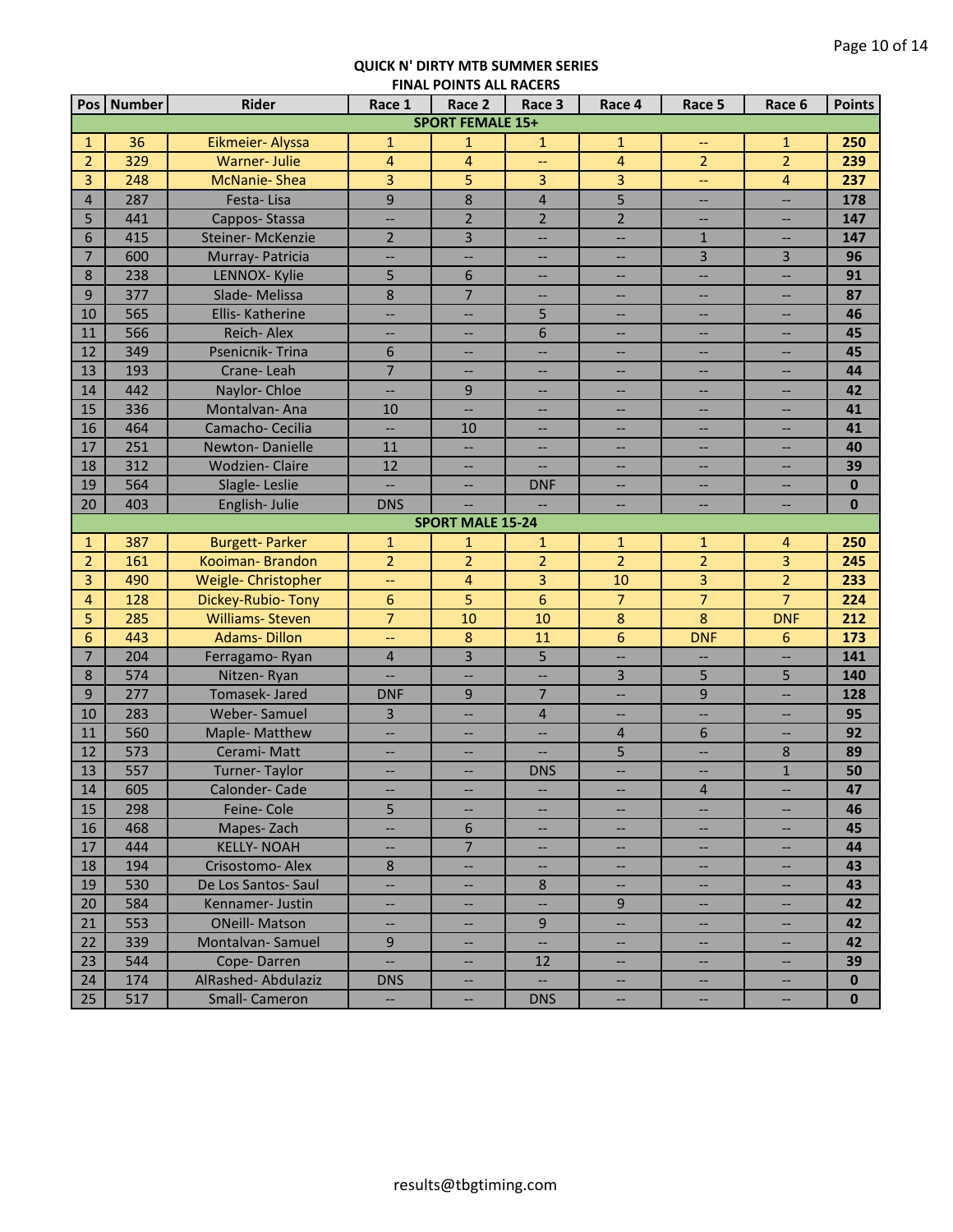|                | Pos   Number | <b>Rider</b>           | Race 1                   | Race 2                   | Race 3                   | Race 4                   | Race 5                   | Race 6                   | <b>Points</b> |
|----------------|--------------|------------------------|--------------------------|--------------------------|--------------------------|--------------------------|--------------------------|--------------------------|---------------|
|                |              |                        |                          | <b>SPORT MALE 25-36</b>  |                          |                          |                          |                          |               |
| $\mathbf{1}$   | 374          | <b>Rios-Jared</b>      | $\overline{2}$           | $\overline{2}$           | 4                        | $\mathbf{1}$             | $\mathbf{1}$             | $\mathbf{1}$             | 248           |
| $\overline{2}$ | 28           | <b>Campbell-Robert</b> | $\overline{7}$           | $\overline{5}$           | 6                        | $\overline{3}$           | $\overline{2}$           | $\overline{4}$           | 235           |
| 3              | 152          | <b>Downer-Martin</b>   | 8                        | 6                        | 5                        | 5                        | 3                        | 3                        | 233           |
| $\overline{4}$ | 410          | Rodriguez- Gilberto    | $\overline{1}$           | $\overline{1}$           | $\overline{3}$           | <u></u>                  | $\overline{\phantom{a}}$ | $\overline{a}$           | 148           |
| 5              | 402          | Vizcaya- Christian     | $\overline{4}$           | -−                       | $\overline{8}$           | $\overline{2}$           | $\overline{\phantom{a}}$ | <u></u>                  | 139           |
| 6              | 137          | Konicke- Jeff          |                          | 8                        | 11                       | Ш,                       | $\overline{\phantom{a}}$ | 5                        | 129           |
| $\overline{7}$ | 147          | Preciado- Christian    | 10                       | $\overline{7}$           |                          | $\overline{\phantom{0}}$ | $\overline{\phantom{a}}$ | <u></u>                  | 85            |
| 8              | 266          | Sammuli- Brian         | $\overline{9}$           | --                       | 10                       | --                       | --                       | $\overline{\phantom{a}}$ | 83            |
| 9              | 567          | Libby- Gordon          | --                       | --                       | $\mathbf{1}$             | --                       | --                       | $\overline{\phantom{a}}$ | 50            |
| 10             | 550          | Palafox-Jorge          | --                       | --                       | $\overline{2}$           | --                       | --                       | --                       | 49            |
| 11             | 246          | Mason-Paul             | --                       | $\qquad \qquad -$        | <b></b>                  | $\overline{\phantom{a}}$ | $\overline{\phantom{a}}$ | $\overline{2}$           | 49            |
| 12             | 496          | Arsiza-Estaban         | $\overline{\phantom{a}}$ | 3                        | $\overline{\phantom{a}}$ | $\overline{\phantom{a}}$ | $\qquad \qquad -$        | <u></u>                  | 48            |
| 13             | 231          | Kwan-Bryan             | $\overline{3}$           | <u></u>                  | <u></u>                  | Щ.                       | $\overline{\phantom{a}}$ | Щ,                       | 48            |
| 14             | 456          | Rodriguez- Norberto    | Ш,                       | $\overline{4}$           | $\overline{\phantom{0}}$ | Ш,                       | $\overline{\phantom{a}}$ | $\overline{\phantom{a}}$ | 47            |
| 15             | 293          | Mulberger-Mark         | <u></u>                  | --                       |                          | $\overline{4}$           | --                       | --                       | 47            |
| 16             | 358          | Watkins-Adam           | 5                        | --                       |                          | Ш,                       | --                       | --                       | 46            |
| 17             | 386          | Kruisheer-Austin       | 6                        |                          |                          | -−                       | $\overline{\phantom{a}}$ | --                       | 45            |
| 18             | 595          | Johnson-Cody           | --                       |                          |                          | 6                        | --                       | <u></u>                  | 45            |
| 19             | 654          | Cisneros-Juan          | --                       | --                       | $\overline{\phantom{a}}$ | Ш,                       | $\overline{\phantom{a}}$ | 6                        | 45            |
| 20             | 561          | Johnson-Cody           |                          |                          | $\overline{7}$           |                          | --                       | --                       | 44            |
| 21             | 132          | Mashchak-Joey          | --                       | --                       | <u></u>                  | --                       | $\overline{\phantom{a}}$ | $\overline{7}$           | 44            |
| 22             | 549          | <b>Wenthur-Cale</b>    | --                       |                          | 9                        |                          | $-$                      | Ш,                       | 42            |
| 23             | 118          | Casillas-Adan          | --                       | $\overline{9}$           | <u>. .</u>               | $\overline{\phantom{0}}$ | $\overline{\phantom{a}}$ | $\overline{\phantom{0}}$ | 42            |
| 24             | 340          | Hearn-Brandon          | 11                       | <u></u>                  | $\overline{\phantom{0}}$ | --                       | --                       | --                       | 40            |
| 25             | 218          | Herrera-Ricardo        | 12                       |                          |                          |                          | --                       | --                       | 39            |
| 26             | 323          | Konicke-Jeff           | 13                       |                          | $\overline{a}$           | --                       | --                       | --                       | 38            |
| 27             | 395          | <b>Bochner-Wes</b>     | 14                       | --                       | --                       | --                       | $-$                      | $-$                      | 37            |
| 28             | 388          | McDonald-Chris         | 15                       | --                       | --                       | --                       | $-$                      | $-$                      | 36            |
| 29             | 399          | Montero-Roberto        | 16                       | --                       | $\overline{\phantom{a}}$ | Ш,                       | Ш,                       | --                       | 35            |
| 30             | 396          | Sprankles-Nathan       | 17                       | $\overline{\phantom{a}}$ | $\qquad \qquad -$        | $\overline{\phantom{a}}$ | $\qquad \qquad -$        | --                       | 34            |
| 31             | 335          | Kovach-George          | 18                       | $\hspace{0.05cm} -$      | $\qquad \qquad -$        | $\overline{\phantom{a}}$ | $\qquad \qquad -$        | $\overline{\phantom{a}}$ | 33            |
| 32             | 518          | Salvacion-Michael      | $\overline{\phantom{a}}$ | --                       | <b>DNF</b>               | $\overline{\phantom{a}}$ | $\qquad \qquad -$        | $\qquad \qquad -$        | $\mathbf{0}$  |
| 33             | 405          | Kovatek-Keaton         | <b>DNF</b>               | --                       | $\overline{\phantom{a}}$ | $\overline{\phantom{a}}$ | $\overline{\phantom{a}}$ | --                       | $\bf{0}$      |
| 34             | 575          | Kukura- Jared          | $\overline{\phantom{a}}$ | Ш,                       | $\overline{\phantom{a}}$ | <b>DNS</b>               | Ш,                       | Щ,                       | $\mathbf{0}$  |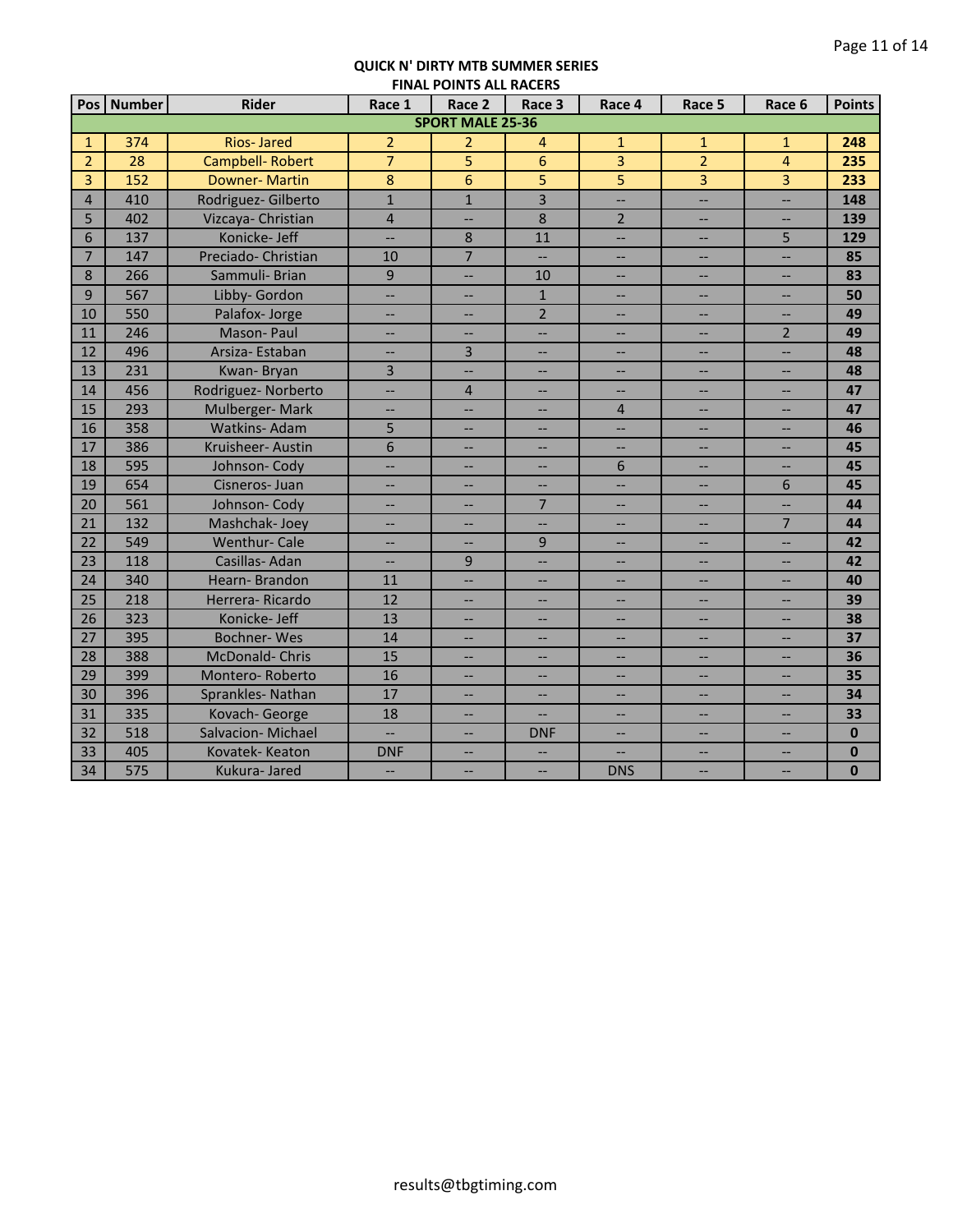| <b>SPORT MALE 37-48</b><br>378<br><b>McCluney-Mike</b><br>$\mathbf{1}$<br>6<br>3<br>243<br>$\mathbf{1}$<br>$\mathbf{1}$<br>1<br>$\overline{2}$<br>$\overline{6}$<br>6<br>393<br>$\mathbf{1}$<br>$\overline{2}$<br>$\overline{2}$<br>Zimmerman-Eddie<br>238<br>$\overline{\phantom{a}}$<br>$\overline{7}$<br>5<br>3<br>400<br>Herrera- Eric<br>$\overline{7}$<br>6<br>$\overline{2}$<br>6<br>229<br>$\overline{7}$<br>15<br><b>DNF</b><br>$\boldsymbol{9}$<br>$\overline{4}$<br>288<br>10<br>10<br>204<br>Figueroa- Mauro<br>8<br>$\bf 8$<br>5<br>236<br>17<br>13<br>196<br>Lawson-David<br>13<br>$-$<br>6<br>151<br>17<br>18<br>9<br>$9$<br><b>Cortes-Carlos</b><br>16<br>11<br>193<br>5<br>$\overline{7}$<br>$\overline{2}$<br>4<br>169<br>reed-eric<br>$\overline{2}$<br><b>DNS</b><br>191<br><b>DNS</b><br>$\overline{4}$<br>$\overline{9}$<br>8<br>167<br>Paladino- John<br>$\overline{4}$<br><b>DNS</b><br><b>DNS</b><br>136<br><b>DNS</b><br>9<br>166<br>24<br>Moshier-Ben<br><b>DNF</b><br>24<br>12<br>11<br><b>DNS</b><br>133<br>5<br>168<br>5<br>10<br>Parsons-Rob<br>10<br><b>DNS</b><br><b>DNF</b><br><b>DNF</b><br>133<br>$\overline{3}$<br>$\overline{2}$<br>$\overline{3}$<br>369<br>11<br>145<br>Hevener-Ryan<br>--<br>--<br>--<br>12<br>521<br><b>Wilcox-Thomas</b><br>$\overline{4}$<br>3<br>$\overline{4}$<br>142<br>$\qquad \qquad -$<br>$\overline{\phantom{a}}$<br>$\overline{\phantom{a}}$<br>13<br>520<br>Reasoner- Colin<br>26<br>16<br>12<br>137<br>13<br>$\overline{\phantom{a}}$<br>$\overline{\phantom{a}}$<br>23<br>13<br>14<br>467<br>Vizcarra-Luis<br>21<br>12<br>135<br>ш,<br>$\overline{\phantom{a}}$<br>15<br>21<br>131<br>23<br>14<br>132<br>Lopez-Daniel<br>14<br>$\qquad \qquad -$<br>--<br>$\overline{7}$<br>$\overline{7}$<br>16<br>535<br>16<br>Tarver-Michael<br>123<br><u></u><br><u></u><br>--<br>$\overline{7}$<br>$\overline{3}$<br>17<br>519<br>92<br><b>Garrison-Barrett</b><br><u></u><br>--<br>--<br>18<br>602<br>5<br>5<br>92<br><b>Fountain- Garrett</b><br>$\overline{\phantom{a}}$<br>$\overline{\phantom{0}}$<br>$\overline{\phantom{0}}$<br>19<br>370<br>9<br>6<br>Escobar- Ernie<br>$\overline{a}$<br><b>DNS</b><br><u></u><br><u>. .</u><br>87<br>22<br>20<br>186<br>20<br>87<br>24<br>Camacho- Greeyvin<br>--<br>--<br>9<br>21<br>465<br>Thompson-Paul<br>--<br>11<br>82<br><u></u><br>--<br>Ш,<br>22<br>15<br>461<br>8<br>79<br><b>Eceruantes- Gilberto</b><br>--<br>--<br>$-$<br>23<br>337<br>12<br><b>Brown-James</b><br><b>DNF</b><br><b>DNF</b><br>11<br>79<br>--<br>--<br>333<br>14<br>77<br>24<br>Graham-Seth<br>11<br>--<br>$\overline{\phantom{a}}$<br>25<br>585<br>15<br>77<br>10<br>Sampson-Ryan<br>$\overline{\phantom{a}}$<br>26<br>527<br>Shorter-Josh<br>19<br>10<br>73<br>$-$<br>$\overline{\phantom{a}}$<br>--<br>256<br>11<br>73<br>27<br>Pena-Sergio<br>18<br><b>DNF</b><br>$\overline{\phantom{0}}$<br>$-$<br>--<br>483<br>Ettleman-Lee<br>15<br>67<br>28<br>$\overline{\phantom{a}}$<br>20<br>$\overline{a}$<br>--<br>--<br>29<br>237<br>22<br>Lenahan-Brad<br>20<br>60<br>--<br>--<br>30<br>590<br>Velez-Jose<br>$\mathbf{1}$<br>50<br><u></u><br>$\overline{\phantom{a}}$<br>--<br>31<br>638<br>Lumgair-Kelly<br>50<br>$\mathbf{1}$<br>$\overline{\phantom{0}}$<br>$\overline{\phantom{a}}$<br>$\overline{a}$<br>32<br>Marquez-Raymundo<br>29<br>25<br>419<br>48<br>--<br>$-$<br>--<br>--<br>$\overline{3}$<br>33<br>446<br>McGovern-Kermit<br>48<br>$\overline{\phantom{a}}$<br>--<br>$\overline{\phantom{a}}$<br>--<br>--<br>637<br>47<br>34<br>$\overline{4}$<br>Langston-Andrew<br>$\overline{\phantom{a}}$<br>$\overline{\phantom{a}}$<br>$\overline{\phantom{a}}$<br>--<br>$\overline{\phantom{a}}$<br>35<br>282<br>Vuckovich-Miki<br>28<br>29<br>45<br>--<br>--<br>$\hspace{0.05cm} \hspace{0.02cm} \cdots$<br>$\overline{\phantom{m}}$<br>$\,8\,$<br>36<br>172<br>Aldrich-Erick<br><b>DNS</b><br>43<br>--<br>--<br>$\overline{\phantom{a}}$<br>$\overline{\phantom{a}}$<br>500<br>37<br>Scott-Gavin<br>$\bf 8$<br>43<br>Щ,<br>$\overline{\phantom{m}}$<br>$\overline{\phantom{a}}$<br>$-$<br>$\overline{\phantom{a}}$<br>179<br><b>Balmeo-Jeffrey</b><br>38<br>8<br>43<br>$\overline{\phantom{a}}$<br>$\overline{\phantom{a}}$<br>$\overline{\phantom{a}}$<br>$-$<br>$\hspace{0.05cm} \ldots$<br>39<br>367<br>Summerville-Dustin<br>10<br>41<br>--<br>$\overline{\phantom{a}}$<br>$\overline{\phantom{a}}$<br>--<br>$\overline{\phantom{a}}$<br>Hiley-Damian<br>40<br>398<br>12<br>39<br>$\overline{\phantom{a}}$<br>$\overline{\phantom{a}}$<br>$\overline{\phantom{a}}$<br>--<br>$\qquad \qquad -$<br>Henderson-Mike<br>217<br>$\overline{\phantom{a}}$<br>41<br>12<br>39<br>--<br>--<br>$\overline{\phantom{a}}$<br>--<br>Thompson-Paul<br>42<br>346<br>13<br>Ш,<br>38<br>--<br>$- -$<br>Salisbury- Brian<br>43<br>265<br>37<br>14<br>$\overline{\phantom{a}}$<br>--<br>--<br>$\overline{\phantom{a}}$<br>555<br>44<br>Cervantes- Gilberto<br><u>. .</u><br>37<br>14<br>--<br>--<br>$- -$<br>45<br>445<br>16<br>35<br>Espinoza-Mario<br>Ш,<br>--<br>--<br>$\overline{\phantom{a}}$<br>46<br>546<br><b>Bowidowicz-Michel</b><br>17<br>34<br>Ш,<br>--<br>--<br><b></b><br>--<br>47<br>498<br>Lacotte-Jerome<br>18<br>33<br>--<br>--<br>$- -$<br>357<br>48<br>Seitman-Adam<br>19<br>32<br>--<br>--<br>49<br>497<br>Cabrera-Rigoberto<br>19<br>32<br>Ц.<br>--<br>$\qquad \qquad -$<br>397<br>21<br>50<br>Perez-Luis<br>30<br>$\overline{\phantom{a}}$<br>$\qquad \qquad -$<br>22<br>Steiner-Derek<br>414<br>51<br>29<br>--<br>--<br>$\hspace{0.05cm}$ – $\hspace{0.05cm}$<br>--<br>--<br>289<br>Viscarra-Luis<br>23<br>52<br>28<br>$\overline{\phantom{0}}$<br>--<br>$- -$<br>--<br>--<br>538<br>Jauregui-Oscar<br>53<br>25<br>$\overline{a}$<br>26<br>--<br>$\overline{\phantom{a}}$<br>-- |    | Pos Number | <b>Rider</b> | Race 1 | <b>FINAL FUINTS ALL INACLINS</b><br>Race 2 | Race 3                                              | Race 4 | Race 5 | Race 6 | <b>Points</b> |
|-------------------------------------------------------------------------------------------------------------------------------------------------------------------------------------------------------------------------------------------------------------------------------------------------------------------------------------------------------------------------------------------------------------------------------------------------------------------------------------------------------------------------------------------------------------------------------------------------------------------------------------------------------------------------------------------------------------------------------------------------------------------------------------------------------------------------------------------------------------------------------------------------------------------------------------------------------------------------------------------------------------------------------------------------------------------------------------------------------------------------------------------------------------------------------------------------------------------------------------------------------------------------------------------------------------------------------------------------------------------------------------------------------------------------------------------------------------------------------------------------------------------------------------------------------------------------------------------------------------------------------------------------------------------------------------------------------------------------------------------------------------------------------------------------------------------------------------------------------------------------------------------------------------------------------------------------------------------------------------------------------------------------------------------------------------------------------------------------------------------------------------------------------------------------------------------------------------------------------------------------------------------------------------------------------------------------------------------------------------------------------------------------------------------------------------------------------------------------------------------------------------------------------------------------------------------------------------------------------------------------------------------------------------------------------------------------------------------------------------------------------------------------------------------------------------------------------------------------------------------------------------------------------------------------------------------------------------------------------------------------------------------------------------------------------------------------------------------------------------------------------------------------------------------------------------------------------------------------------------------------------------------------------------------------------------------------------------------------------------------------------------------------------------------------------------------------------------------------------------------------------------------------------------------------------------------------------------------------------------------------------------------------------------------------------------------------------------------------------------------------------------------------------------------------------------------------------------------------------------------------------------------------------------------------------------------------------------------------------------------------------------------------------------------------------------------------------------------------------------------------------------------------------------------------------------------------------------------------------------------------------------------------------------------------------------------------------------------------------------------------------------------------------------------------------------------------------------------------------------------------------------------------------------------------------------------------------------------------------------------------------------------------------------------------------------------------------------------------------------------------------------------------------------------------------------------------------------------------------------------------------------------------------------------------------------------------------------------------------------------------------------------------------------------------------------------------------------------------------------------------------------------------------------------------------------------------------------------------------------------------------------------------------------------------------------------------------------------------------------------------------------------------------------------------------------------------------------------------------------------------------------------------------------------------------------------------------------------------------------------------------------------------------------------------------------------------------------------------------------------------------------------------------------|----|------------|--------------|--------|--------------------------------------------|-----------------------------------------------------|--------|--------|--------|---------------|
|                                                                                                                                                                                                                                                                                                                                                                                                                                                                                                                                                                                                                                                                                                                                                                                                                                                                                                                                                                                                                                                                                                                                                                                                                                                                                                                                                                                                                                                                                                                                                                                                                                                                                                                                                                                                                                                                                                                                                                                                                                                                                                                                                                                                                                                                                                                                                                                                                                                                                                                                                                                                                                                                                                                                                                                                                                                                                                                                                                                                                                                                                                                                                                                                                                                                                                                                                                                                                                                                                                                                                                                                                                                                                                                                                                                                                                                                                                                                                                                                                                                                                                                                                                                                                                                                                                                                                                                                                                                                                                                                                                                                                                                                                                                                                                                                                                                                                                                                                                                                                                                                                                                                                                                                                                                                                                                                                                                                                                                                                                                                                                                                                                                                                                                                                                                     |    |            |              |        |                                            |                                                     |        |        |        |               |
|                                                                                                                                                                                                                                                                                                                                                                                                                                                                                                                                                                                                                                                                                                                                                                                                                                                                                                                                                                                                                                                                                                                                                                                                                                                                                                                                                                                                                                                                                                                                                                                                                                                                                                                                                                                                                                                                                                                                                                                                                                                                                                                                                                                                                                                                                                                                                                                                                                                                                                                                                                                                                                                                                                                                                                                                                                                                                                                                                                                                                                                                                                                                                                                                                                                                                                                                                                                                                                                                                                                                                                                                                                                                                                                                                                                                                                                                                                                                                                                                                                                                                                                                                                                                                                                                                                                                                                                                                                                                                                                                                                                                                                                                                                                                                                                                                                                                                                                                                                                                                                                                                                                                                                                                                                                                                                                                                                                                                                                                                                                                                                                                                                                                                                                                                                                     |    |            |              |        |                                            |                                                     |        |        |        |               |
|                                                                                                                                                                                                                                                                                                                                                                                                                                                                                                                                                                                                                                                                                                                                                                                                                                                                                                                                                                                                                                                                                                                                                                                                                                                                                                                                                                                                                                                                                                                                                                                                                                                                                                                                                                                                                                                                                                                                                                                                                                                                                                                                                                                                                                                                                                                                                                                                                                                                                                                                                                                                                                                                                                                                                                                                                                                                                                                                                                                                                                                                                                                                                                                                                                                                                                                                                                                                                                                                                                                                                                                                                                                                                                                                                                                                                                                                                                                                                                                                                                                                                                                                                                                                                                                                                                                                                                                                                                                                                                                                                                                                                                                                                                                                                                                                                                                                                                                                                                                                                                                                                                                                                                                                                                                                                                                                                                                                                                                                                                                                                                                                                                                                                                                                                                                     |    |            |              |        |                                            |                                                     |        |        |        |               |
|                                                                                                                                                                                                                                                                                                                                                                                                                                                                                                                                                                                                                                                                                                                                                                                                                                                                                                                                                                                                                                                                                                                                                                                                                                                                                                                                                                                                                                                                                                                                                                                                                                                                                                                                                                                                                                                                                                                                                                                                                                                                                                                                                                                                                                                                                                                                                                                                                                                                                                                                                                                                                                                                                                                                                                                                                                                                                                                                                                                                                                                                                                                                                                                                                                                                                                                                                                                                                                                                                                                                                                                                                                                                                                                                                                                                                                                                                                                                                                                                                                                                                                                                                                                                                                                                                                                                                                                                                                                                                                                                                                                                                                                                                                                                                                                                                                                                                                                                                                                                                                                                                                                                                                                                                                                                                                                                                                                                                                                                                                                                                                                                                                                                                                                                                                                     |    |            |              |        |                                            |                                                     |        |        |        |               |
|                                                                                                                                                                                                                                                                                                                                                                                                                                                                                                                                                                                                                                                                                                                                                                                                                                                                                                                                                                                                                                                                                                                                                                                                                                                                                                                                                                                                                                                                                                                                                                                                                                                                                                                                                                                                                                                                                                                                                                                                                                                                                                                                                                                                                                                                                                                                                                                                                                                                                                                                                                                                                                                                                                                                                                                                                                                                                                                                                                                                                                                                                                                                                                                                                                                                                                                                                                                                                                                                                                                                                                                                                                                                                                                                                                                                                                                                                                                                                                                                                                                                                                                                                                                                                                                                                                                                                                                                                                                                                                                                                                                                                                                                                                                                                                                                                                                                                                                                                                                                                                                                                                                                                                                                                                                                                                                                                                                                                                                                                                                                                                                                                                                                                                                                                                                     |    |            |              |        |                                            |                                                     |        |        |        |               |
|                                                                                                                                                                                                                                                                                                                                                                                                                                                                                                                                                                                                                                                                                                                                                                                                                                                                                                                                                                                                                                                                                                                                                                                                                                                                                                                                                                                                                                                                                                                                                                                                                                                                                                                                                                                                                                                                                                                                                                                                                                                                                                                                                                                                                                                                                                                                                                                                                                                                                                                                                                                                                                                                                                                                                                                                                                                                                                                                                                                                                                                                                                                                                                                                                                                                                                                                                                                                                                                                                                                                                                                                                                                                                                                                                                                                                                                                                                                                                                                                                                                                                                                                                                                                                                                                                                                                                                                                                                                                                                                                                                                                                                                                                                                                                                                                                                                                                                                                                                                                                                                                                                                                                                                                                                                                                                                                                                                                                                                                                                                                                                                                                                                                                                                                                                                     |    |            |              |        |                                            |                                                     |        |        |        |               |
|                                                                                                                                                                                                                                                                                                                                                                                                                                                                                                                                                                                                                                                                                                                                                                                                                                                                                                                                                                                                                                                                                                                                                                                                                                                                                                                                                                                                                                                                                                                                                                                                                                                                                                                                                                                                                                                                                                                                                                                                                                                                                                                                                                                                                                                                                                                                                                                                                                                                                                                                                                                                                                                                                                                                                                                                                                                                                                                                                                                                                                                                                                                                                                                                                                                                                                                                                                                                                                                                                                                                                                                                                                                                                                                                                                                                                                                                                                                                                                                                                                                                                                                                                                                                                                                                                                                                                                                                                                                                                                                                                                                                                                                                                                                                                                                                                                                                                                                                                                                                                                                                                                                                                                                                                                                                                                                                                                                                                                                                                                                                                                                                                                                                                                                                                                                     |    |            |              |        |                                            |                                                     |        |        |        |               |
|                                                                                                                                                                                                                                                                                                                                                                                                                                                                                                                                                                                                                                                                                                                                                                                                                                                                                                                                                                                                                                                                                                                                                                                                                                                                                                                                                                                                                                                                                                                                                                                                                                                                                                                                                                                                                                                                                                                                                                                                                                                                                                                                                                                                                                                                                                                                                                                                                                                                                                                                                                                                                                                                                                                                                                                                                                                                                                                                                                                                                                                                                                                                                                                                                                                                                                                                                                                                                                                                                                                                                                                                                                                                                                                                                                                                                                                                                                                                                                                                                                                                                                                                                                                                                                                                                                                                                                                                                                                                                                                                                                                                                                                                                                                                                                                                                                                                                                                                                                                                                                                                                                                                                                                                                                                                                                                                                                                                                                                                                                                                                                                                                                                                                                                                                                                     |    |            |              |        |                                            |                                                     |        |        |        |               |
|                                                                                                                                                                                                                                                                                                                                                                                                                                                                                                                                                                                                                                                                                                                                                                                                                                                                                                                                                                                                                                                                                                                                                                                                                                                                                                                                                                                                                                                                                                                                                                                                                                                                                                                                                                                                                                                                                                                                                                                                                                                                                                                                                                                                                                                                                                                                                                                                                                                                                                                                                                                                                                                                                                                                                                                                                                                                                                                                                                                                                                                                                                                                                                                                                                                                                                                                                                                                                                                                                                                                                                                                                                                                                                                                                                                                                                                                                                                                                                                                                                                                                                                                                                                                                                                                                                                                                                                                                                                                                                                                                                                                                                                                                                                                                                                                                                                                                                                                                                                                                                                                                                                                                                                                                                                                                                                                                                                                                                                                                                                                                                                                                                                                                                                                                                                     |    |            |              |        |                                            |                                                     |        |        |        |               |
|                                                                                                                                                                                                                                                                                                                                                                                                                                                                                                                                                                                                                                                                                                                                                                                                                                                                                                                                                                                                                                                                                                                                                                                                                                                                                                                                                                                                                                                                                                                                                                                                                                                                                                                                                                                                                                                                                                                                                                                                                                                                                                                                                                                                                                                                                                                                                                                                                                                                                                                                                                                                                                                                                                                                                                                                                                                                                                                                                                                                                                                                                                                                                                                                                                                                                                                                                                                                                                                                                                                                                                                                                                                                                                                                                                                                                                                                                                                                                                                                                                                                                                                                                                                                                                                                                                                                                                                                                                                                                                                                                                                                                                                                                                                                                                                                                                                                                                                                                                                                                                                                                                                                                                                                                                                                                                                                                                                                                                                                                                                                                                                                                                                                                                                                                                                     |    |            |              |        |                                            |                                                     |        |        |        |               |
|                                                                                                                                                                                                                                                                                                                                                                                                                                                                                                                                                                                                                                                                                                                                                                                                                                                                                                                                                                                                                                                                                                                                                                                                                                                                                                                                                                                                                                                                                                                                                                                                                                                                                                                                                                                                                                                                                                                                                                                                                                                                                                                                                                                                                                                                                                                                                                                                                                                                                                                                                                                                                                                                                                                                                                                                                                                                                                                                                                                                                                                                                                                                                                                                                                                                                                                                                                                                                                                                                                                                                                                                                                                                                                                                                                                                                                                                                                                                                                                                                                                                                                                                                                                                                                                                                                                                                                                                                                                                                                                                                                                                                                                                                                                                                                                                                                                                                                                                                                                                                                                                                                                                                                                                                                                                                                                                                                                                                                                                                                                                                                                                                                                                                                                                                                                     |    |            |              |        |                                            |                                                     |        |        |        |               |
|                                                                                                                                                                                                                                                                                                                                                                                                                                                                                                                                                                                                                                                                                                                                                                                                                                                                                                                                                                                                                                                                                                                                                                                                                                                                                                                                                                                                                                                                                                                                                                                                                                                                                                                                                                                                                                                                                                                                                                                                                                                                                                                                                                                                                                                                                                                                                                                                                                                                                                                                                                                                                                                                                                                                                                                                                                                                                                                                                                                                                                                                                                                                                                                                                                                                                                                                                                                                                                                                                                                                                                                                                                                                                                                                                                                                                                                                                                                                                                                                                                                                                                                                                                                                                                                                                                                                                                                                                                                                                                                                                                                                                                                                                                                                                                                                                                                                                                                                                                                                                                                                                                                                                                                                                                                                                                                                                                                                                                                                                                                                                                                                                                                                                                                                                                                     |    |            |              |        |                                            |                                                     |        |        |        |               |
|                                                                                                                                                                                                                                                                                                                                                                                                                                                                                                                                                                                                                                                                                                                                                                                                                                                                                                                                                                                                                                                                                                                                                                                                                                                                                                                                                                                                                                                                                                                                                                                                                                                                                                                                                                                                                                                                                                                                                                                                                                                                                                                                                                                                                                                                                                                                                                                                                                                                                                                                                                                                                                                                                                                                                                                                                                                                                                                                                                                                                                                                                                                                                                                                                                                                                                                                                                                                                                                                                                                                                                                                                                                                                                                                                                                                                                                                                                                                                                                                                                                                                                                                                                                                                                                                                                                                                                                                                                                                                                                                                                                                                                                                                                                                                                                                                                                                                                                                                                                                                                                                                                                                                                                                                                                                                                                                                                                                                                                                                                                                                                                                                                                                                                                                                                                     |    |            |              |        |                                            |                                                     |        |        |        |               |
|                                                                                                                                                                                                                                                                                                                                                                                                                                                                                                                                                                                                                                                                                                                                                                                                                                                                                                                                                                                                                                                                                                                                                                                                                                                                                                                                                                                                                                                                                                                                                                                                                                                                                                                                                                                                                                                                                                                                                                                                                                                                                                                                                                                                                                                                                                                                                                                                                                                                                                                                                                                                                                                                                                                                                                                                                                                                                                                                                                                                                                                                                                                                                                                                                                                                                                                                                                                                                                                                                                                                                                                                                                                                                                                                                                                                                                                                                                                                                                                                                                                                                                                                                                                                                                                                                                                                                                                                                                                                                                                                                                                                                                                                                                                                                                                                                                                                                                                                                                                                                                                                                                                                                                                                                                                                                                                                                                                                                                                                                                                                                                                                                                                                                                                                                                                     |    |            |              |        |                                            |                                                     |        |        |        |               |
|                                                                                                                                                                                                                                                                                                                                                                                                                                                                                                                                                                                                                                                                                                                                                                                                                                                                                                                                                                                                                                                                                                                                                                                                                                                                                                                                                                                                                                                                                                                                                                                                                                                                                                                                                                                                                                                                                                                                                                                                                                                                                                                                                                                                                                                                                                                                                                                                                                                                                                                                                                                                                                                                                                                                                                                                                                                                                                                                                                                                                                                                                                                                                                                                                                                                                                                                                                                                                                                                                                                                                                                                                                                                                                                                                                                                                                                                                                                                                                                                                                                                                                                                                                                                                                                                                                                                                                                                                                                                                                                                                                                                                                                                                                                                                                                                                                                                                                                                                                                                                                                                                                                                                                                                                                                                                                                                                                                                                                                                                                                                                                                                                                                                                                                                                                                     |    |            |              |        |                                            |                                                     |        |        |        |               |
|                                                                                                                                                                                                                                                                                                                                                                                                                                                                                                                                                                                                                                                                                                                                                                                                                                                                                                                                                                                                                                                                                                                                                                                                                                                                                                                                                                                                                                                                                                                                                                                                                                                                                                                                                                                                                                                                                                                                                                                                                                                                                                                                                                                                                                                                                                                                                                                                                                                                                                                                                                                                                                                                                                                                                                                                                                                                                                                                                                                                                                                                                                                                                                                                                                                                                                                                                                                                                                                                                                                                                                                                                                                                                                                                                                                                                                                                                                                                                                                                                                                                                                                                                                                                                                                                                                                                                                                                                                                                                                                                                                                                                                                                                                                                                                                                                                                                                                                                                                                                                                                                                                                                                                                                                                                                                                                                                                                                                                                                                                                                                                                                                                                                                                                                                                                     |    |            |              |        |                                            |                                                     |        |        |        |               |
|                                                                                                                                                                                                                                                                                                                                                                                                                                                                                                                                                                                                                                                                                                                                                                                                                                                                                                                                                                                                                                                                                                                                                                                                                                                                                                                                                                                                                                                                                                                                                                                                                                                                                                                                                                                                                                                                                                                                                                                                                                                                                                                                                                                                                                                                                                                                                                                                                                                                                                                                                                                                                                                                                                                                                                                                                                                                                                                                                                                                                                                                                                                                                                                                                                                                                                                                                                                                                                                                                                                                                                                                                                                                                                                                                                                                                                                                                                                                                                                                                                                                                                                                                                                                                                                                                                                                                                                                                                                                                                                                                                                                                                                                                                                                                                                                                                                                                                                                                                                                                                                                                                                                                                                                                                                                                                                                                                                                                                                                                                                                                                                                                                                                                                                                                                                     |    |            |              |        |                                            |                                                     |        |        |        |               |
|                                                                                                                                                                                                                                                                                                                                                                                                                                                                                                                                                                                                                                                                                                                                                                                                                                                                                                                                                                                                                                                                                                                                                                                                                                                                                                                                                                                                                                                                                                                                                                                                                                                                                                                                                                                                                                                                                                                                                                                                                                                                                                                                                                                                                                                                                                                                                                                                                                                                                                                                                                                                                                                                                                                                                                                                                                                                                                                                                                                                                                                                                                                                                                                                                                                                                                                                                                                                                                                                                                                                                                                                                                                                                                                                                                                                                                                                                                                                                                                                                                                                                                                                                                                                                                                                                                                                                                                                                                                                                                                                                                                                                                                                                                                                                                                                                                                                                                                                                                                                                                                                                                                                                                                                                                                                                                                                                                                                                                                                                                                                                                                                                                                                                                                                                                                     |    |            |              |        |                                            |                                                     |        |        |        |               |
|                                                                                                                                                                                                                                                                                                                                                                                                                                                                                                                                                                                                                                                                                                                                                                                                                                                                                                                                                                                                                                                                                                                                                                                                                                                                                                                                                                                                                                                                                                                                                                                                                                                                                                                                                                                                                                                                                                                                                                                                                                                                                                                                                                                                                                                                                                                                                                                                                                                                                                                                                                                                                                                                                                                                                                                                                                                                                                                                                                                                                                                                                                                                                                                                                                                                                                                                                                                                                                                                                                                                                                                                                                                                                                                                                                                                                                                                                                                                                                                                                                                                                                                                                                                                                                                                                                                                                                                                                                                                                                                                                                                                                                                                                                                                                                                                                                                                                                                                                                                                                                                                                                                                                                                                                                                                                                                                                                                                                                                                                                                                                                                                                                                                                                                                                                                     |    |            |              |        |                                            |                                                     |        |        |        |               |
|                                                                                                                                                                                                                                                                                                                                                                                                                                                                                                                                                                                                                                                                                                                                                                                                                                                                                                                                                                                                                                                                                                                                                                                                                                                                                                                                                                                                                                                                                                                                                                                                                                                                                                                                                                                                                                                                                                                                                                                                                                                                                                                                                                                                                                                                                                                                                                                                                                                                                                                                                                                                                                                                                                                                                                                                                                                                                                                                                                                                                                                                                                                                                                                                                                                                                                                                                                                                                                                                                                                                                                                                                                                                                                                                                                                                                                                                                                                                                                                                                                                                                                                                                                                                                                                                                                                                                                                                                                                                                                                                                                                                                                                                                                                                                                                                                                                                                                                                                                                                                                                                                                                                                                                                                                                                                                                                                                                                                                                                                                                                                                                                                                                                                                                                                                                     |    |            |              |        |                                            |                                                     |        |        |        |               |
|                                                                                                                                                                                                                                                                                                                                                                                                                                                                                                                                                                                                                                                                                                                                                                                                                                                                                                                                                                                                                                                                                                                                                                                                                                                                                                                                                                                                                                                                                                                                                                                                                                                                                                                                                                                                                                                                                                                                                                                                                                                                                                                                                                                                                                                                                                                                                                                                                                                                                                                                                                                                                                                                                                                                                                                                                                                                                                                                                                                                                                                                                                                                                                                                                                                                                                                                                                                                                                                                                                                                                                                                                                                                                                                                                                                                                                                                                                                                                                                                                                                                                                                                                                                                                                                                                                                                                                                                                                                                                                                                                                                                                                                                                                                                                                                                                                                                                                                                                                                                                                                                                                                                                                                                                                                                                                                                                                                                                                                                                                                                                                                                                                                                                                                                                                                     |    |            |              |        |                                            |                                                     |        |        |        |               |
|                                                                                                                                                                                                                                                                                                                                                                                                                                                                                                                                                                                                                                                                                                                                                                                                                                                                                                                                                                                                                                                                                                                                                                                                                                                                                                                                                                                                                                                                                                                                                                                                                                                                                                                                                                                                                                                                                                                                                                                                                                                                                                                                                                                                                                                                                                                                                                                                                                                                                                                                                                                                                                                                                                                                                                                                                                                                                                                                                                                                                                                                                                                                                                                                                                                                                                                                                                                                                                                                                                                                                                                                                                                                                                                                                                                                                                                                                                                                                                                                                                                                                                                                                                                                                                                                                                                                                                                                                                                                                                                                                                                                                                                                                                                                                                                                                                                                                                                                                                                                                                                                                                                                                                                                                                                                                                                                                                                                                                                                                                                                                                                                                                                                                                                                                                                     |    |            |              |        |                                            |                                                     |        |        |        |               |
|                                                                                                                                                                                                                                                                                                                                                                                                                                                                                                                                                                                                                                                                                                                                                                                                                                                                                                                                                                                                                                                                                                                                                                                                                                                                                                                                                                                                                                                                                                                                                                                                                                                                                                                                                                                                                                                                                                                                                                                                                                                                                                                                                                                                                                                                                                                                                                                                                                                                                                                                                                                                                                                                                                                                                                                                                                                                                                                                                                                                                                                                                                                                                                                                                                                                                                                                                                                                                                                                                                                                                                                                                                                                                                                                                                                                                                                                                                                                                                                                                                                                                                                                                                                                                                                                                                                                                                                                                                                                                                                                                                                                                                                                                                                                                                                                                                                                                                                                                                                                                                                                                                                                                                                                                                                                                                                                                                                                                                                                                                                                                                                                                                                                                                                                                                                     |    |            |              |        |                                            |                                                     |        |        |        |               |
|                                                                                                                                                                                                                                                                                                                                                                                                                                                                                                                                                                                                                                                                                                                                                                                                                                                                                                                                                                                                                                                                                                                                                                                                                                                                                                                                                                                                                                                                                                                                                                                                                                                                                                                                                                                                                                                                                                                                                                                                                                                                                                                                                                                                                                                                                                                                                                                                                                                                                                                                                                                                                                                                                                                                                                                                                                                                                                                                                                                                                                                                                                                                                                                                                                                                                                                                                                                                                                                                                                                                                                                                                                                                                                                                                                                                                                                                                                                                                                                                                                                                                                                                                                                                                                                                                                                                                                                                                                                                                                                                                                                                                                                                                                                                                                                                                                                                                                                                                                                                                                                                                                                                                                                                                                                                                                                                                                                                                                                                                                                                                                                                                                                                                                                                                                                     |    |            |              |        |                                            |                                                     |        |        |        |               |
|                                                                                                                                                                                                                                                                                                                                                                                                                                                                                                                                                                                                                                                                                                                                                                                                                                                                                                                                                                                                                                                                                                                                                                                                                                                                                                                                                                                                                                                                                                                                                                                                                                                                                                                                                                                                                                                                                                                                                                                                                                                                                                                                                                                                                                                                                                                                                                                                                                                                                                                                                                                                                                                                                                                                                                                                                                                                                                                                                                                                                                                                                                                                                                                                                                                                                                                                                                                                                                                                                                                                                                                                                                                                                                                                                                                                                                                                                                                                                                                                                                                                                                                                                                                                                                                                                                                                                                                                                                                                                                                                                                                                                                                                                                                                                                                                                                                                                                                                                                                                                                                                                                                                                                                                                                                                                                                                                                                                                                                                                                                                                                                                                                                                                                                                                                                     |    |            |              |        |                                            |                                                     |        |        |        |               |
|                                                                                                                                                                                                                                                                                                                                                                                                                                                                                                                                                                                                                                                                                                                                                                                                                                                                                                                                                                                                                                                                                                                                                                                                                                                                                                                                                                                                                                                                                                                                                                                                                                                                                                                                                                                                                                                                                                                                                                                                                                                                                                                                                                                                                                                                                                                                                                                                                                                                                                                                                                                                                                                                                                                                                                                                                                                                                                                                                                                                                                                                                                                                                                                                                                                                                                                                                                                                                                                                                                                                                                                                                                                                                                                                                                                                                                                                                                                                                                                                                                                                                                                                                                                                                                                                                                                                                                                                                                                                                                                                                                                                                                                                                                                                                                                                                                                                                                                                                                                                                                                                                                                                                                                                                                                                                                                                                                                                                                                                                                                                                                                                                                                                                                                                                                                     |    |            |              |        |                                            |                                                     |        |        |        |               |
|                                                                                                                                                                                                                                                                                                                                                                                                                                                                                                                                                                                                                                                                                                                                                                                                                                                                                                                                                                                                                                                                                                                                                                                                                                                                                                                                                                                                                                                                                                                                                                                                                                                                                                                                                                                                                                                                                                                                                                                                                                                                                                                                                                                                                                                                                                                                                                                                                                                                                                                                                                                                                                                                                                                                                                                                                                                                                                                                                                                                                                                                                                                                                                                                                                                                                                                                                                                                                                                                                                                                                                                                                                                                                                                                                                                                                                                                                                                                                                                                                                                                                                                                                                                                                                                                                                                                                                                                                                                                                                                                                                                                                                                                                                                                                                                                                                                                                                                                                                                                                                                                                                                                                                                                                                                                                                                                                                                                                                                                                                                                                                                                                                                                                                                                                                                     |    |            |              |        |                                            |                                                     |        |        |        |               |
|                                                                                                                                                                                                                                                                                                                                                                                                                                                                                                                                                                                                                                                                                                                                                                                                                                                                                                                                                                                                                                                                                                                                                                                                                                                                                                                                                                                                                                                                                                                                                                                                                                                                                                                                                                                                                                                                                                                                                                                                                                                                                                                                                                                                                                                                                                                                                                                                                                                                                                                                                                                                                                                                                                                                                                                                                                                                                                                                                                                                                                                                                                                                                                                                                                                                                                                                                                                                                                                                                                                                                                                                                                                                                                                                                                                                                                                                                                                                                                                                                                                                                                                                                                                                                                                                                                                                                                                                                                                                                                                                                                                                                                                                                                                                                                                                                                                                                                                                                                                                                                                                                                                                                                                                                                                                                                                                                                                                                                                                                                                                                                                                                                                                                                                                                                                     |    |            |              |        |                                            |                                                     |        |        |        |               |
|                                                                                                                                                                                                                                                                                                                                                                                                                                                                                                                                                                                                                                                                                                                                                                                                                                                                                                                                                                                                                                                                                                                                                                                                                                                                                                                                                                                                                                                                                                                                                                                                                                                                                                                                                                                                                                                                                                                                                                                                                                                                                                                                                                                                                                                                                                                                                                                                                                                                                                                                                                                                                                                                                                                                                                                                                                                                                                                                                                                                                                                                                                                                                                                                                                                                                                                                                                                                                                                                                                                                                                                                                                                                                                                                                                                                                                                                                                                                                                                                                                                                                                                                                                                                                                                                                                                                                                                                                                                                                                                                                                                                                                                                                                                                                                                                                                                                                                                                                                                                                                                                                                                                                                                                                                                                                                                                                                                                                                                                                                                                                                                                                                                                                                                                                                                     |    |            |              |        |                                            |                                                     |        |        |        |               |
|                                                                                                                                                                                                                                                                                                                                                                                                                                                                                                                                                                                                                                                                                                                                                                                                                                                                                                                                                                                                                                                                                                                                                                                                                                                                                                                                                                                                                                                                                                                                                                                                                                                                                                                                                                                                                                                                                                                                                                                                                                                                                                                                                                                                                                                                                                                                                                                                                                                                                                                                                                                                                                                                                                                                                                                                                                                                                                                                                                                                                                                                                                                                                                                                                                                                                                                                                                                                                                                                                                                                                                                                                                                                                                                                                                                                                                                                                                                                                                                                                                                                                                                                                                                                                                                                                                                                                                                                                                                                                                                                                                                                                                                                                                                                                                                                                                                                                                                                                                                                                                                                                                                                                                                                                                                                                                                                                                                                                                                                                                                                                                                                                                                                                                                                                                                     |    |            |              |        |                                            |                                                     |        |        |        |               |
|                                                                                                                                                                                                                                                                                                                                                                                                                                                                                                                                                                                                                                                                                                                                                                                                                                                                                                                                                                                                                                                                                                                                                                                                                                                                                                                                                                                                                                                                                                                                                                                                                                                                                                                                                                                                                                                                                                                                                                                                                                                                                                                                                                                                                                                                                                                                                                                                                                                                                                                                                                                                                                                                                                                                                                                                                                                                                                                                                                                                                                                                                                                                                                                                                                                                                                                                                                                                                                                                                                                                                                                                                                                                                                                                                                                                                                                                                                                                                                                                                                                                                                                                                                                                                                                                                                                                                                                                                                                                                                                                                                                                                                                                                                                                                                                                                                                                                                                                                                                                                                                                                                                                                                                                                                                                                                                                                                                                                                                                                                                                                                                                                                                                                                                                                                                     |    |            |              |        |                                            |                                                     |        |        |        |               |
|                                                                                                                                                                                                                                                                                                                                                                                                                                                                                                                                                                                                                                                                                                                                                                                                                                                                                                                                                                                                                                                                                                                                                                                                                                                                                                                                                                                                                                                                                                                                                                                                                                                                                                                                                                                                                                                                                                                                                                                                                                                                                                                                                                                                                                                                                                                                                                                                                                                                                                                                                                                                                                                                                                                                                                                                                                                                                                                                                                                                                                                                                                                                                                                                                                                                                                                                                                                                                                                                                                                                                                                                                                                                                                                                                                                                                                                                                                                                                                                                                                                                                                                                                                                                                                                                                                                                                                                                                                                                                                                                                                                                                                                                                                                                                                                                                                                                                                                                                                                                                                                                                                                                                                                                                                                                                                                                                                                                                                                                                                                                                                                                                                                                                                                                                                                     |    |            |              |        |                                            |                                                     |        |        |        |               |
|                                                                                                                                                                                                                                                                                                                                                                                                                                                                                                                                                                                                                                                                                                                                                                                                                                                                                                                                                                                                                                                                                                                                                                                                                                                                                                                                                                                                                                                                                                                                                                                                                                                                                                                                                                                                                                                                                                                                                                                                                                                                                                                                                                                                                                                                                                                                                                                                                                                                                                                                                                                                                                                                                                                                                                                                                                                                                                                                                                                                                                                                                                                                                                                                                                                                                                                                                                                                                                                                                                                                                                                                                                                                                                                                                                                                                                                                                                                                                                                                                                                                                                                                                                                                                                                                                                                                                                                                                                                                                                                                                                                                                                                                                                                                                                                                                                                                                                                                                                                                                                                                                                                                                                                                                                                                                                                                                                                                                                                                                                                                                                                                                                                                                                                                                                                     |    |            |              |        |                                            |                                                     |        |        |        |               |
|                                                                                                                                                                                                                                                                                                                                                                                                                                                                                                                                                                                                                                                                                                                                                                                                                                                                                                                                                                                                                                                                                                                                                                                                                                                                                                                                                                                                                                                                                                                                                                                                                                                                                                                                                                                                                                                                                                                                                                                                                                                                                                                                                                                                                                                                                                                                                                                                                                                                                                                                                                                                                                                                                                                                                                                                                                                                                                                                                                                                                                                                                                                                                                                                                                                                                                                                                                                                                                                                                                                                                                                                                                                                                                                                                                                                                                                                                                                                                                                                                                                                                                                                                                                                                                                                                                                                                                                                                                                                                                                                                                                                                                                                                                                                                                                                                                                                                                                                                                                                                                                                                                                                                                                                                                                                                                                                                                                                                                                                                                                                                                                                                                                                                                                                                                                     |    |            |              |        |                                            |                                                     |        |        |        |               |
|                                                                                                                                                                                                                                                                                                                                                                                                                                                                                                                                                                                                                                                                                                                                                                                                                                                                                                                                                                                                                                                                                                                                                                                                                                                                                                                                                                                                                                                                                                                                                                                                                                                                                                                                                                                                                                                                                                                                                                                                                                                                                                                                                                                                                                                                                                                                                                                                                                                                                                                                                                                                                                                                                                                                                                                                                                                                                                                                                                                                                                                                                                                                                                                                                                                                                                                                                                                                                                                                                                                                                                                                                                                                                                                                                                                                                                                                                                                                                                                                                                                                                                                                                                                                                                                                                                                                                                                                                                                                                                                                                                                                                                                                                                                                                                                                                                                                                                                                                                                                                                                                                                                                                                                                                                                                                                                                                                                                                                                                                                                                                                                                                                                                                                                                                                                     |    |            |              |        |                                            |                                                     |        |        |        |               |
|                                                                                                                                                                                                                                                                                                                                                                                                                                                                                                                                                                                                                                                                                                                                                                                                                                                                                                                                                                                                                                                                                                                                                                                                                                                                                                                                                                                                                                                                                                                                                                                                                                                                                                                                                                                                                                                                                                                                                                                                                                                                                                                                                                                                                                                                                                                                                                                                                                                                                                                                                                                                                                                                                                                                                                                                                                                                                                                                                                                                                                                                                                                                                                                                                                                                                                                                                                                                                                                                                                                                                                                                                                                                                                                                                                                                                                                                                                                                                                                                                                                                                                                                                                                                                                                                                                                                                                                                                                                                                                                                                                                                                                                                                                                                                                                                                                                                                                                                                                                                                                                                                                                                                                                                                                                                                                                                                                                                                                                                                                                                                                                                                                                                                                                                                                                     |    |            |              |        |                                            |                                                     |        |        |        |               |
|                                                                                                                                                                                                                                                                                                                                                                                                                                                                                                                                                                                                                                                                                                                                                                                                                                                                                                                                                                                                                                                                                                                                                                                                                                                                                                                                                                                                                                                                                                                                                                                                                                                                                                                                                                                                                                                                                                                                                                                                                                                                                                                                                                                                                                                                                                                                                                                                                                                                                                                                                                                                                                                                                                                                                                                                                                                                                                                                                                                                                                                                                                                                                                                                                                                                                                                                                                                                                                                                                                                                                                                                                                                                                                                                                                                                                                                                                                                                                                                                                                                                                                                                                                                                                                                                                                                                                                                                                                                                                                                                                                                                                                                                                                                                                                                                                                                                                                                                                                                                                                                                                                                                                                                                                                                                                                                                                                                                                                                                                                                                                                                                                                                                                                                                                                                     |    |            |              |        |                                            |                                                     |        |        |        |               |
|                                                                                                                                                                                                                                                                                                                                                                                                                                                                                                                                                                                                                                                                                                                                                                                                                                                                                                                                                                                                                                                                                                                                                                                                                                                                                                                                                                                                                                                                                                                                                                                                                                                                                                                                                                                                                                                                                                                                                                                                                                                                                                                                                                                                                                                                                                                                                                                                                                                                                                                                                                                                                                                                                                                                                                                                                                                                                                                                                                                                                                                                                                                                                                                                                                                                                                                                                                                                                                                                                                                                                                                                                                                                                                                                                                                                                                                                                                                                                                                                                                                                                                                                                                                                                                                                                                                                                                                                                                                                                                                                                                                                                                                                                                                                                                                                                                                                                                                                                                                                                                                                                                                                                                                                                                                                                                                                                                                                                                                                                                                                                                                                                                                                                                                                                                                     |    |            |              |        |                                            |                                                     |        |        |        |               |
|                                                                                                                                                                                                                                                                                                                                                                                                                                                                                                                                                                                                                                                                                                                                                                                                                                                                                                                                                                                                                                                                                                                                                                                                                                                                                                                                                                                                                                                                                                                                                                                                                                                                                                                                                                                                                                                                                                                                                                                                                                                                                                                                                                                                                                                                                                                                                                                                                                                                                                                                                                                                                                                                                                                                                                                                                                                                                                                                                                                                                                                                                                                                                                                                                                                                                                                                                                                                                                                                                                                                                                                                                                                                                                                                                                                                                                                                                                                                                                                                                                                                                                                                                                                                                                                                                                                                                                                                                                                                                                                                                                                                                                                                                                                                                                                                                                                                                                                                                                                                                                                                                                                                                                                                                                                                                                                                                                                                                                                                                                                                                                                                                                                                                                                                                                                     |    |            |              |        |                                            |                                                     |        |        |        |               |
|                                                                                                                                                                                                                                                                                                                                                                                                                                                                                                                                                                                                                                                                                                                                                                                                                                                                                                                                                                                                                                                                                                                                                                                                                                                                                                                                                                                                                                                                                                                                                                                                                                                                                                                                                                                                                                                                                                                                                                                                                                                                                                                                                                                                                                                                                                                                                                                                                                                                                                                                                                                                                                                                                                                                                                                                                                                                                                                                                                                                                                                                                                                                                                                                                                                                                                                                                                                                                                                                                                                                                                                                                                                                                                                                                                                                                                                                                                                                                                                                                                                                                                                                                                                                                                                                                                                                                                                                                                                                                                                                                                                                                                                                                                                                                                                                                                                                                                                                                                                                                                                                                                                                                                                                                                                                                                                                                                                                                                                                                                                                                                                                                                                                                                                                                                                     |    |            |              |        |                                            |                                                     |        |        |        |               |
|                                                                                                                                                                                                                                                                                                                                                                                                                                                                                                                                                                                                                                                                                                                                                                                                                                                                                                                                                                                                                                                                                                                                                                                                                                                                                                                                                                                                                                                                                                                                                                                                                                                                                                                                                                                                                                                                                                                                                                                                                                                                                                                                                                                                                                                                                                                                                                                                                                                                                                                                                                                                                                                                                                                                                                                                                                                                                                                                                                                                                                                                                                                                                                                                                                                                                                                                                                                                                                                                                                                                                                                                                                                                                                                                                                                                                                                                                                                                                                                                                                                                                                                                                                                                                                                                                                                                                                                                                                                                                                                                                                                                                                                                                                                                                                                                                                                                                                                                                                                                                                                                                                                                                                                                                                                                                                                                                                                                                                                                                                                                                                                                                                                                                                                                                                                     |    |            |              |        |                                            |                                                     |        |        |        |               |
|                                                                                                                                                                                                                                                                                                                                                                                                                                                                                                                                                                                                                                                                                                                                                                                                                                                                                                                                                                                                                                                                                                                                                                                                                                                                                                                                                                                                                                                                                                                                                                                                                                                                                                                                                                                                                                                                                                                                                                                                                                                                                                                                                                                                                                                                                                                                                                                                                                                                                                                                                                                                                                                                                                                                                                                                                                                                                                                                                                                                                                                                                                                                                                                                                                                                                                                                                                                                                                                                                                                                                                                                                                                                                                                                                                                                                                                                                                                                                                                                                                                                                                                                                                                                                                                                                                                                                                                                                                                                                                                                                                                                                                                                                                                                                                                                                                                                                                                                                                                                                                                                                                                                                                                                                                                                                                                                                                                                                                                                                                                                                                                                                                                                                                                                                                                     |    |            |              |        |                                            |                                                     |        |        |        |               |
|                                                                                                                                                                                                                                                                                                                                                                                                                                                                                                                                                                                                                                                                                                                                                                                                                                                                                                                                                                                                                                                                                                                                                                                                                                                                                                                                                                                                                                                                                                                                                                                                                                                                                                                                                                                                                                                                                                                                                                                                                                                                                                                                                                                                                                                                                                                                                                                                                                                                                                                                                                                                                                                                                                                                                                                                                                                                                                                                                                                                                                                                                                                                                                                                                                                                                                                                                                                                                                                                                                                                                                                                                                                                                                                                                                                                                                                                                                                                                                                                                                                                                                                                                                                                                                                                                                                                                                                                                                                                                                                                                                                                                                                                                                                                                                                                                                                                                                                                                                                                                                                                                                                                                                                                                                                                                                                                                                                                                                                                                                                                                                                                                                                                                                                                                                                     |    |            |              |        |                                            |                                                     |        |        |        |               |
|                                                                                                                                                                                                                                                                                                                                                                                                                                                                                                                                                                                                                                                                                                                                                                                                                                                                                                                                                                                                                                                                                                                                                                                                                                                                                                                                                                                                                                                                                                                                                                                                                                                                                                                                                                                                                                                                                                                                                                                                                                                                                                                                                                                                                                                                                                                                                                                                                                                                                                                                                                                                                                                                                                                                                                                                                                                                                                                                                                                                                                                                                                                                                                                                                                                                                                                                                                                                                                                                                                                                                                                                                                                                                                                                                                                                                                                                                                                                                                                                                                                                                                                                                                                                                                                                                                                                                                                                                                                                                                                                                                                                                                                                                                                                                                                                                                                                                                                                                                                                                                                                                                                                                                                                                                                                                                                                                                                                                                                                                                                                                                                                                                                                                                                                                                                     |    |            |              |        |                                            |                                                     |        |        |        |               |
|                                                                                                                                                                                                                                                                                                                                                                                                                                                                                                                                                                                                                                                                                                                                                                                                                                                                                                                                                                                                                                                                                                                                                                                                                                                                                                                                                                                                                                                                                                                                                                                                                                                                                                                                                                                                                                                                                                                                                                                                                                                                                                                                                                                                                                                                                                                                                                                                                                                                                                                                                                                                                                                                                                                                                                                                                                                                                                                                                                                                                                                                                                                                                                                                                                                                                                                                                                                                                                                                                                                                                                                                                                                                                                                                                                                                                                                                                                                                                                                                                                                                                                                                                                                                                                                                                                                                                                                                                                                                                                                                                                                                                                                                                                                                                                                                                                                                                                                                                                                                                                                                                                                                                                                                                                                                                                                                                                                                                                                                                                                                                                                                                                                                                                                                                                                     |    |            |              |        |                                            |                                                     |        |        |        |               |
|                                                                                                                                                                                                                                                                                                                                                                                                                                                                                                                                                                                                                                                                                                                                                                                                                                                                                                                                                                                                                                                                                                                                                                                                                                                                                                                                                                                                                                                                                                                                                                                                                                                                                                                                                                                                                                                                                                                                                                                                                                                                                                                                                                                                                                                                                                                                                                                                                                                                                                                                                                                                                                                                                                                                                                                                                                                                                                                                                                                                                                                                                                                                                                                                                                                                                                                                                                                                                                                                                                                                                                                                                                                                                                                                                                                                                                                                                                                                                                                                                                                                                                                                                                                                                                                                                                                                                                                                                                                                                                                                                                                                                                                                                                                                                                                                                                                                                                                                                                                                                                                                                                                                                                                                                                                                                                                                                                                                                                                                                                                                                                                                                                                                                                                                                                                     |    |            |              |        |                                            |                                                     |        |        |        |               |
|                                                                                                                                                                                                                                                                                                                                                                                                                                                                                                                                                                                                                                                                                                                                                                                                                                                                                                                                                                                                                                                                                                                                                                                                                                                                                                                                                                                                                                                                                                                                                                                                                                                                                                                                                                                                                                                                                                                                                                                                                                                                                                                                                                                                                                                                                                                                                                                                                                                                                                                                                                                                                                                                                                                                                                                                                                                                                                                                                                                                                                                                                                                                                                                                                                                                                                                                                                                                                                                                                                                                                                                                                                                                                                                                                                                                                                                                                                                                                                                                                                                                                                                                                                                                                                                                                                                                                                                                                                                                                                                                                                                                                                                                                                                                                                                                                                                                                                                                                                                                                                                                                                                                                                                                                                                                                                                                                                                                                                                                                                                                                                                                                                                                                                                                                                                     |    |            |              |        |                                            |                                                     |        |        |        |               |
|                                                                                                                                                                                                                                                                                                                                                                                                                                                                                                                                                                                                                                                                                                                                                                                                                                                                                                                                                                                                                                                                                                                                                                                                                                                                                                                                                                                                                                                                                                                                                                                                                                                                                                                                                                                                                                                                                                                                                                                                                                                                                                                                                                                                                                                                                                                                                                                                                                                                                                                                                                                                                                                                                                                                                                                                                                                                                                                                                                                                                                                                                                                                                                                                                                                                                                                                                                                                                                                                                                                                                                                                                                                                                                                                                                                                                                                                                                                                                                                                                                                                                                                                                                                                                                                                                                                                                                                                                                                                                                                                                                                                                                                                                                                                                                                                                                                                                                                                                                                                                                                                                                                                                                                                                                                                                                                                                                                                                                                                                                                                                                                                                                                                                                                                                                                     |    |            |              |        |                                            |                                                     |        |        |        |               |
|                                                                                                                                                                                                                                                                                                                                                                                                                                                                                                                                                                                                                                                                                                                                                                                                                                                                                                                                                                                                                                                                                                                                                                                                                                                                                                                                                                                                                                                                                                                                                                                                                                                                                                                                                                                                                                                                                                                                                                                                                                                                                                                                                                                                                                                                                                                                                                                                                                                                                                                                                                                                                                                                                                                                                                                                                                                                                                                                                                                                                                                                                                                                                                                                                                                                                                                                                                                                                                                                                                                                                                                                                                                                                                                                                                                                                                                                                                                                                                                                                                                                                                                                                                                                                                                                                                                                                                                                                                                                                                                                                                                                                                                                                                                                                                                                                                                                                                                                                                                                                                                                                                                                                                                                                                                                                                                                                                                                                                                                                                                                                                                                                                                                                                                                                                                     |    |            |              |        |                                            |                                                     |        |        |        |               |
|                                                                                                                                                                                                                                                                                                                                                                                                                                                                                                                                                                                                                                                                                                                                                                                                                                                                                                                                                                                                                                                                                                                                                                                                                                                                                                                                                                                                                                                                                                                                                                                                                                                                                                                                                                                                                                                                                                                                                                                                                                                                                                                                                                                                                                                                                                                                                                                                                                                                                                                                                                                                                                                                                                                                                                                                                                                                                                                                                                                                                                                                                                                                                                                                                                                                                                                                                                                                                                                                                                                                                                                                                                                                                                                                                                                                                                                                                                                                                                                                                                                                                                                                                                                                                                                                                                                                                                                                                                                                                                                                                                                                                                                                                                                                                                                                                                                                                                                                                                                                                                                                                                                                                                                                                                                                                                                                                                                                                                                                                                                                                                                                                                                                                                                                                                                     |    |            |              |        |                                            |                                                     |        |        |        |               |
|                                                                                                                                                                                                                                                                                                                                                                                                                                                                                                                                                                                                                                                                                                                                                                                                                                                                                                                                                                                                                                                                                                                                                                                                                                                                                                                                                                                                                                                                                                                                                                                                                                                                                                                                                                                                                                                                                                                                                                                                                                                                                                                                                                                                                                                                                                                                                                                                                                                                                                                                                                                                                                                                                                                                                                                                                                                                                                                                                                                                                                                                                                                                                                                                                                                                                                                                                                                                                                                                                                                                                                                                                                                                                                                                                                                                                                                                                                                                                                                                                                                                                                                                                                                                                                                                                                                                                                                                                                                                                                                                                                                                                                                                                                                                                                                                                                                                                                                                                                                                                                                                                                                                                                                                                                                                                                                                                                                                                                                                                                                                                                                                                                                                                                                                                                                     |    |            |              |        |                                            |                                                     |        |        |        |               |
|                                                                                                                                                                                                                                                                                                                                                                                                                                                                                                                                                                                                                                                                                                                                                                                                                                                                                                                                                                                                                                                                                                                                                                                                                                                                                                                                                                                                                                                                                                                                                                                                                                                                                                                                                                                                                                                                                                                                                                                                                                                                                                                                                                                                                                                                                                                                                                                                                                                                                                                                                                                                                                                                                                                                                                                                                                                                                                                                                                                                                                                                                                                                                                                                                                                                                                                                                                                                                                                                                                                                                                                                                                                                                                                                                                                                                                                                                                                                                                                                                                                                                                                                                                                                                                                                                                                                                                                                                                                                                                                                                                                                                                                                                                                                                                                                                                                                                                                                                                                                                                                                                                                                                                                                                                                                                                                                                                                                                                                                                                                                                                                                                                                                                                                                                                                     |    |            |              |        |                                            |                                                     |        |        |        |               |
|                                                                                                                                                                                                                                                                                                                                                                                                                                                                                                                                                                                                                                                                                                                                                                                                                                                                                                                                                                                                                                                                                                                                                                                                                                                                                                                                                                                                                                                                                                                                                                                                                                                                                                                                                                                                                                                                                                                                                                                                                                                                                                                                                                                                                                                                                                                                                                                                                                                                                                                                                                                                                                                                                                                                                                                                                                                                                                                                                                                                                                                                                                                                                                                                                                                                                                                                                                                                                                                                                                                                                                                                                                                                                                                                                                                                                                                                                                                                                                                                                                                                                                                                                                                                                                                                                                                                                                                                                                                                                                                                                                                                                                                                                                                                                                                                                                                                                                                                                                                                                                                                                                                                                                                                                                                                                                                                                                                                                                                                                                                                                                                                                                                                                                                                                                                     |    |            |              |        |                                            |                                                     |        |        |        |               |
|                                                                                                                                                                                                                                                                                                                                                                                                                                                                                                                                                                                                                                                                                                                                                                                                                                                                                                                                                                                                                                                                                                                                                                                                                                                                                                                                                                                                                                                                                                                                                                                                                                                                                                                                                                                                                                                                                                                                                                                                                                                                                                                                                                                                                                                                                                                                                                                                                                                                                                                                                                                                                                                                                                                                                                                                                                                                                                                                                                                                                                                                                                                                                                                                                                                                                                                                                                                                                                                                                                                                                                                                                                                                                                                                                                                                                                                                                                                                                                                                                                                                                                                                                                                                                                                                                                                                                                                                                                                                                                                                                                                                                                                                                                                                                                                                                                                                                                                                                                                                                                                                                                                                                                                                                                                                                                                                                                                                                                                                                                                                                                                                                                                                                                                                                                                     |    |            |              |        |                                            |                                                     |        |        |        |               |
|                                                                                                                                                                                                                                                                                                                                                                                                                                                                                                                                                                                                                                                                                                                                                                                                                                                                                                                                                                                                                                                                                                                                                                                                                                                                                                                                                                                                                                                                                                                                                                                                                                                                                                                                                                                                                                                                                                                                                                                                                                                                                                                                                                                                                                                                                                                                                                                                                                                                                                                                                                                                                                                                                                                                                                                                                                                                                                                                                                                                                                                                                                                                                                                                                                                                                                                                                                                                                                                                                                                                                                                                                                                                                                                                                                                                                                                                                                                                                                                                                                                                                                                                                                                                                                                                                                                                                                                                                                                                                                                                                                                                                                                                                                                                                                                                                                                                                                                                                                                                                                                                                                                                                                                                                                                                                                                                                                                                                                                                                                                                                                                                                                                                                                                                                                                     | 54 | 356        | Aguilar-Jose | 25     |                                            | $\hspace{0.05cm} -\hspace{0.05cm} -\hspace{0.05cm}$ |        |        | $-$    | 26            |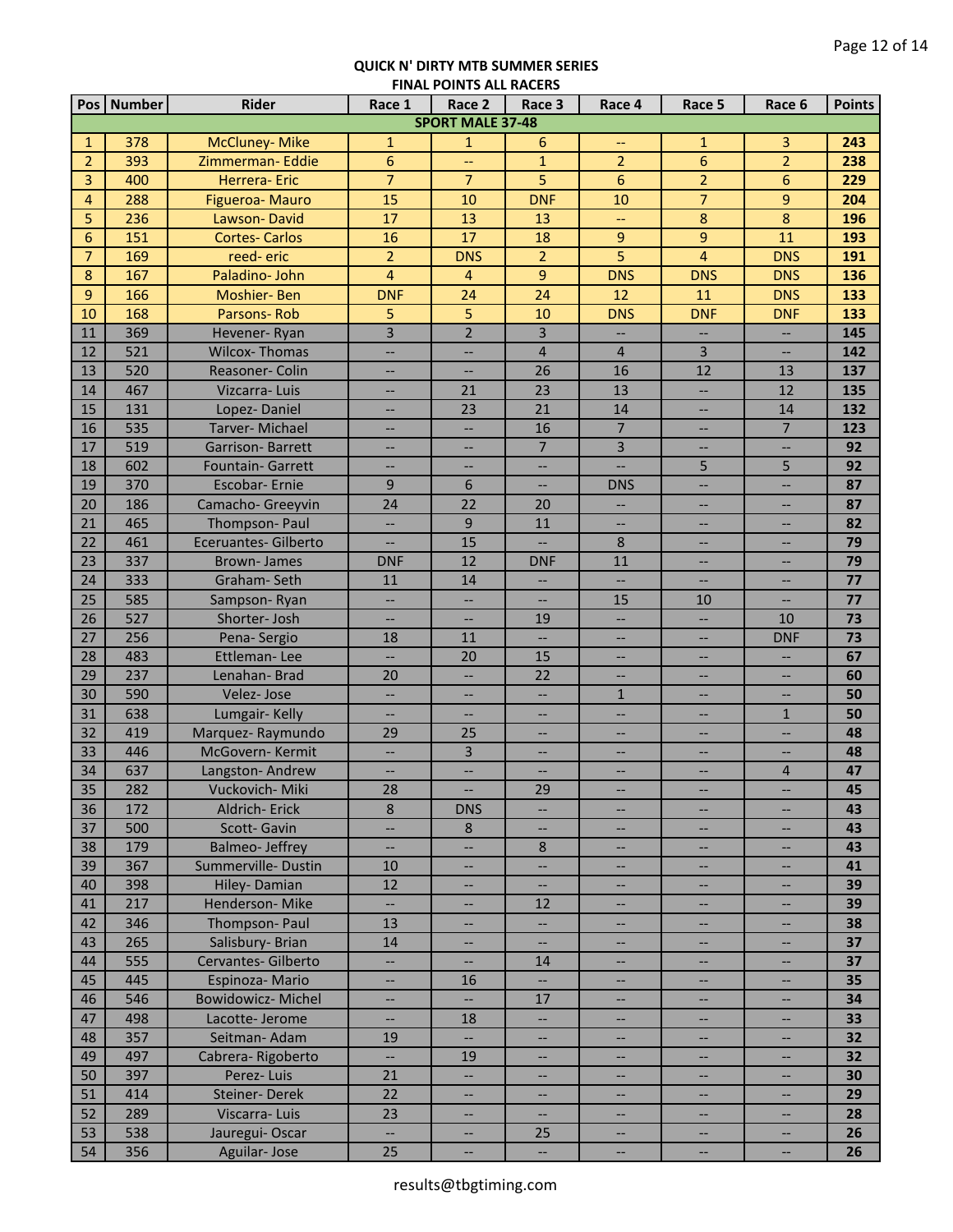| Pos l | <b>Number</b> | <b>Rider</b>            | Race 1     | Race 2     | Race 3 | Race 4 | Race 5     | Race 6     | <b>Points</b> |  |
|-------|---------------|-------------------------|------------|------------|--------|--------|------------|------------|---------------|--|
| 55    | 411           | Hernandez-David         | 26         | --         | --     |        | --         | --         | 25            |  |
| 56    | 543           | Mowrey- Geran           | --         | $- -$      | 27     | --     | --         | --         | 24            |  |
| 57    | 345           | Shepherd- John          | 27         | --         | --     | --     | --         | --         | 24            |  |
| 58    | 563           | Daffer-Dan              | --         | --         | 28     | --     | --         | --         | 23            |  |
| 59    | 622           | Lavery-Stephen          | --         | --         | --     | --     | <b>DNF</b> | --         | 0             |  |
| 60    | 227           | Jones-Chris             | <b>DNS</b> | <b>DNF</b> | --     | --     | --         | --         |               |  |
| 61    | 639           | Rice-Leighton           |            | --         | --     |        | --         | <b>DNS</b> |               |  |
| 62    | 210           | <b>GONZALEZ-TRISTAN</b> | <b>DNS</b> | $- -$      | --     | --     | --         | $- -$      | 0             |  |
|       |               |                         |            |            |        |        |            |            |               |  |